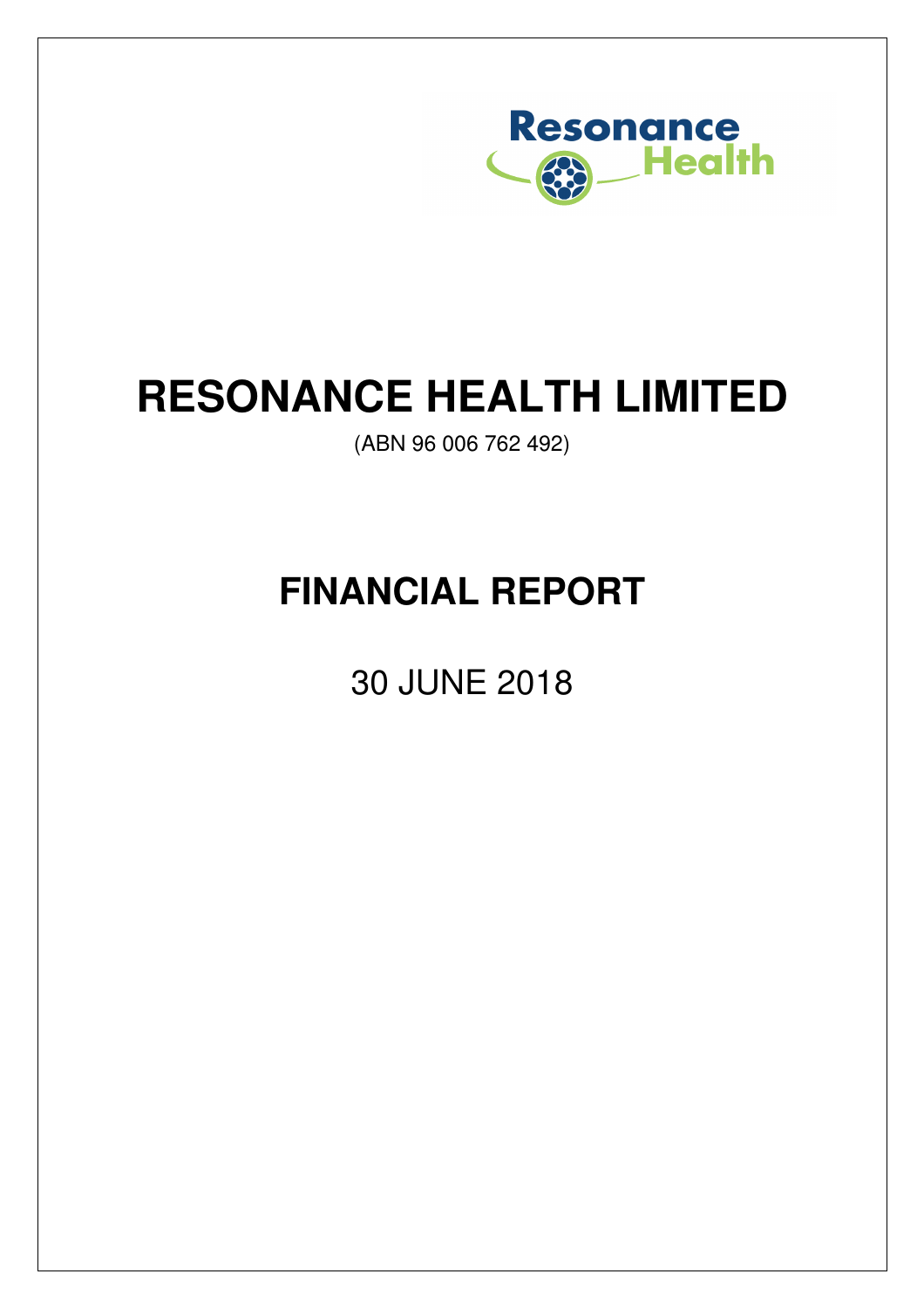# **Corporate Information**

ABN 96 006 762 492

#### **Directors**

Dr Martin Blake Non-executive Chairman

Mr Simon Panton Non-executive Director

Dr Travis Baroni Non-executive Director

Mr Mitchell Wells Non-executive Director

#### **Chief Executive Officer**

Ms Alison Laws

#### **Company secretary**

Mr Agha Shahzad Pervez

#### **Securities exchange listing**

Resonance Health Limited shares are listed on the Australian Securities Exchange. ASX Code: RHT

#### **Registered office and Principal place of business**

Ground Floor, Suite 2, 141 Burswood Road Burswood WA 6100 Telephone: +61 8 9286 5300 Facsimile: +61 8 9286 5399

#### **Postal address**

PO Box 71 BURSWOOD WA 6100

#### **Website and e-mail address**

www.resonancehealth.com Email: info@resonancehealth.com

#### **Auditors**

HLB Mann Judd Level 4, 130 Stirling Street PERTH WA 6000

#### **Share registry**

Advanced Share Registry Ltd 110 Stirling Highway NEDLANDS WA 6009 Tel: +61 8 9389 8033 Fax: +61 8 9389 7871

#### **Bankers**

National Australia Bank Limited

#### **Solicitors**

Steinepreis Paganin Level 4, The Reed Building 16 Milligan Street PERTH WA 6000

# **Contents**

# **Page**

| Directors' Report                  | 2  |
|------------------------------------|----|
| Auditor's Independence Declaration | 13 |
| Statement of Comprehensive Income  | 14 |
| Statement of Financial Position    | 15 |
| Statement of Changes in Equity     | 16 |
| <b>Statement of Cash Flows</b>     | 17 |
| Notes to the Financial Statements  | 18 |
| Directors' Declaration             | 44 |
| Independent Auditor's Report       | 45 |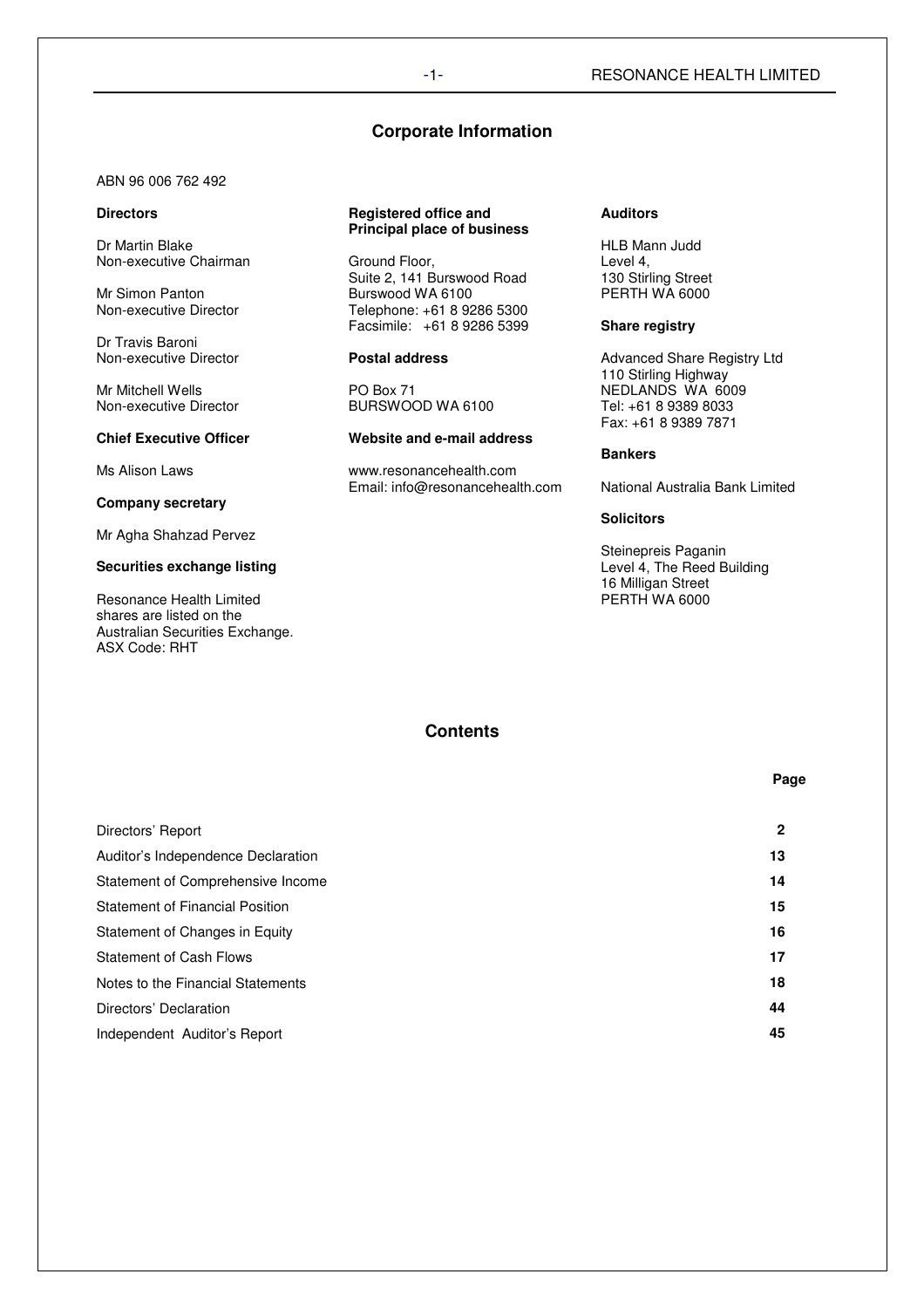# **DIRECTORS' REPORT**

The Directors present their report on the Group, consisting of Resonance Health Limited ("Company") and the entities it controlled together ("the Group") with the annual financial report for the financial year ended 30 June 2018. In order to comply with the provisions of the Corporations Act 2001, the Directors report as follows:

#### **Directors**

The names, qualifications and experience of Directors in office during the financial year and until the date of this report are as follows. Directors were in office for this entire period unless otherwise stated.

| Dr Martin Blake<br>MBBS, FRANZCR,<br>FAANMS,MBA,<br>FAICD | <b>Position:</b> Chairman — Independent and Non-Executive (appointed as Director 4 October 2007<br>and as Chairman 16 December 2010)                                                                                                                                                                                                                                                                                         |      |  |  |  |  |  |
|-----------------------------------------------------------|------------------------------------------------------------------------------------------------------------------------------------------------------------------------------------------------------------------------------------------------------------------------------------------------------------------------------------------------------------------------------------------------------------------------------|------|--|--|--|--|--|
|                                                           | <b>Experience:</b> Dr Blake is a Radiologist and Nuclear Physician and brings significant technical and<br>industry experience to Resonance Health. Dr Blake received FAANMS as a post nominal in<br>recognition of his Nuclear Medicine Specialist training undertaken in 1994 & 1995.<br>He has been a Partner of Perth Radiological Clinic since 1997 and is currently the Chairman of<br>that Company.                   |      |  |  |  |  |  |
|                                                           |                                                                                                                                                                                                                                                                                                                                                                                                                              |      |  |  |  |  |  |
|                                                           | Other current directorships:                                                                                                                                                                                                                                                                                                                                                                                                 |      |  |  |  |  |  |
|                                                           |                                                                                                                                                                                                                                                                                                                                                                                                                              | None |  |  |  |  |  |
|                                                           | Former directorships in last 3 years:                                                                                                                                                                                                                                                                                                                                                                                        |      |  |  |  |  |  |
|                                                           | None                                                                                                                                                                                                                                                                                                                                                                                                                         |      |  |  |  |  |  |
|                                                           | <b>Special responsibilities:</b>                                                                                                                                                                                                                                                                                                                                                                                             |      |  |  |  |  |  |
|                                                           | Chairman of the Remuneration Committee                                                                                                                                                                                                                                                                                                                                                                                       |      |  |  |  |  |  |
|                                                           | Member of the Audit and Risk Committee                                                                                                                                                                                                                                                                                                                                                                                       |      |  |  |  |  |  |
| <b>Mr Mitchell Wells</b>                                  | <b>Position:</b> Director - Non-Executive (appointed 28 February 2018)                                                                                                                                                                                                                                                                                                                                                       |      |  |  |  |  |  |
| L.LB, B.Comm                                              | <b>Experience:</b> Mr Wells is an experienced senior executive and a qualified lawyer with commercial<br>and legal experience in Australia, the United States of America and the United Kingdom. He has<br>served as a Director and worked as a senior executive of public and private companies including<br>ASX and US Nasdaq listed public companies. He currently serves as Chair of a large non-profit<br>organisation. |      |  |  |  |  |  |
|                                                           | Other current directorships:                                                                                                                                                                                                                                                                                                                                                                                                 |      |  |  |  |  |  |
|                                                           | None                                                                                                                                                                                                                                                                                                                                                                                                                         |      |  |  |  |  |  |
|                                                           | Former directorships in last 3 years:                                                                                                                                                                                                                                                                                                                                                                                        |      |  |  |  |  |  |
|                                                           | Lonestar Resources US Inc. - Nasdag Listed US Public Company                                                                                                                                                                                                                                                                                                                                                                 |      |  |  |  |  |  |
|                                                           | Lonestar Resources Limited – ASX Listed Australian Public Company (Delisted on 7 July 2016)                                                                                                                                                                                                                                                                                                                                  |      |  |  |  |  |  |
|                                                           | <b>Special responsibilities:</b>                                                                                                                                                                                                                                                                                                                                                                                             |      |  |  |  |  |  |
|                                                           | Member of the Audit and Risk Committee                                                                                                                                                                                                                                                                                                                                                                                       |      |  |  |  |  |  |
|                                                           | Member of the Remuneration Committee                                                                                                                                                                                                                                                                                                                                                                                         |      |  |  |  |  |  |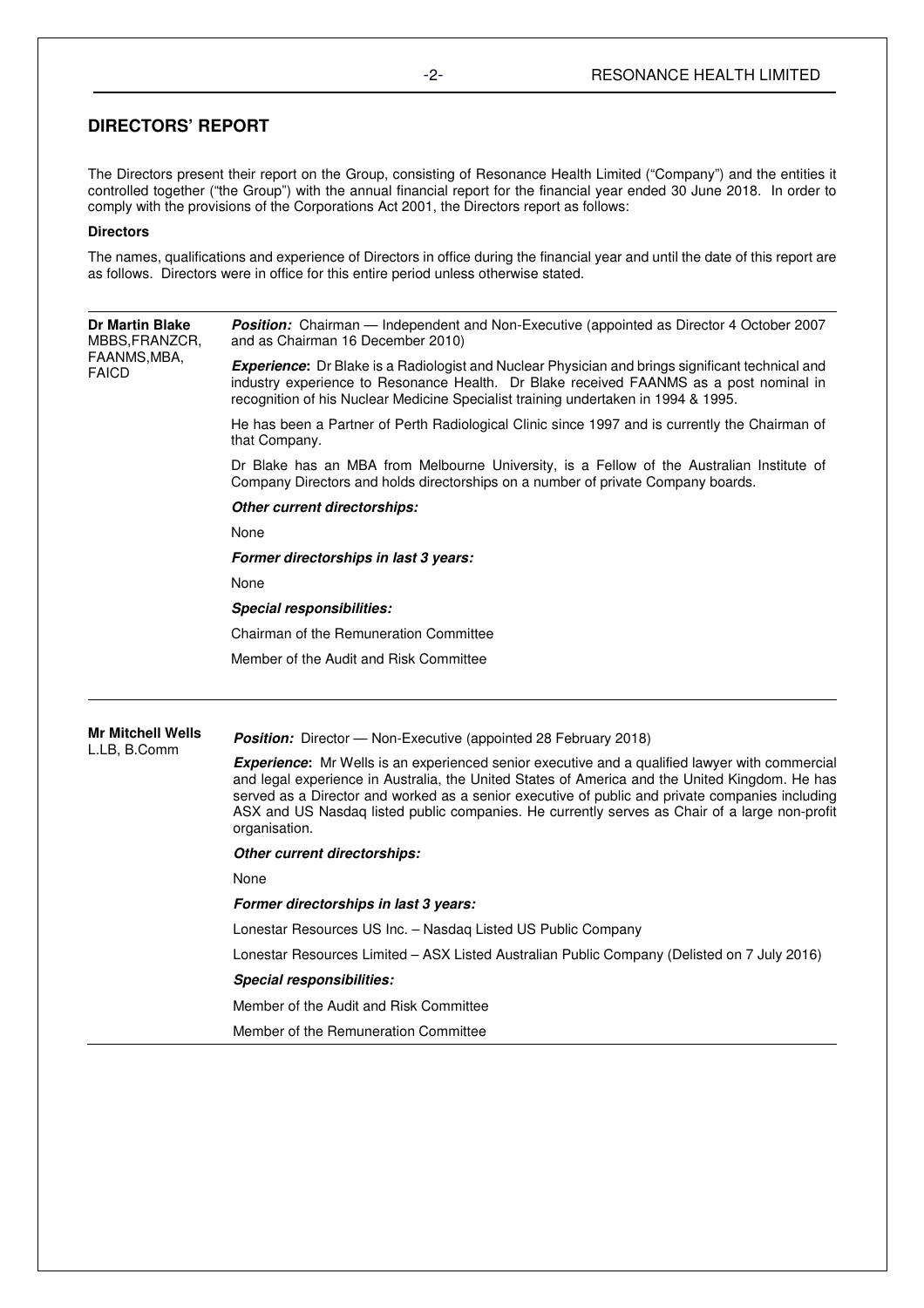| <b>Mr Simon Panton</b>   | <b>Position:</b> Director — Non-Executive (appointed 5 October 2009)                                                                                                                                                                                                                                                                                                                                                                                                                        |  |  |  |  |
|--------------------------|---------------------------------------------------------------------------------------------------------------------------------------------------------------------------------------------------------------------------------------------------------------------------------------------------------------------------------------------------------------------------------------------------------------------------------------------------------------------------------------------|--|--|--|--|
|                          | <b>Experience:</b> Mr Panton has been a strong supporter of the Company and the FerriScan<br>technology over a number of years and is a major shareholder of Resonance Health. Mr Panton<br>brings skills in business and marketing having run his own successful business.                                                                                                                                                                                                                 |  |  |  |  |
|                          | Other current directorships:                                                                                                                                                                                                                                                                                                                                                                                                                                                                |  |  |  |  |
|                          | None                                                                                                                                                                                                                                                                                                                                                                                                                                                                                        |  |  |  |  |
|                          | Former directorships in last 3 years:                                                                                                                                                                                                                                                                                                                                                                                                                                                       |  |  |  |  |
|                          | Non-Executive Director of 4DS Ltd                                                                                                                                                                                                                                                                                                                                                                                                                                                           |  |  |  |  |
|                          | Special responsibilities:                                                                                                                                                                                                                                                                                                                                                                                                                                                                   |  |  |  |  |
|                          | Member of the Audit and Risk Committee                                                                                                                                                                                                                                                                                                                                                                                                                                                      |  |  |  |  |
|                          | Member of the Remuneration Committee                                                                                                                                                                                                                                                                                                                                                                                                                                                        |  |  |  |  |
| Dr Travis Baroni         | <b>Position:</b> Director — Non-Executive (appointed 25 November 2016)                                                                                                                                                                                                                                                                                                                                                                                                                      |  |  |  |  |
|                          | <b>Experience:</b> Mr Baroni has broad experience across industrial research, commercialisation of<br>technology, asset valuations and investment banking services. He has managed innovation<br>development and technology strategy in a large company setting as well as being an active<br>investor in early stage investments. He has worked in investment banking, providing advisory<br>services to equity capital market transactions, corporate research and valuations to clients. |  |  |  |  |
|                          | Other current directorships:                                                                                                                                                                                                                                                                                                                                                                                                                                                                |  |  |  |  |
|                          | None                                                                                                                                                                                                                                                                                                                                                                                                                                                                                        |  |  |  |  |
|                          | Former directorships in last 3 years:                                                                                                                                                                                                                                                                                                                                                                                                                                                       |  |  |  |  |
|                          | None                                                                                                                                                                                                                                                                                                                                                                                                                                                                                        |  |  |  |  |
|                          | Special responsibilities:                                                                                                                                                                                                                                                                                                                                                                                                                                                                   |  |  |  |  |
|                          | Chairman of the Audit and Risk Committee                                                                                                                                                                                                                                                                                                                                                                                                                                                    |  |  |  |  |
|                          | Member of the Remuneration Committee                                                                                                                                                                                                                                                                                                                                                                                                                                                        |  |  |  |  |
|                          |                                                                                                                                                                                                                                                                                                                                                                                                                                                                                             |  |  |  |  |
| <b>Company Secretary</b> |                                                                                                                                                                                                                                                                                                                                                                                                                                                                                             |  |  |  |  |

**Mr Agha Shahzad Pervez**  B.Sc (IT) Hons, M.Com (Accounting) **Position:** Company Secretary and Chief Financial Officer (appointed 29 November 2017) **Experience:** Mr Pervez has over ten years' experience in managing the financial obligations of an ASX listed corporation. He joined Resonance Health in 2009 and has in-depth knowledge of all financial and operational aspects of Resonance. Agha has also been responsible for the handling of EMDG rebates and R&D Tax Incentive claims for the last several years.

#### **Interests in the Shares of the Company**

**DIRECTORS' REPORT (Cont'd)** 

The following relevant interests in shares of the Company were held by the Directors at balance date. There has been no change in Directors' and executives' shareholdings to the date of this report.

|                  | Number of fully<br>paid ordinary<br>shares |
|------------------|--------------------------------------------|
| <b>Directors</b> |                                            |
| Dr M Blake       | 6,464,677                                  |
| Dr T Baroni      | 500,000                                    |
| Dr M Wells       | 200,000                                    |
| Mr S Panton      | 71,275,743                                 |
| Total            | 78,440,420                                 |
|                  |                                            |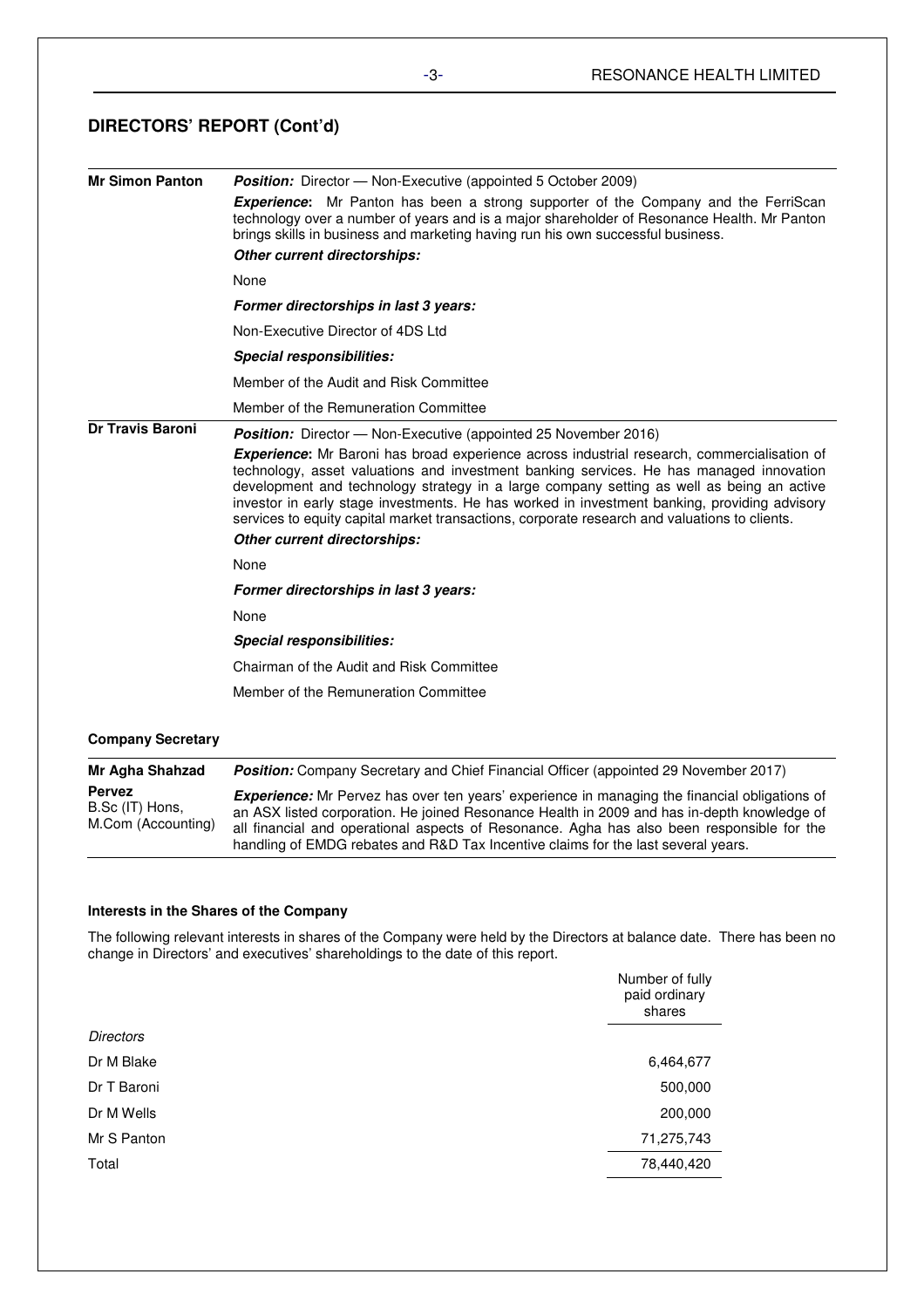#### **Shares and Options Granted to Directors and Management Executives**

| Directors and Management<br>Executives | Number of options granted | Number of ordinary shares under<br>option |
|----------------------------------------|---------------------------|-------------------------------------------|
| Ms A Laws                              | 10.000.000                | 10.000.000                                |
| Mr AS Pervez                           | 1,000.000                 | 1.000.000                                 |

#### **Unissued Shares under option**

The Company has an Employee Incentive Option Plan to key staff members and management of the Company

As the date of this report unissued ordinary shares or interests of the Company under option are:

|                      | Number of shares under |                          |                        |
|----------------------|------------------------|--------------------------|------------------------|
| Date options granted | option                 | Exercise price of option | Expiry date of options |
| 09/03/2018           | 21,000,000             | \$0.03 to \$\$0.10       | 09/03/2021             |

The Company has an Employee Share Plan which was adopted at the Annual General Meeting held on 27 November 2014. No shares were issued to staff during the year under the Employee Share Plan (2017: 166,666).

#### **Shares issued during or since the end of the year as a result of exercise.**

No shares were issued during or since the end of the year as a result of exercise.

#### **Dividends Paid or Recommended**

No dividend was paid or declared for the financial year.

#### **Principal Activities**

The Company's business involves the development and commercialisation of technologies and services for the quantitative analysis of radiological images in a regulated and quality controlled environment.

The Company's core product is FerriScan, a non-invasive liver diagnostic technology used for the measurement of iron in the liver.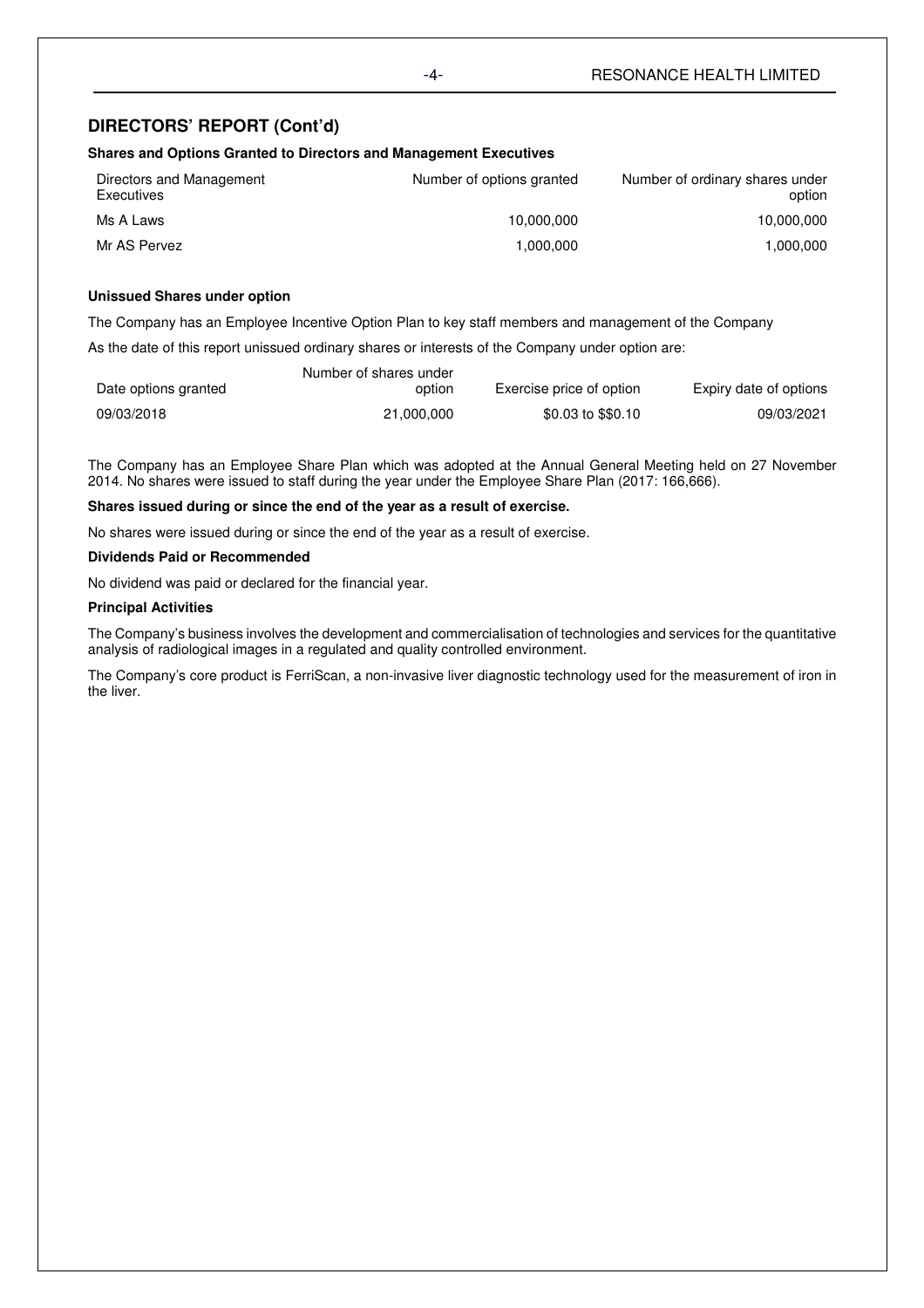## **Review of Operations and Financial Summary**

The Company is pleased to report the following for the financial year 2017/18.

# **Highlights**

- $\checkmark$  Alison Laws was appointed to the position of Chief Executive Officer as of 23 February 2018.
- $\checkmark$  Mitchell Wells was appointed as a Non-Executive Director of the Company as of 28 February 2018.
- Agha Shahzad Pervez was appointed to the position of Chief Financial Officer and Company Secretary as of 29 November 2017.
- The R&D team commenced work on the 'Dragon 2 Study', a trial looking to significantly shorten the acquisition time of the FerriScan protocol, which currently takes approximately 9 minutes. In preliminary work, Resonance Health has obtained data sets from over 30 trial patients, with each data set containing multiple acquisition protocol profiles of varying scan times. Work has now been escalated on the shorter acquisition due to very promising results to date.
- A new MRI-based assessment tool for the screening of non-alcoholic steatohepatitis (NASH) patients was launched. Initial uptake of this technology is planned to come from pharmaceutical companies engaged in the development of drugs to treat NASH. Resonance Health highlighted this product for the first time at the NASH Engage Global conference in London held on 26-27 February, 2018.
- Agency agreement signed with TeleMedC PTE LTD to distribute an Artificial Intelligence Diabetic Retinopathy (DR) grading tool. The technology, named DR Grader, was developed by leading researchers in Australia. The contract has been signed for an initial 2 year period, and is renewable based on performance and written agreement.
- $\checkmark$  R&D tax incentive of \$451,904 was secured.
- During the financial year, the Company received 4 new multi-year work orders from pharmaceutical or therapeutic companies. The total dollar value of work for the four multi-year clinical trials won this financial year amounts to an approximate aggregate sum of \$1,211,000. Refer to the Company's announcements; 12/01/2018 - FerriScan® contracted for two new clinical trials, 13/02/2018 – Resonance Health contracted for new clinical trial, and 23/07/2017 – Appendix 4C quarterly.
- Beta-testing was undertaken on the 21 August 2017 for the Company's new artificial intelligence solution FerriSmart®, for the rapid low-cost analysis of liver-iron-concentration.
- After a successful first phase of FerriSmart® beta-testing, a multi-centre trial was planned and executed at several large Thalassemia centres in emerging growth markets. The multi-centre trial allowed the Company to implement several improvements to the FerriSmart web portal and collect valuable market research from key hospital centres across the globe.
- Collaboration announced with Perth Radiological Clinic (PRC) for the sharing of data and the training of neural networks to assess the viability of the development of several screening tools.

#### **Financials**

A net profit after tax of \$224,619 was recorded for the year, compared to a net loss of \$304,217 in the previous financial year.

Excluding Employee share-based payments of \$174,914, profit for FY 2017/18 totalled \$399,533.

Total revenue for the year was \$2,896,395, up from the previous financial year's total of \$2,485,332, resulting in an increase of 17% or \$411,063. Other income comprised interest income of \$15,220.

Overall expenditure (excluding foreign exchange) was 1.6% or \$49,662, higher than the prior year.

Research and Development expenditure totalled \$1,025,828 during the year, down from the \$1,161,027 spent in the previous year. The associated Research and Development expenditure comprised the following:

- Intangible asset on the Statement of Financial Position of \$445,814;
- Amortisation expense of \$153,119;
- Statement of Comprehensive Income of \$123,016;
- Employee benefits of \$303,879.

Resonance Health had a cash at bank figure of \$1,549,088 at the end of the financial year, compared to \$1,685,375 in the previous year. The Company has no debt.

Receipts from customers were \$2,652,132, up 16% from the previous year's result.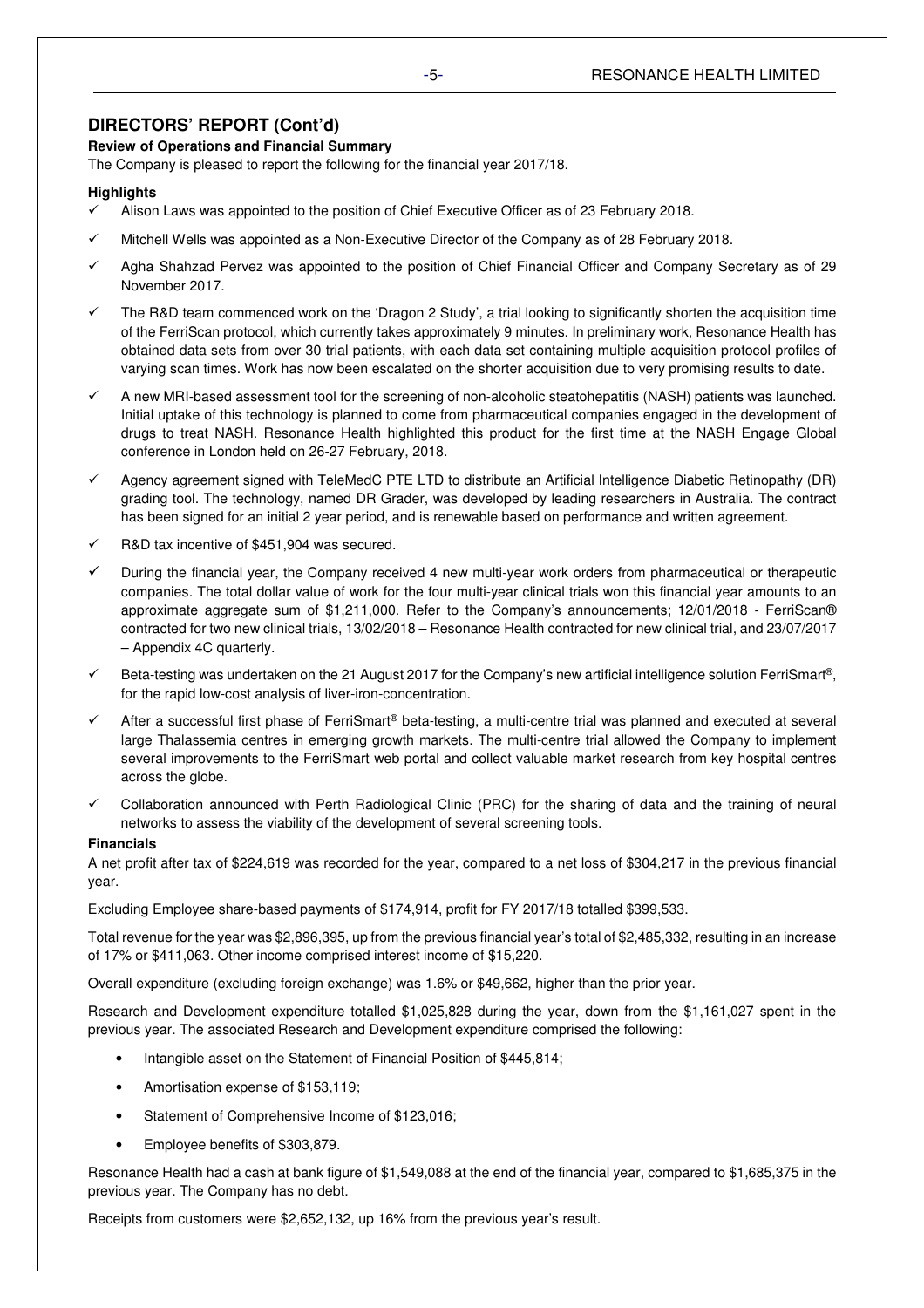# -6- RESONANCE HEALTH LIMITED

# **DIRECTORS' REPORT (Cont'd)**

#### **Significant Changes in State of Affairs**

There were no significant changes in the state of affairs of the Company during the financial year, other than as set out in this report.

#### **Significant Events After Balance Date**

No significant post balance date events have occurred.

#### **Likely Developments and Expected Results of Operations**

Comments on expected results of the operations of the Group are included in this report under the review of operations.

Disclosure of information regarding likely developments in the operations of the Group in future financial years and the expected results of those operations is likely to result in unreasonable prejudice to the Company. Accordingly, this information has not been disclosed in this report.

#### **Environmental Legislation**

The Group's operations are not subject to any significant environmental legislation.

#### **Indemnification and Insurance of Directors and Officers**

The Company has agreed to indemnify all the directors and secretaries of the Company for any liabilities to another person (other than the Company or related body corporate) that may arise from their position as directors of the Company and its controlled entities, except where the liability arises out of conduct involving a lack of good faith.

During the financial year the Company paid a premium to insure the directors and secretaries of the Company and its controlled entities against any liability incurred in the course of their duties to the extent permitted by the Corporations Act 2001. It is not possible to apportion the premium between amounts relating to the insurance against legal costs and those relating to other liabilities.

# **REMUNERATION REPORT (audited)**

This report outlines the remuneration arrangements in place for the key management personnel (KMP) of Resonance Health Limited for the financial year ended 30 June 2018. The information provided in this remuneration report has been audited as required by Section 308 (3C) of the Corporations Act 2001.

Key management personnel are defined as those persons having authority and responsibility for planning, directing and controlling the major activities of the Company and the Group, directly or indirectly, including any director (whether executive or otherwise) of the parent Company and the Company Secretary.

#### **Key Management Personnel**

**(i) Directors** 

Dr Martin Blake – Chairman

Mr Simon Panton

Dr Travis Baroni

Mr Mitchell Wells (appointed 28<sup>th</sup> February 2018)

#### **(ii) Management Executives**

Ms Alison Laws - Chief Executive Officer (appointed 23<sup>rd</sup> February 2018)

Mr Agha Shahzad – Company Secretary & Chief Financial Officer (appointed 29th November 2017)

Dr Timothy St Pierre – Chief Scientific Officer

Mr Sander Bangma – General Manager (resigned 22<sup>nd</sup> November 2017)

Mr Adrian Bowers - Company Secretary & Chief Financial Officer (resigned 29th November 2017)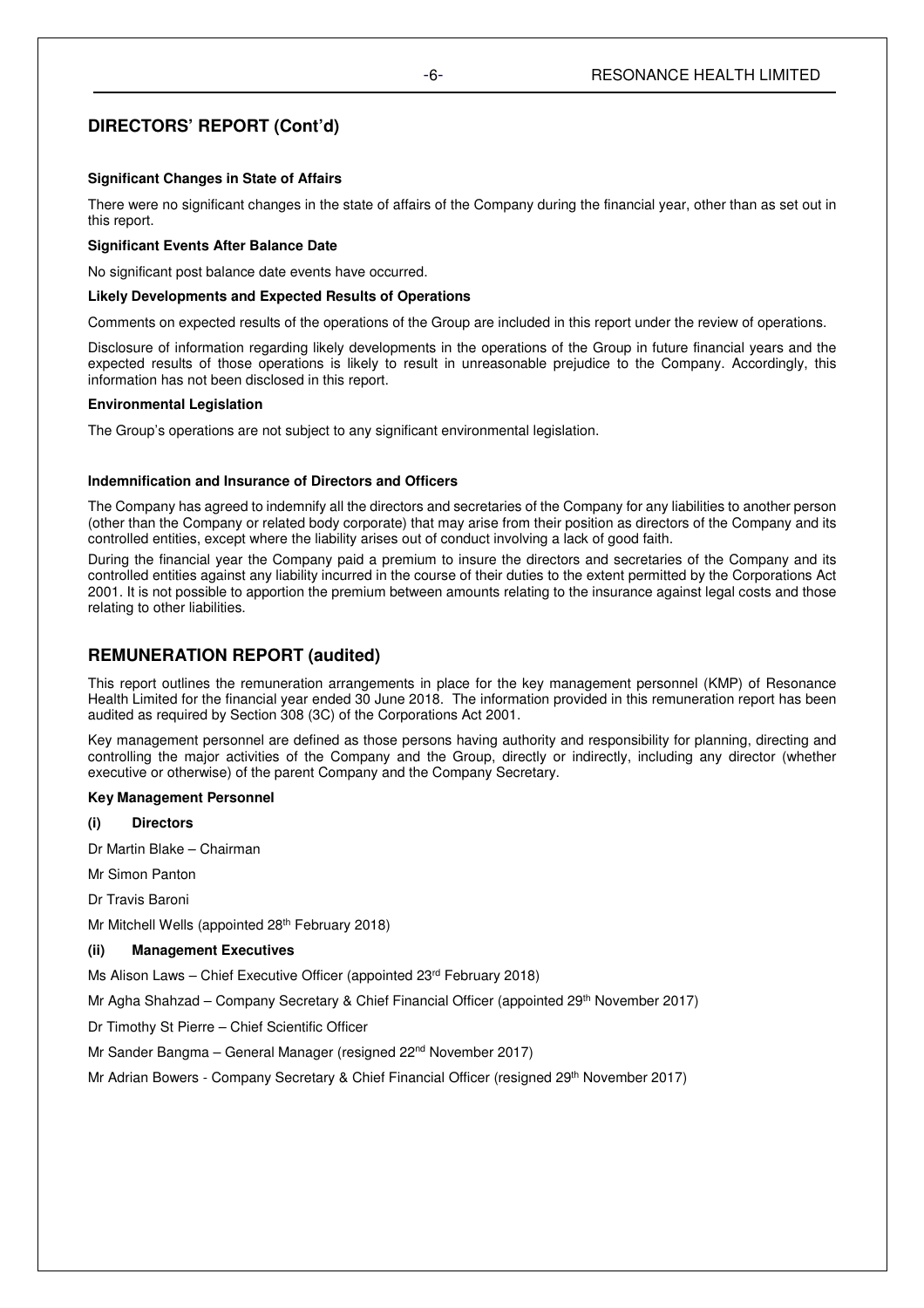# -7- RESONANCE HEALTH LIMITED

# **DIRECTORS' REPORT (Cont'd)**

#### **Remuneration Policy**

The Board's policy for determining the nature and amount of remuneration for Board members and senior executives of the Group is as follows:

- set competitive remuneration packages to attract the highest calibre of employees in the context of prevailing market conditions, particular experience of the individual concerned and the overall performance of the Company; and
- Reward employees for performance that results in long-term growth in shareholder wealth, with the objective of ensuring maximum stakeholder benefit from the retention of a high quality board and executive team.

The Board of Resonance Health Limited believes the remuneration policy to be appropriate and effective in its ability to attract and retain the best executives and Directors to run and manage the Group, as well as create goal congruence between Directors, executives and shareholders.

#### **Remuneration Committee**

The Remuneration Committee of the Board of Directors of the Company is responsible for determining and reviewing compensation arrangements for Directors and the executive team.

The remuneration policy, setting the terms and conditions for the Directors and other senior executives, was developed by the Remuneration Committee and approved by the Board.

The Remuneration Committee reviews executive packages annually by reference to the Group's performance, executive performance and comparable information from industry sectors and other listed companies in similar industries. The assistance of an external consultant or remuneration surveys are used where necessary.

#### **Remuneration Structure**

In accordance with best practice Corporate Governance, the structure of non-executive director and executive remuneration is separate and distinct.

#### **Non-executive Director Remuneration**

The Board seeks to set aggregate remuneration at a level that provides the Company with the ability to attract and retain Directors of the highest calibre, whilst incurring a cost that is acceptable to shareholders.

Non-executive Directors' fees not exceeding an aggregate of \$250,000 per annum have been approved by the Company in a general meeting.

The amount of aggregate remuneration sought to be approved by shareholders and the manner in which it is apportioned amongst Directors is reviewed annually. The Board considers fees paid to non-executive Directors of comparable companies when undertaking the annual review process.

Each of the non-executive Directors receives a fixed fee for their services as Directors. There is no direct link between remuneration paid to any of the Directors and corporate performance.

#### **Executive Remuneration**

Remuneration consists of fixed remuneration and variable remuneration.

#### **(i) Fixed Remuneration**

Fixed remuneration is reviewed annually. The process consists of a review of relevant comparative remuneration in the market and internally, and where appropriate, external advice on policies and practices. The Committee has access to external, independent advice where necessary.

All executives (except Dr St Pierre and Mr Mitchell Wells) receive a base salary (which is based on factors such as length of service and experience), superannuation and fringe benefits.

Executives receive a superannuation guarantee contribution required by the government, which for the year is 9.50%, and do not receive any other retirement benefits.

#### **(ii) Variable Remuneration**

All bonuses and incentives are linked to predetermined performance criteria. The Board may, however, exercise its discretion in relation to approving incentives and bonuses, and can recommend changes to the committee's recommendations. Any changes must be justified by reference to measurable performance criteria.

All remuneration paid to Directors and executives is valued at the cost to the Company and expensed or capitalised. Securities given to Directors and executives are valued as the difference between the market price of those shares and the amount paid by the director or executive. There are currently no securities on issue.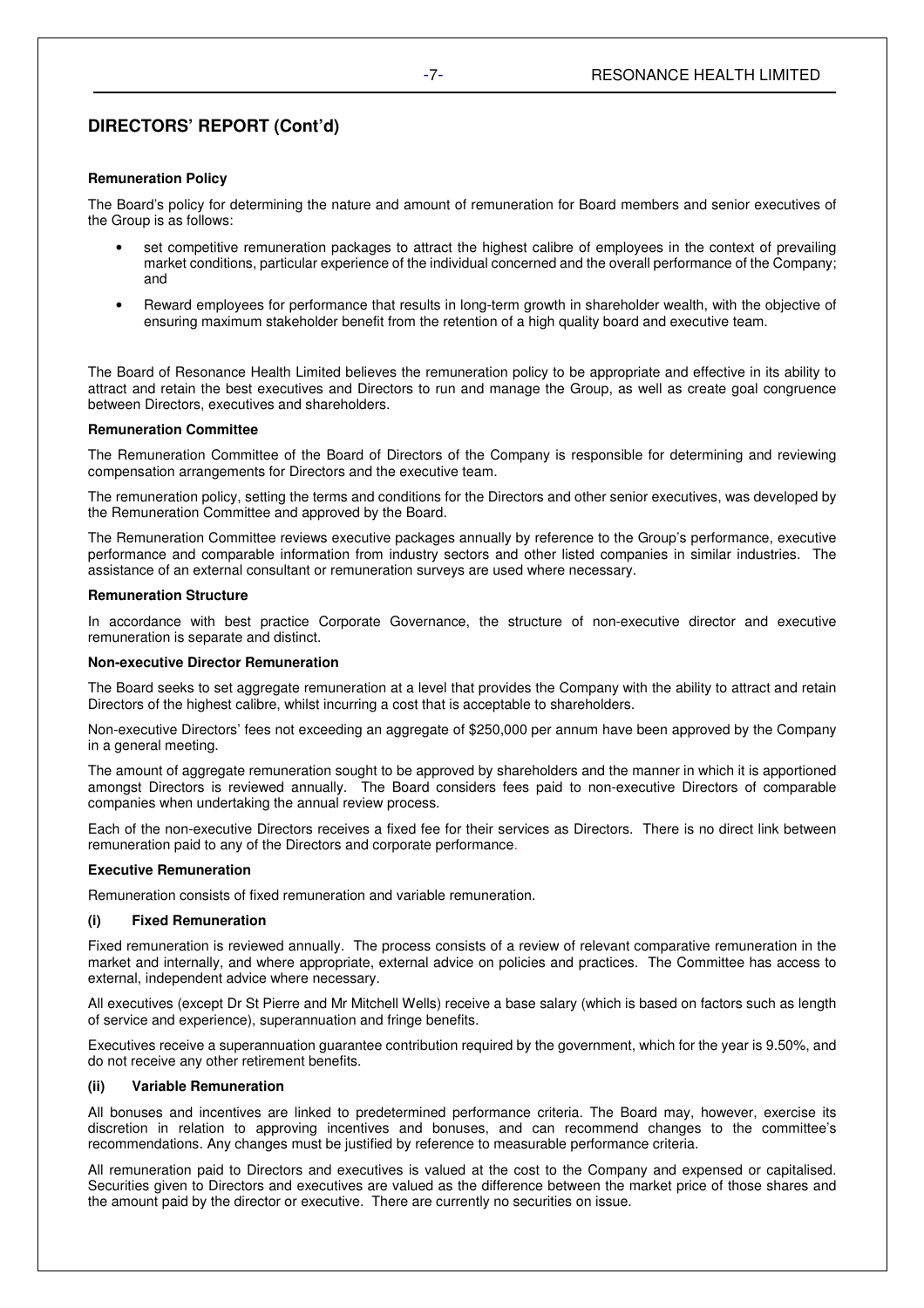#### **Employment Agreements**

#### **Director Appointment Letter**

Mr Mitchell Wells was appointed as a Non-executive Director of Resonance Health Limited on 28<sup>th</sup> February 2018. His letter of appointment provides for a director fee of \$40,000 pa inclusive of superannuation.

#### **Management Employment Agreements**

Mr Pervez was appointed to the role of Company Secretary & Chief Financial Officer of Resonance Health Ltd on 29<sup>th</sup> November 2017. His employment agreement provides for a salary of \$110,000 pa exclusive of superannuation and a termination notice of 4 weeks.

Ms Laws was appointed to the role of Chief Executive Officer of Resonance Health Analysis Services Pty Ltd on 23<sup>rd</sup> February 2018. Her employment agreement provides for a salary of \$165,000 pa exclusive of superannuation and a termination notice of 3 months by the Company or Ms Laws.

#### **Consultancy Services Agreement**

The Company has an agreement with The University of Western Australia (UWA) for consulting services provided by Dr St Pierre. Under this agreement consulting services provided for duties of Chief Scientific Officer totalling \$206,940 (2017: \$205,238) were incurred during the financial year. These amounts are included in Dr Tim St Pierre's remuneration disclosed in the following table. The agreement can be terminated by either party giving 90 days notice to the other party.

Mr Mitchell Wells has a Consultancy Agreement with Resonance Health Analyses Services Under this agreement consulting services provided for duties as an Investor Relations Consultant. This Consultancy Agreement provides for consultancy fees of \$120,000 per annum reduced to \$60,000 per annum from 1 December 2017. The agreement may be terminated at any time upon mutual agreement.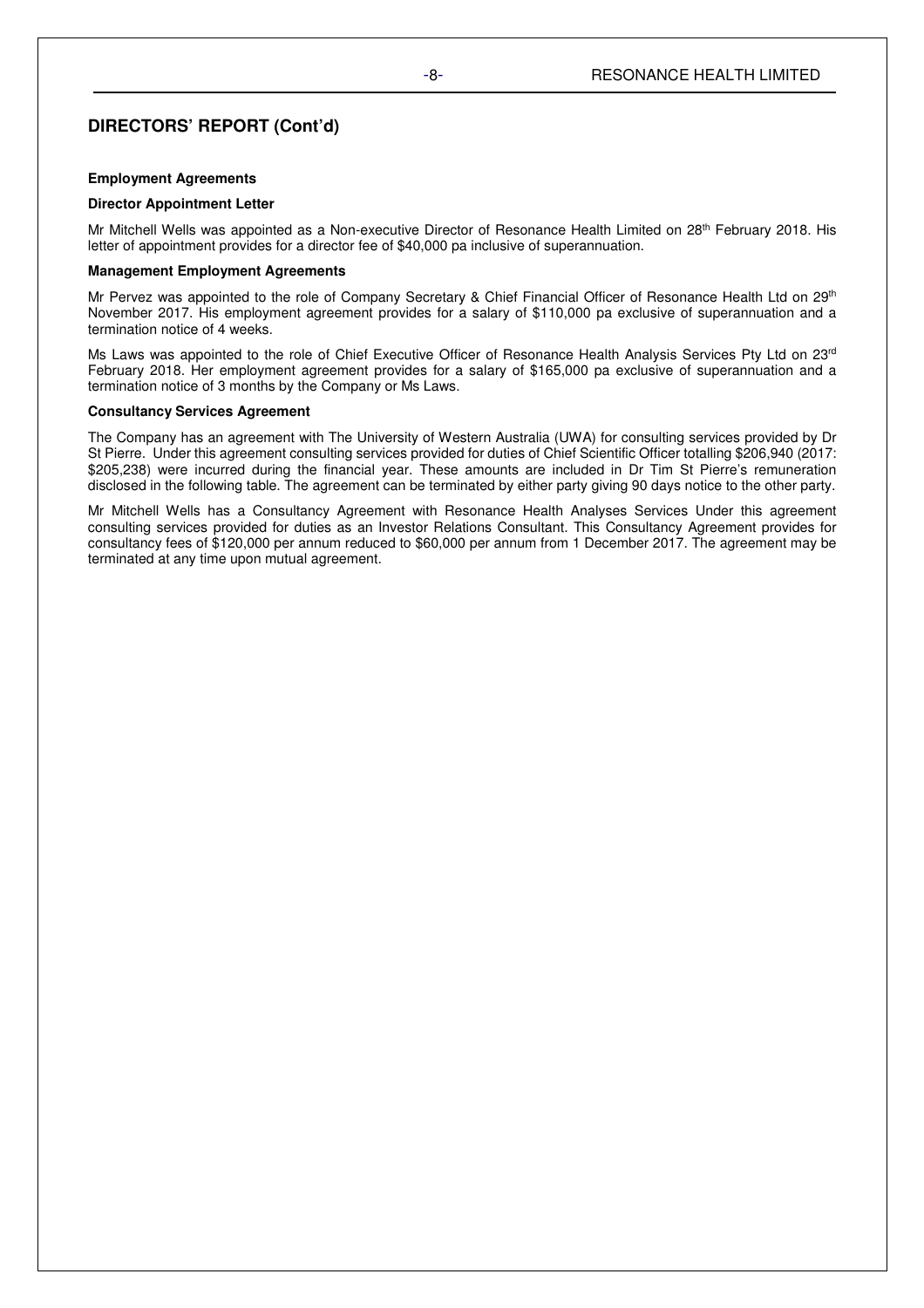#### **Details of Remuneration for Year Ended 30 June 2018**

The remuneration for key management personnel of the Group during the 2018 year was as follows:

|                                       | Short-term        | Post<br>employment              |         |         |              |                          |
|---------------------------------------|-------------------|---------------------------------|---------|---------|--------------|--------------------------|
|                                       | employee benefits | benefits                        | Equity  | Total   |              |                          |
|                                       | Salary &          | Superannuation<br>Contributions | Shares/ |         | Fixed        | Remuneration             |
|                                       | Fees              |                                 | Options |         | Remuneration | linked to<br>performance |
|                                       | \$                | \$                              | \$      | \$      | $\%$         | $\%$                     |
| Non-Executive Directors' remuneration |                   |                                 |         |         |              |                          |
| Dr T Baroni                           | 36,530            | 3,470                           |         | 40,000  | 100%         |                          |
| Dr M Blake                            | 54,795            | 5,205                           |         | 60,000  | 100%         | $\overline{a}$           |
| Mr M Wells <sup>1</sup>               | 93,333            |                                 |         | 93,333  | 100%         | $\overline{a}$           |
| Mr S Panton                           | 36,530            | 3,470                           |         | 40,000  | 100%         | $\overline{a}$           |
| Total                                 | 221,188           | 12,145                          |         | 233,333 |              |                          |

|                                     | Short-term        | Post<br>employment              |                          |         |                       |                                          |
|-------------------------------------|-------------------|---------------------------------|--------------------------|---------|-----------------------|------------------------------------------|
|                                     | employee benefits | benefits                        | Equity                   | Total   |                       |                                          |
|                                     | Salary & Fees     | Superannuation<br>Contributions | Shares/<br>Options       |         | Fixed<br>Remuneration | Remuneration<br>linked to<br>performance |
|                                     | \$                | \$                              | \$                       | \$      | $\%$                  | $\frac{9}{6}$                            |
| Management Executives' remuneration |                   |                                 |                          |         |                       |                                          |
| Dr T St Pierre <sup>2</sup>         | 206,940           |                                 |                          | 206,940 | 100 %                 |                                          |
| Mr S Bangma <sup>3</sup>            | 108,313           | 13,267                          | $\overline{\phantom{a}}$ | 121,580 | 100%                  |                                          |
| Mr A Bowers <sup>4</sup>            | 58,890            | 3,688                           |                          | 62,578  | 100%                  |                                          |
| Ms A Laws <sup>5</sup>              | 154,846           | 14,710                          | 79,764                   | 249,320 | 100%                  |                                          |
| Mr AS Pervez <sup>6</sup>           | 99,408            | 9,444                           | 7,976                    | 116,828 | 100%                  |                                          |
| Total                               | 628,397           | 41,109                          | 87,740                   | 757,246 |                       |                                          |

1 Mr M Wells was appointed a Director 28th February 2018.

2 Dr T St Pierre is the Chief Scientific Officer; remuneration represents consulting fees for duties as Chief Scientific Officer paid to The University of Western Australia. At 30 June 2017 a balance of \$26,161 was owing to The University of Western Australia.

3 Mr S Bangma resigned as a General Manager effective 22nd November 2017.

4 Mr A Bowers resigned as a Company Secretary/ CFO effective 29<sup>th</sup> November 2017.

5 Ms A Laws was appointed as Chief Executive Officer 23rd February 2018.

6 Mr AS Pervez was appointed as Company Secretary/ CFO 29<sup>th</sup> November 2017.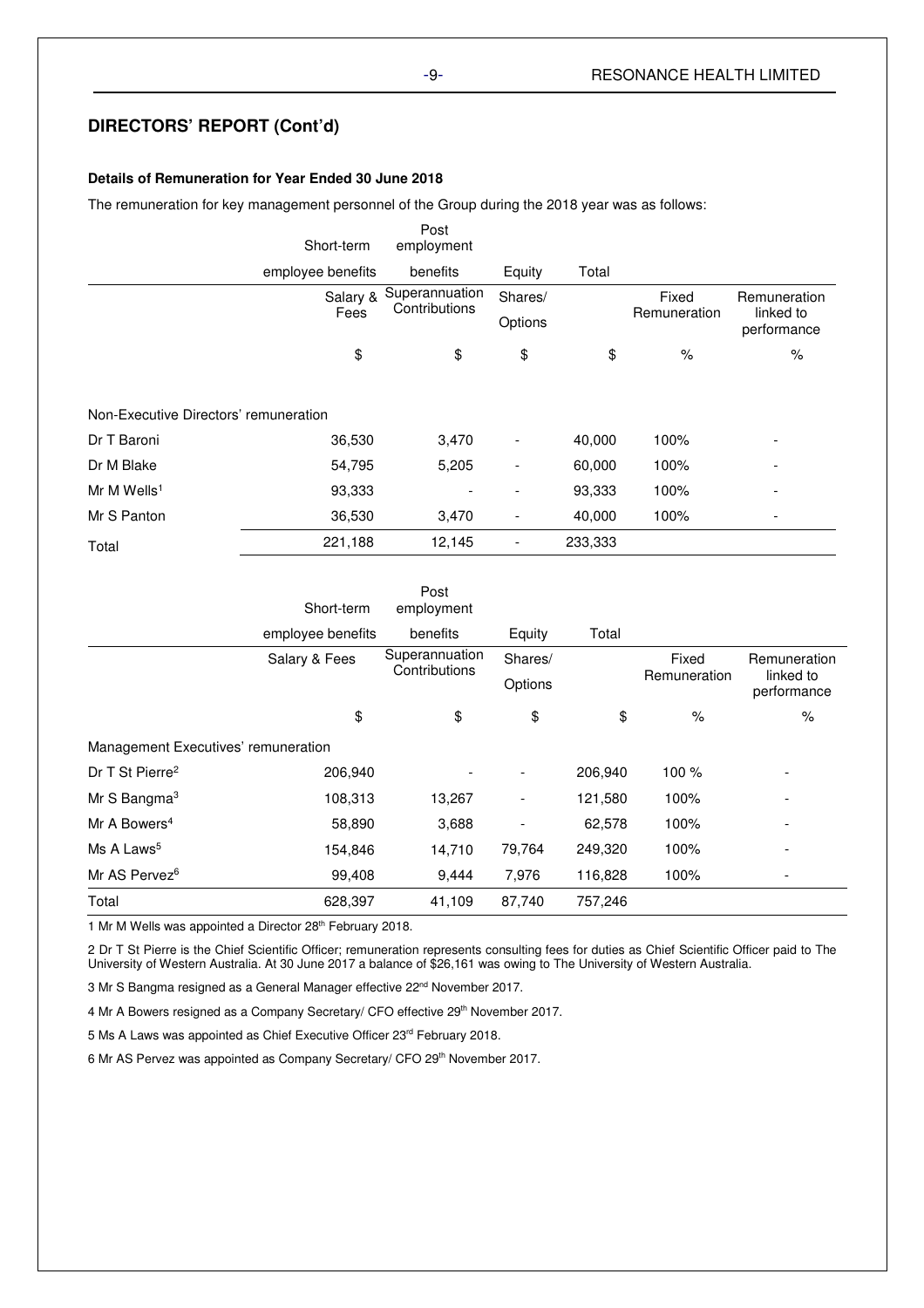#### **Details of Remuneration for Year Ended 30 June 2017**

The remuneration for key management personnel of the Group during the 2017 year was as follows:

|                                       | Short-term        | Post<br>employment              |                    |         |                       |                                          |
|---------------------------------------|-------------------|---------------------------------|--------------------|---------|-----------------------|------------------------------------------|
|                                       | employee benefits | benefits                        | Equity             | Total   |                       |                                          |
|                                       | Salary &<br>Fees  | Superannuation<br>Contributions | Shares/<br>Options |         | Fixed<br>Remuneration | Remuneration<br>linked to<br>performance |
|                                       | \$                | \$                              | \$                 | \$      | $\%$                  | $\%$                                     |
| Non-Executive Directors' remuneration |                   |                                 |                    |         |                       |                                          |
| Dr T Baroni <sup>1</sup>              | 21,817            | 2,073                           |                    | 23,890  | 100%                  |                                          |
| Dr M Blake                            | 54,795            | 5,205                           |                    | 60,000  | 100%                  | $\qquad \qquad \blacksquare$             |
| Dr J Loveridge <sup>2</sup>           | 40,000            |                                 |                    | 40,000  | 100%                  |                                          |
| Mr S Panton                           | 36,530            | 3,470                           |                    | 40,000  | 100%                  |                                          |
| Total                                 | 153,142           | 10,748                          |                    | 163,890 |                       |                                          |

|                                     | Short-term        | Post<br>employment              |                          |         |              |                          |
|-------------------------------------|-------------------|---------------------------------|--------------------------|---------|--------------|--------------------------|
|                                     | employee benefits | benefits                        | Equity                   | Total   |              |                          |
|                                     | Salary & Fees     | Superannuation<br>Contributions | Shares/                  |         | Fixed        | Remuneration             |
|                                     |                   |                                 | Options                  |         | Remuneration | linked to<br>performance |
|                                     | \$                | \$                              | \$                       | \$      | $\%$         | $\%$                     |
| Management Executives' remuneration |                   |                                 |                          |         |              |                          |
| Dr T St Pierre <sup>3</sup>         | 205,238           |                                 |                          | 205,238 | 100 %        |                          |
| Mr S Bangma                         | 125,000           | 11,875                          | 4,000                    | 140,875 | 100%         |                          |
| Mr A Bowers                         | 96,277            | 9,141                           | $\overline{\phantom{a}}$ | 105,418 | 100%         | -                        |
| Total                               | 426,515           | 21,016                          | 4,000                    | 451,531 |              |                          |

1 Dr T Baroni was appointed a Director 25<sup>th</sup> November 2016.

2 Dr J Loveridge resigned as a Director effective 30<sup>th</sup> June 2017.

3 Dr T St Pierre is the Chief Scientific Officer; remuneration represents consulting fees for duties as Chief Scientific Officer paid to The University of Western Australia. At 30 June 2016 a balance of \$63,313 was owing to The University of Western Australia.

No cash bonuses were granted in 2018 and 2017.

No share-based remuneration granted as compensation in 2018 and 2017.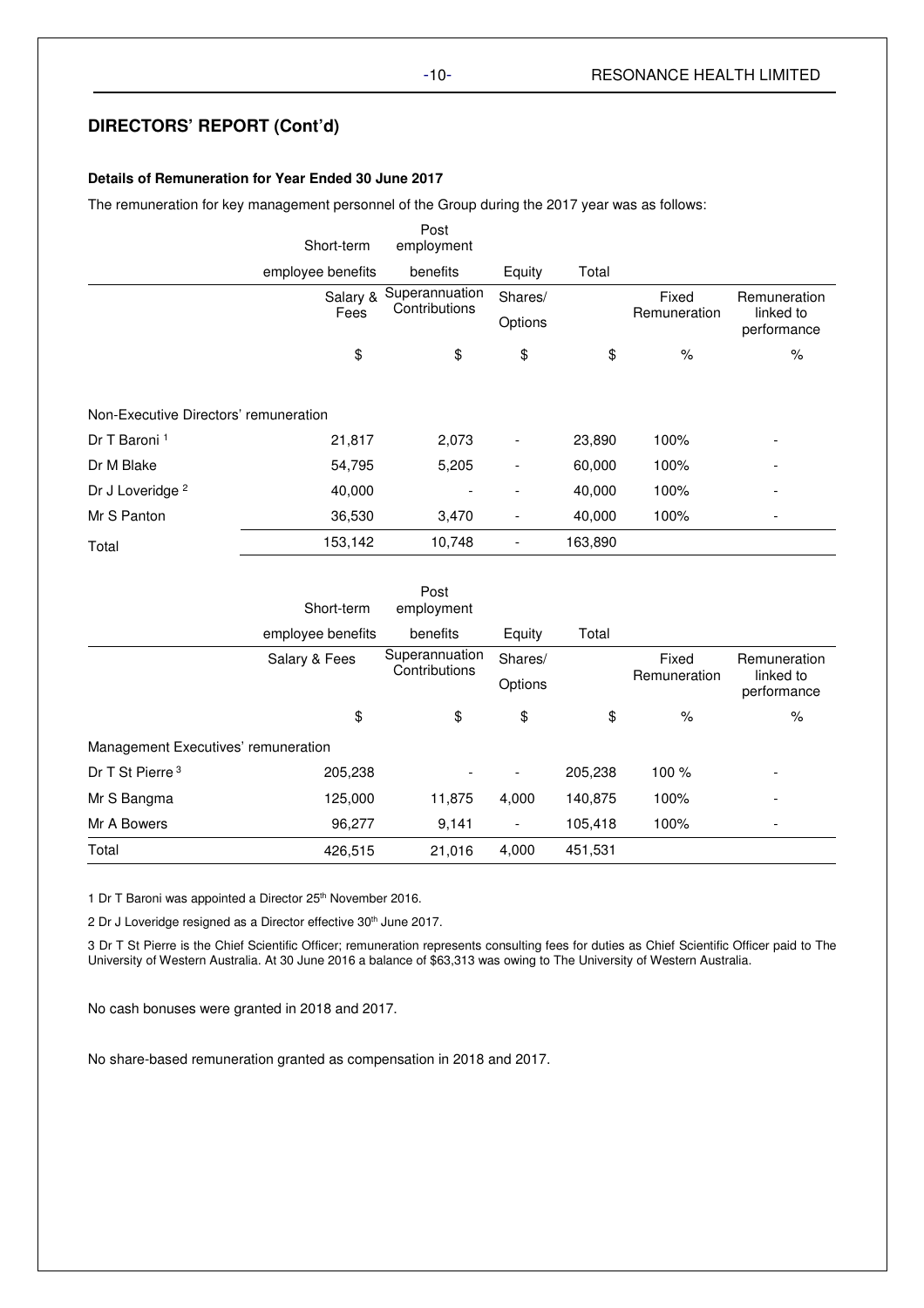#### **Shareholdings of key management personnel**

The numbers of ordinary shares in the Company held during the financial year by key management personnel of the Group including their personally related entities are set out below.

|                | <b>Balance</b><br>1/7/2017 | Received as<br>Remuneration | Net Change Other exercise of options | <b>Balance</b><br>30/6/2018 |            |
|----------------|----------------------------|-----------------------------|--------------------------------------|-----------------------------|------------|
|                |                            |                             |                                      |                             |            |
| Dr M Blake     | 6,464,677                  |                             |                                      |                             | 6,464,677  |
| Dr T Baroni    |                            |                             | 500,000                              |                             | 500,000    |
| Mr M Wells     |                            |                             | 200,000                              |                             | 200,000    |
| Mr S Panton    | 67,966,163                 |                             | 3,309,580                            |                             | 71,275,743 |
| Dr T St Pierre | 5,518,500                  |                             |                                      |                             | 5,518,500  |
| Ms A Laws      |                            |                             |                                      |                             |            |
| Mr AS Pervez   | 58,823                     |                             | 542,000                              |                             | 600,823    |
| Mr S Bangma    | 222,459                    |                             | $(222, 459)^1$                       |                             |            |
| Mr A Bowers    | 89,126                     |                             | $(89, 126)^1$                        |                             |            |

1 Number held on date of resignation

#### **Option holdings of key management personnel**

The number of options in the Company held during the financial year by key management personnel of the Group including their personally related entities are set out below.

|                | <b>Balance</b><br>1/7/2017 | Received as<br>Remuneration | Received during<br>the year on<br>Net Change Other exercise of options | <b>Balance</b><br>30/6/2018 |
|----------------|----------------------------|-----------------------------|------------------------------------------------------------------------|-----------------------------|
|                |                            |                             |                                                                        |                             |
| Dr M Blake     |                            |                             |                                                                        |                             |
| Dr T Baroni    |                            |                             |                                                                        |                             |
| Mr M Wells     |                            |                             |                                                                        |                             |
| Mr S Panton    |                            |                             |                                                                        |                             |
| Dr T St Pierre |                            |                             |                                                                        |                             |
| Ms A Laws      |                            | 10,000,000                  |                                                                        | 10,000,000                  |
| Mr AS Pervez   |                            | 1,000,000                   |                                                                        | 1,000,000                   |
| Mr S Bangma    |                            |                             |                                                                        |                             |
| Mr A Bowers    |                            |                             |                                                                        |                             |

**Other transactions with key management personnel disclosure are the payment outstanding to:** 

Dr T St Pierre \$95,611 (2017: \$26,161) Mr Mitchell Wells \$5,000 (2017: nil)

**End of Remuneration Report**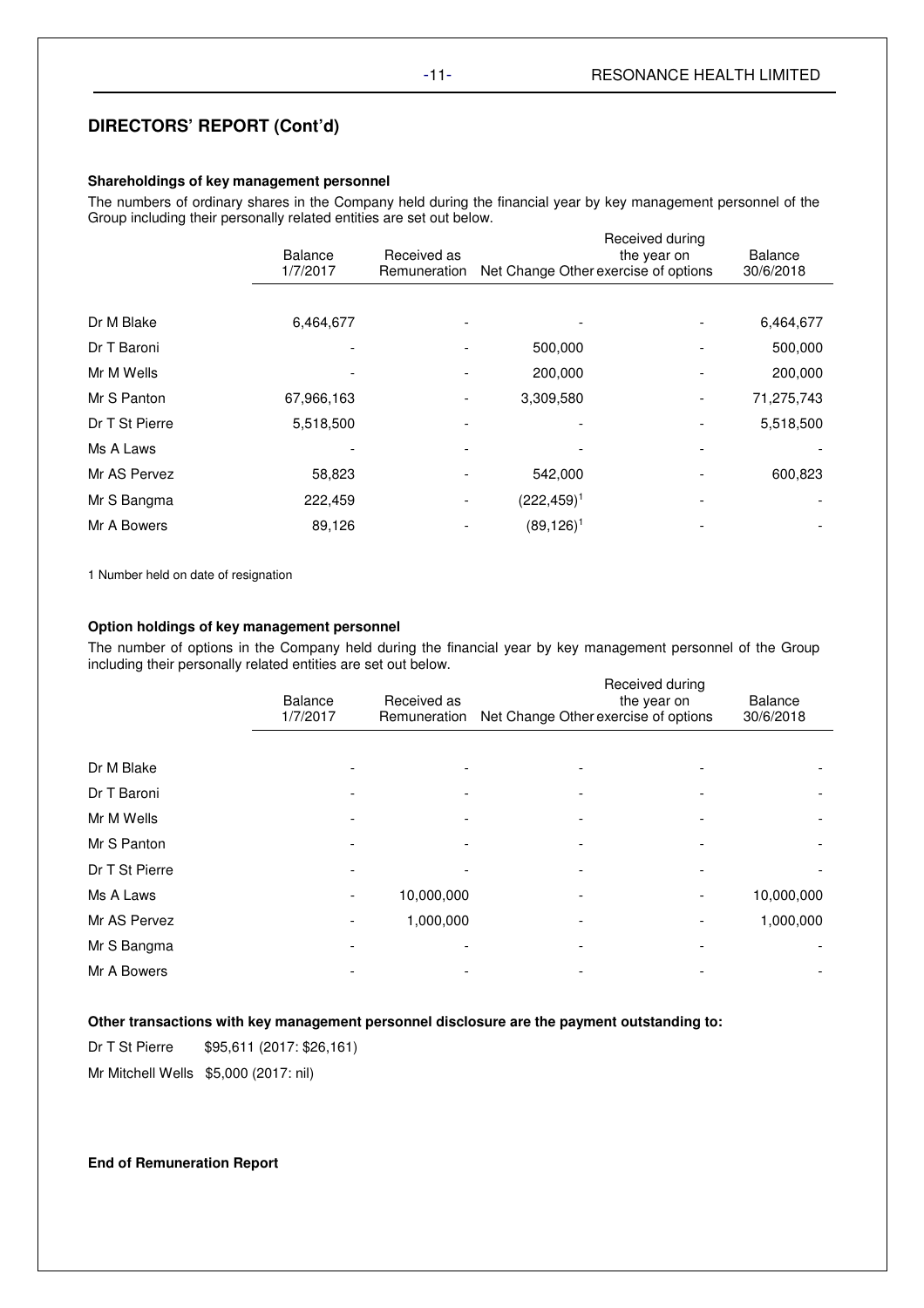#### **Meetings of Directors**

The number of meetings of the Company's Board of Directors and each Board committee held during the year ended 30 June 2018, and the numbers of meetings attended by each director were:

|             | <b>Director Meetings</b>            |          | Audit and Risk Committee<br><b>Meetings</b> |                    | <b>Remuneration Committee</b><br>Meetings |                    |
|-------------|-------------------------------------|----------|---------------------------------------------|--------------------|-------------------------------------------|--------------------|
|             | Number eligible Number<br>to attend | attended | Number eligible<br>to attend                | Number<br>attended | Number<br>eligible<br>to attend           | Number<br>attended |
| Dr M Blake  | 10                                  | 10       | 3                                           | 3                  | 2                                         |                    |
| Dr T Baroni | 10                                  | 10       | 3                                           | 3                  | 2                                         |                    |
| Mr S Panton | 10                                  | 10       | 3                                           | З                  | 2                                         |                    |
| Mr M Wells  |                                     |          |                                             |                    |                                           |                    |

#### **Proceedings on Behalf of Company**

No person has applied for leave of Court to bring proceedings on behalf of the Company or intervene in any proceedings to which the Company is a party for the purpose of taking responsibility on behalf of the Company for all or any part of those proceedings. The Company was not a party to any such proceedings during the year.

#### **Auditor Independence and Non-audit Services**

Section 307C of the Corporations Act 2001 requires our auditors, HLB Mann Judd, to provide the Directors of the Company with an Independence Declaration in relation to the audit of the financial report. This Independence Declaration is set out on page 13 and forms part of this Directors' Report for the year ended 30 June 2018.

#### **Non-audit Services**

Details of amounts paid or payable to the auditor for non-audit services provided during the year by the auditor are outlined in Note 21 to the financial statements. The Directors are satisfied that the provision of non-audit services is compatible with the general standard of independence for auditors imposed by the Corporations Act 2001.

The Directors are of the opinion that the services do not compromise the auditor's independence as all non-audit services have been reviewed to ensure that they do not impact the integrity and objectivity of the auditor and none of the services undermine the general principles relating to auditor independence as set out in Code of Conduct APES 110 Code of Ethics for Professional Accountants issued by the Accounting Professional & Ethical Standards Board.

This report is made in accordance with a resolution of the Board of Directors.

M. P. Blake

Dr Martin Blake Chairman Perth, Western Australia Dated this 13 September 2018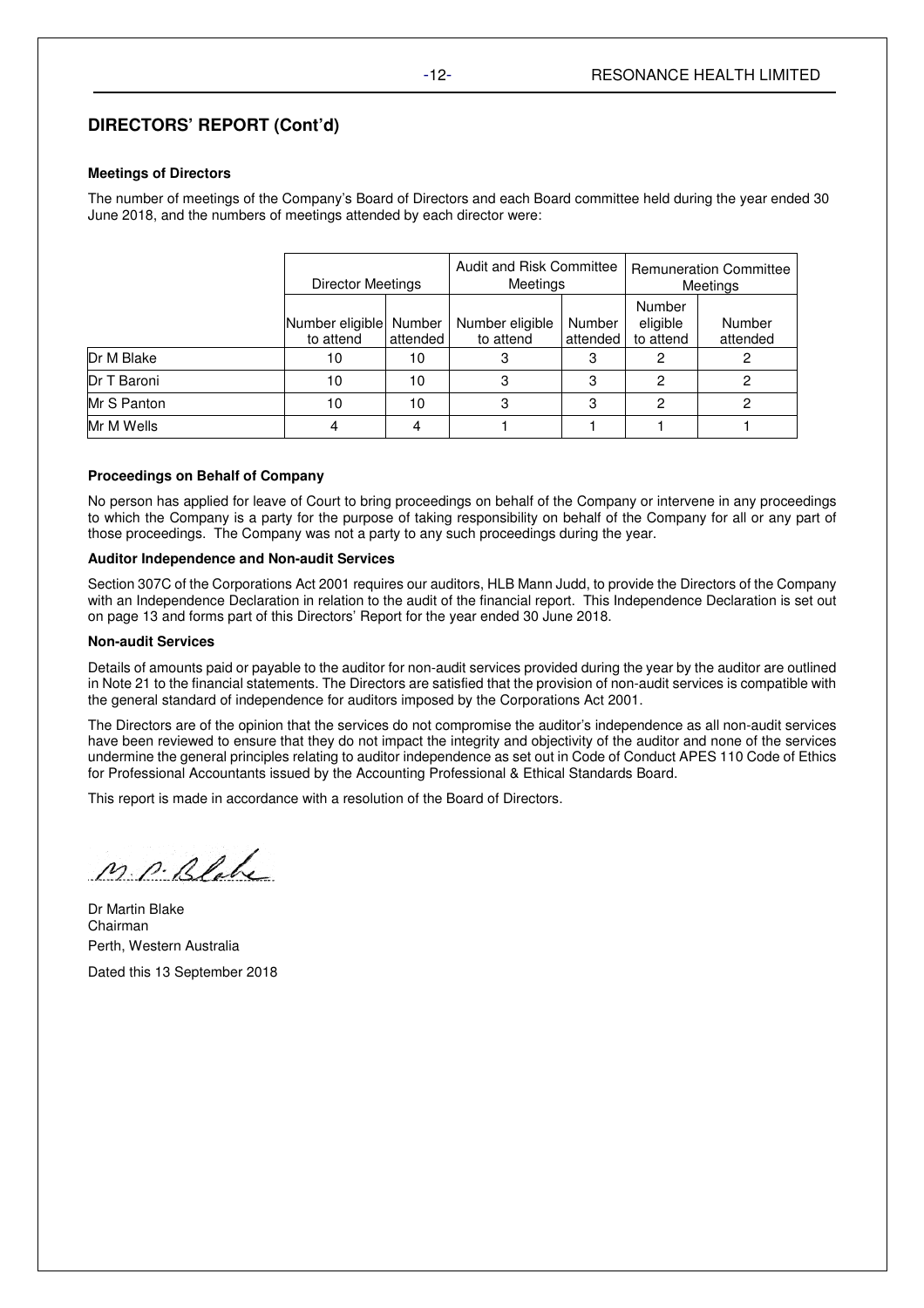

Accountants | Business and Financial Advisers

# **AUDITOR'S INDEPENDENCE DECLARATION**

As lead auditor for the audit of the consolidated financial report of Resonance Health Limited for the year ended 30 June 2018, I declare that, to the best of my knowledge and belief, there have been no contraventions of:

- (a) the auditor independence requirements as set out in the *Corporations Act 2001* in relation to the audit; and
- (b) any applicable code of professional conduct in relation to the audit.

**Perth, Western Australia 13 September 2018**

Jiallounes.

**L Di Giallonardo Partner**

Level 4 130 Stirling Street Perth WA 6000 | PO Box 8124 Perth BC WA 6849 | Telephone +61 (08) 9227 7500 | Fax +61 (08) 9227 7533 Email: mailbox@hlbwa.com.au | Website: www.hlb.com.au Liability limited by a scheme approved under Professional Standards Legislation HLB Mann Judd (WA Partnership) is a member of **HLB** International, a world-wide organisation of accounting firms and business advisers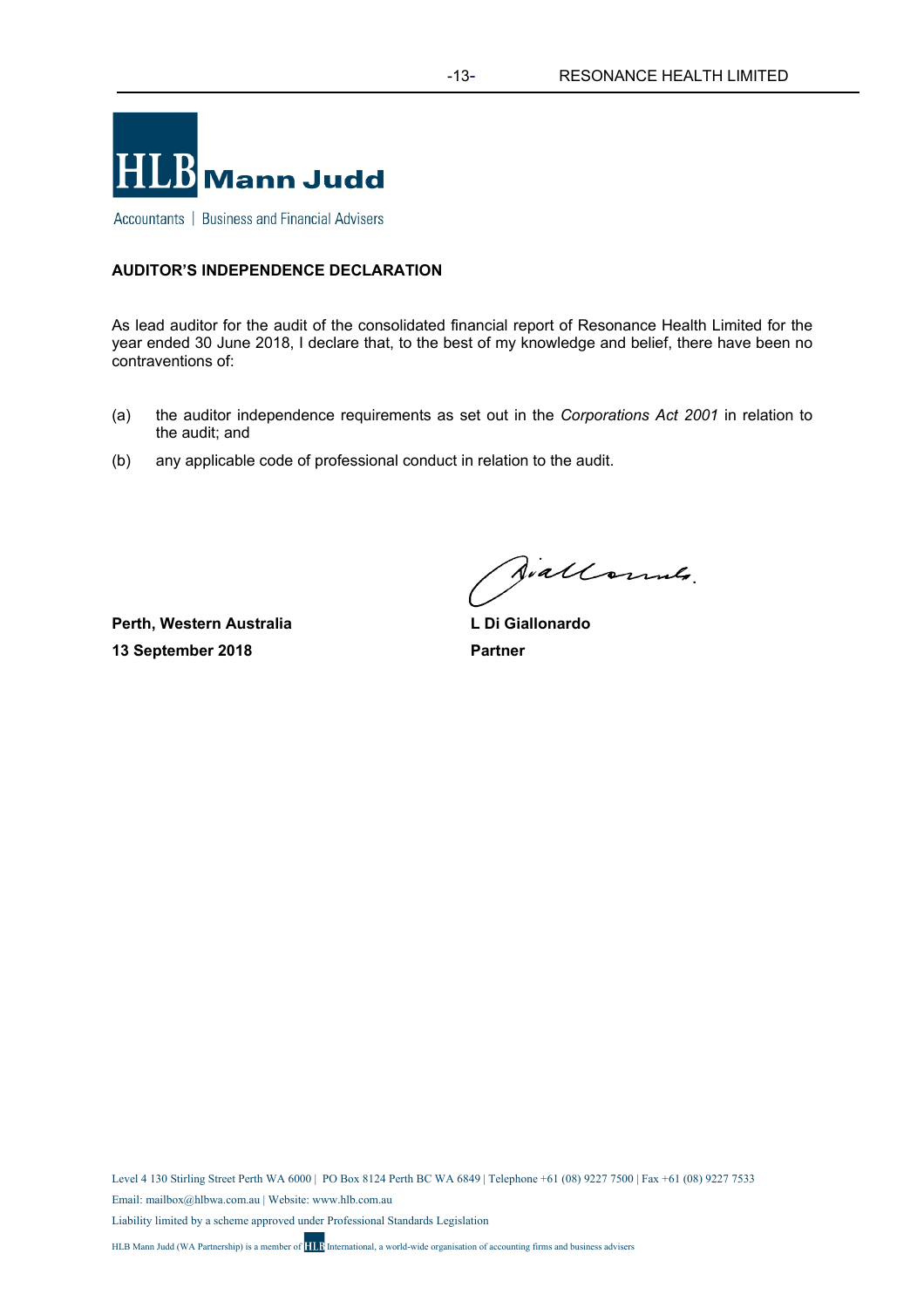# **STATEMENT OF COMPREHENSIVE INCOME FOR THE YEAR ENDED 30 JUNE 2018**

|                                                                                                                       |       | Consolidated |             |
|-----------------------------------------------------------------------------------------------------------------------|-------|--------------|-------------|
|                                                                                                                       | Notes | 2018<br>\$   | 2017<br>\$  |
| Sales revenue                                                                                                         | 2(a)  | 2,896,395    | 2,485,332   |
| Other income                                                                                                          | 2(b)  | 15,220       | 47,861      |
| Revenue                                                                                                               |       | 2,911,615    | 2,533,193   |
| Employee benefits expense                                                                                             |       | (1,782,770)  | (1,562,369) |
| Consulting and professional services                                                                                  |       | (58, 501)    | (94, 920)   |
| Research and development                                                                                              |       | (123, 016)   | (164, 471)  |
| Depreciation expense                                                                                                  |       | (26, 835)    | (26,066)    |
| Amortisation expense                                                                                                  |       | (153, 119)   | (167, 163)  |
| Marketing and travel                                                                                                  |       | (583, 613)   | (629, 529)  |
| Statutory and compliance                                                                                              |       | (122, 610)   | (127, 013)  |
| Foreign exchange (loss)/gain                                                                                          |       | 18,988       | (44, 587)   |
| Other expenses                                                                                                        | 2(c)  | (307, 424)   | (335, 797)  |
| Loss before income tax benefit                                                                                        |       | (227, 285)   | (618, 722)  |
| Income tax benefit                                                                                                    | 3     | 451,904      | 314,505     |
| Net profit / (loss) for the year attributable to owners of the<br>parent                                              |       | 224,619      | (304, 217)  |
| Other comprehensive income/(loss)                                                                                     |       |              |             |
| Items that may be reclassified to profit or loss<br>Exchange differences arising on translation of foreign operations |       |              |             |
| Exchange differences arising on translation of foreign loan                                                           |       |              |             |
| Other comprehensive income/(loss) for the year, net of tax                                                            |       |              |             |
| Total comprehensive income/(loss) for the year attributable<br>to owners of the parent                                |       | 224,619      | (304, 217)  |
| Basic earnings / (loss) per share (cents per share)                                                                   | 5     | 0.06         | (0.08)      |

The accompanying notes form part of these financial statements.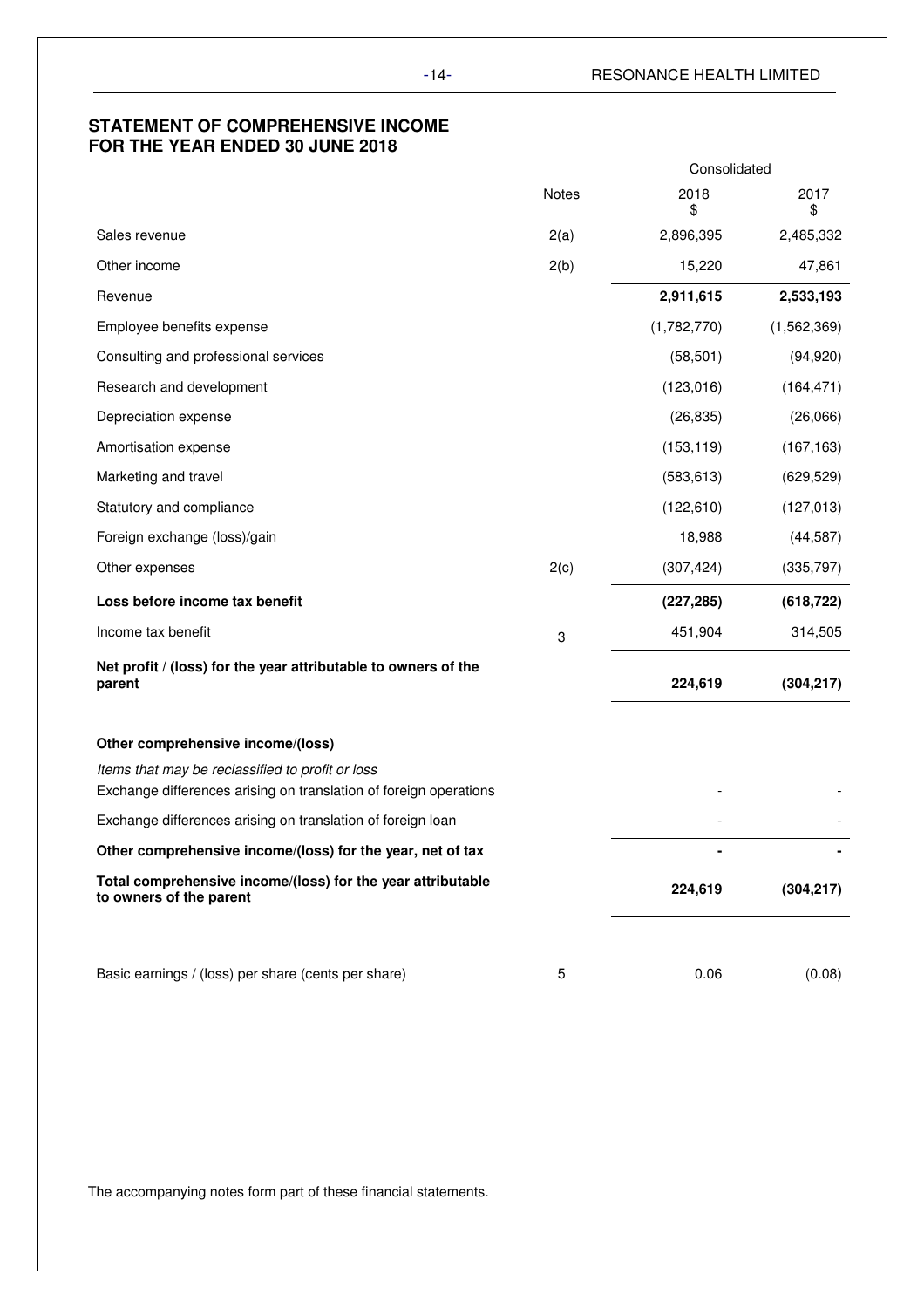# **STATEMENT OF FINANCIAL POSITION AS AT 30 JUNE 2018**

|                                  | Consolidated |                |                |  |
|----------------------------------|--------------|----------------|----------------|--|
|                                  | Note         | 2018<br>\$     | 2017<br>\$     |  |
| <b>Current Assets</b>            |              |                |                |  |
| Cash and cash equivalents        | 7            | 1,549,088      | 1,685,375      |  |
| Trade and other receivables      | 8            | 573,623        | 577,393        |  |
| Other assets                     | 9            | 33,632         | 62,280         |  |
| <b>Total Current Assets</b>      |              | 2,156,343      | 2,325,048      |  |
| <b>Non-Current Assets</b>        |              |                |                |  |
| Plant and equipment              | 10           | 60,986         | 72,909         |  |
| Intangible assets                | 11           | 2,422,680      | 2,129,985      |  |
| Other assets                     | 9            | 45,900         | 90,973         |  |
| <b>Total Non-Current Assets</b>  |              | 2,529,566      | 2,293,867      |  |
| <b>Total Assets</b>              |              | 4,685,909      | 4,618,915      |  |
| <b>Current Liabilities</b>       |              |                |                |  |
| Trade and other payables         | 12           | 401,631        | 487,040        |  |
| Provisions                       | 14           | 58,600         | 69,329         |  |
| <b>Other liabilities</b>         | 13           | 91,440         | 327,841        |  |
| <b>Total Current Liabilities</b> |              | 551,671        | 884,210        |  |
| <b>Total Liabilities</b>         |              | 551,671        | 884,210        |  |
| <b>Net Assets</b>                |              | 4,134,238      | 3,734,705      |  |
| <b>Equity</b>                    |              |                |                |  |
| Issued capital                   | 15(a)        | 69,424,199     | 69,424,199     |  |
| Reserves                         | 15(b)        | (29, 382)      | (204, 296)     |  |
| <b>Accumulated losses</b>        |              | (65, 260, 579) | (65, 485, 198) |  |
| <b>Total Equity</b>              |              | 4,134,238      | 3,734,705      |  |

The accompanying notes form part of these financial statements.

-15- RESONANCE HEALTH LIMITED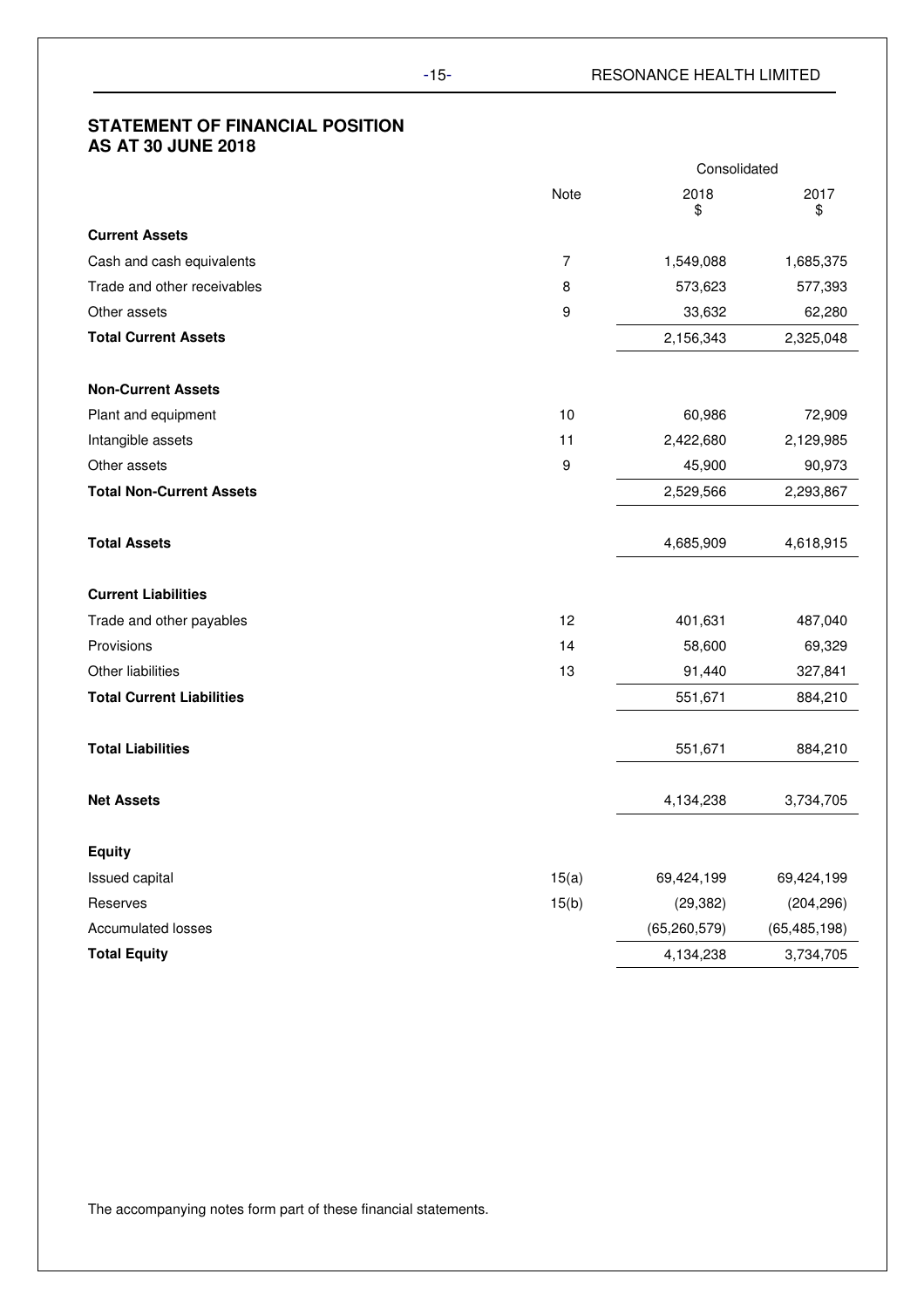# **STATEMENT OF CHANGES IN EQUITY FOR THE YEAR ENDED 30 JUNE 2018**

| Consolidated                            | Note | Issued<br>Capital<br>\$ | Foreign<br>Currency<br>Translation<br>Reserve<br>\$ | Option<br>Reserve<br>\$ | Accumulated<br>Losses<br>\$ | <b>Total Equity</b><br>\$ |
|-----------------------------------------|------|-------------------------|-----------------------------------------------------|-------------------------|-----------------------------|---------------------------|
| Balance at 30 June 2016                 |      | 69,419,199              | (270, 580)                                          |                         | 66,284 (65,180,981)         | 4,033,922                 |
| Loss for the year                       |      |                         |                                                     |                         | (304, 217)                  | (304, 217)                |
| Other comprehensive income              |      |                         |                                                     |                         |                             |                           |
| Total comprehensive loss for the year   |      |                         |                                                     |                         | (304, 217)                  | (304, 217)                |
| Share-based payments                    | 15   | 5,000                   |                                                     |                         |                             | 5,000                     |
| Balance at 30 June 2017                 |      | 69,424,199              | (270, 580)                                          |                         | 66,284 (65,485,198)         | 3,734,705                 |
| Profit for the year                     |      |                         |                                                     |                         | 224,619                     | 224,619                   |
| Other comprehensive income              |      |                         |                                                     |                         |                             |                           |
| Total comprehensive income for the year |      |                         |                                                     |                         | 224,619                     | 224,619                   |
| Share-based payments                    | 23   |                         |                                                     | 174,914                 |                             | 174,914                   |
| Balance at 30 June 2018                 |      | 69,424,199              | (270, 580)                                          | 241,198                 | (65, 260, 579)              | 4,134,238                 |

The accompanying notes form part of these financial statements.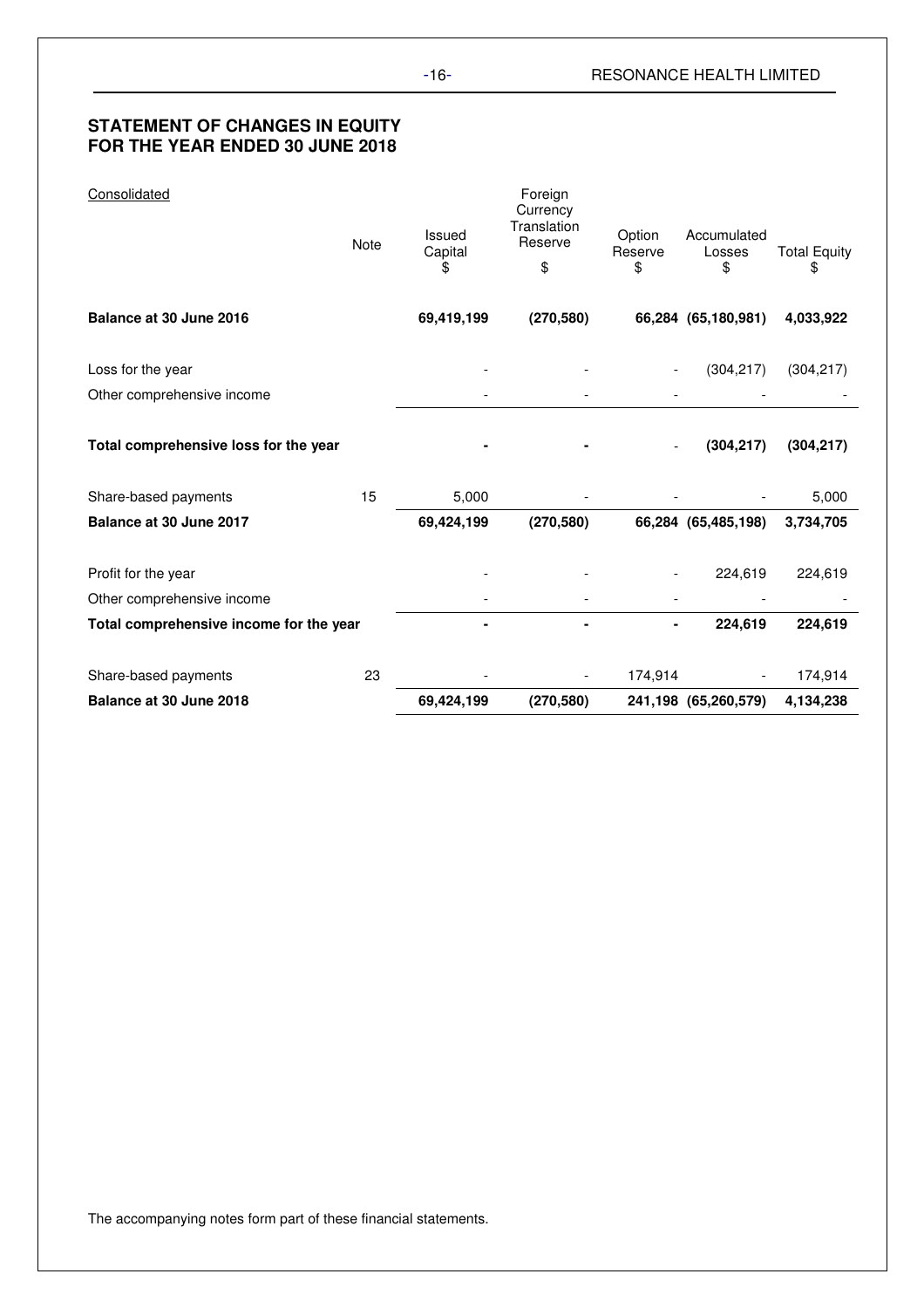# **STATEMENT OF CASH FLOWS FOR THE YEAR ENDED 30 JUNE 2018**

|                                                       |      | Consolidated       |             |  |
|-------------------------------------------------------|------|--------------------|-------------|--|
|                                                       | Note | 2018<br>\$         | 2017<br>\$  |  |
|                                                       |      | Inflows/(Outflows) |             |  |
| Cash flows from operating activities                  |      |                    |             |  |
| Receipts from customers                               |      | 2,652,132          | 2,291,634   |  |
| Payments to suppliers and employees                   |      | (2,741,114)        | (2,936,514) |  |
| Grants received                                       |      |                    | 20,000      |  |
| Interest received                                     |      | 15,051             | 28,054      |  |
| Income tax received                                   | 3    | 451,904            | 314,505     |  |
| Net cash provided by / (used in) operating activities | 7(i) | 377,973            | (282, 321)  |  |
| Cash flows from investing activities                  |      |                    |             |  |
| Payments for plant and equipment                      | 10   | (14, 912)          | (23, 392)   |  |
| Payments for intangible assets                        |      | (531, 729)         | (454, 529)  |  |
| Term deposit cash security                            |      |                    | (26, 664)   |  |
| Net cash used in investing activities                 |      | (546, 641)         | (504, 585)  |  |
| Net decrease in cash and cash equivalents             |      | (168, 668)         | (786, 906)  |  |
| Cash and cash equivalents at the beginning of period  |      | 1,685,375          | 2,512,441   |  |
| Foreign exchange differences on cash balances         |      | 32,381             | (40, 160)   |  |
| Cash and cash equivalents at the end of the period    | 7    | 1,549,088          | 1,685,375   |  |

The accompanying notes form part of these financial statements.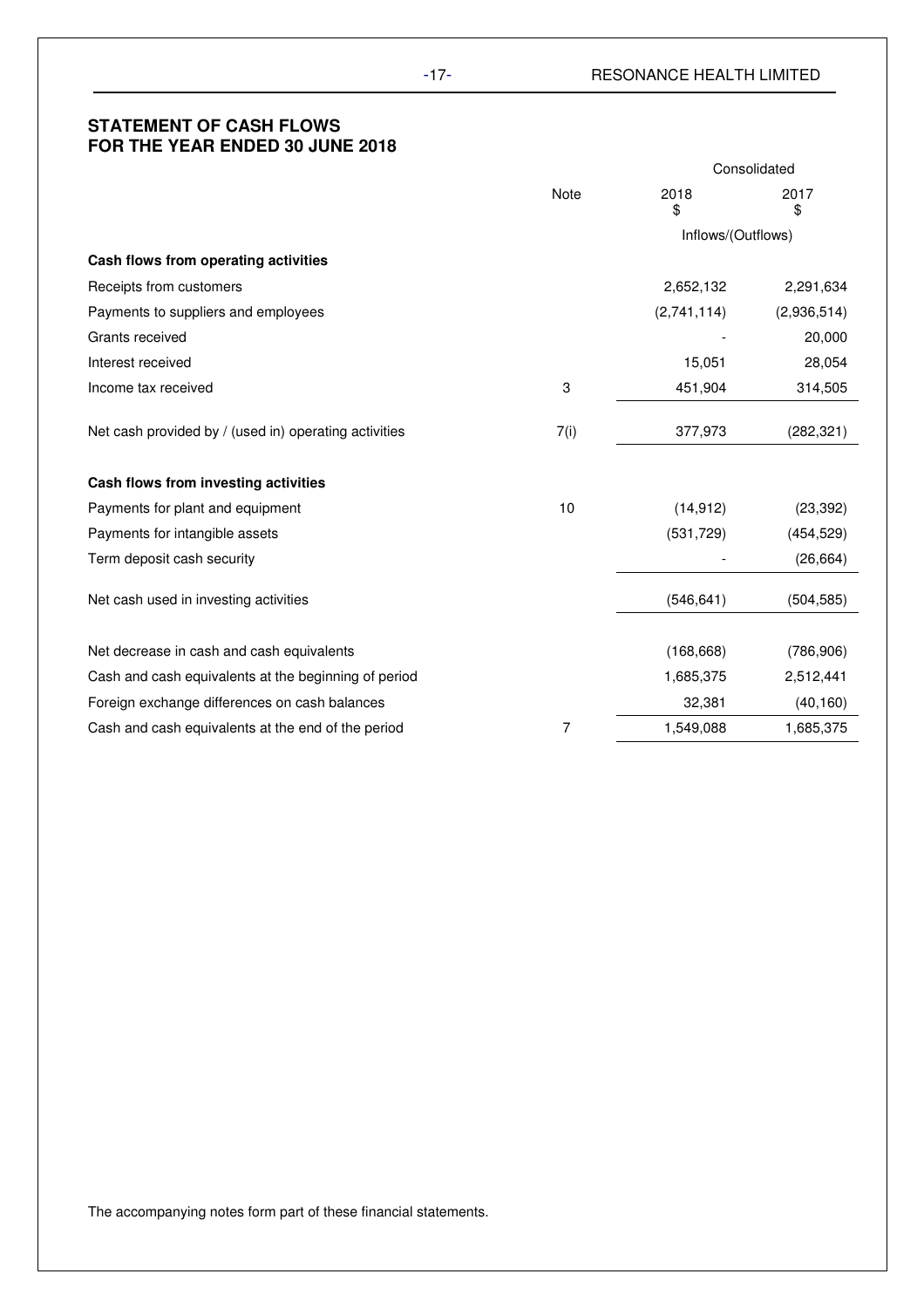#### **NOTE 1: Statement of significant accounting policies**

#### **(a) Basis of preparation**

 The financial report is a general purpose financial report which has been prepared in accordance with the requirements of the Corporations Act 2001, Accounting Standards and Interpretations and complies with other requirements of the law.

 The financial report has been prepared on a historical cost basis, except for available-for-sale investments, which have been measured at fair value. Cost is based on the fair values of the consideration given in exchange for assets.

For the purpose of preparing the consolidated financial statements, the Company is a for profit entity.

 The financial report is presented in Australian dollars. The Company is a listed public Company, incorporated and operating in Australia and the United States of America. The Company's business involves the development and commercialisation of technologies and services for the quantitative analysis of radiological images in a regulated and quality controlled environment.

#### **(b) Adoption of new and revised standards**

 In the year ended 30 June 2018, the Directors have reviewed all of the new and revised Standards and Interpretations issued by the AASB that are relevant to the Company and effective for the current annual reporting period.

 As a result of this review, the Directors have determined that there is no material impact of the new and revised Standards and Interpretations on the Company and, therefore, no material change is necessary to Group accounting policies.

#### Standards and Interpretations in issue not yet adopted

The Directors have also reviewed all new Standards and Interpretations that have been issued but are not yet effective for the year ended 30 June 2018.

#### AASB 15 Revenue from Contracts with Customers

AASB 15 establishes a comprehensive framework for determining whether, how much and when revenue is recognised, including in respect of multiple element arrangements. It replaces existing revenue recognition guidance, AASB 111 Construction Contracts, AASB 118 Revenue and AASB 1004 Contributions. AASB 15 is effective from annual reporting periods beginning on or after 1 January 2018, with early adoption permitted.

The core principle of AASB 15 is that it requires identification of discrete performance obligations within a transaction and associated transaction price allocation to these obligations. Revenue is recognised upon satisfaction of these performance obligations, which occur when control of goods or services is transferred, rather than on transfer of risks and rewards. Revenue received for a contract that includes a variable amount is subject to revised conditions for recognition, whereby it must be highly probable that no significant reversal of the variable component may occur when the uncertainties around its measurement are removed.

The Group has commenced the process of evaluating the impact of the new standard on existing revenue streams and will first apply AASB 15 in the financial year beginning 1 July 2018.

#### AASB 16 Leases

AASB 16 replaces the current AASB 117 Leases standard. AASB 16 removes the classification of leases as either operating leases or finance leases- for the lessee - effectively treating all leases as finance leases. Most leases will be capitalised on the balance sheet by recognising a 'right-of-use' asset and a lease liability for the present value obligation. This will result in an increase in the recognised assets and liabilities in the statement of financial position as well as a change in expense recognition, with interest and deprecation replacing operating lease expense.

Lessor accounting remains similar to current practice, i.e. lessors continue to classify leases as finance and operating leases.

AASB 16 is effective from annual reporting periods beginning on or after 1 January 2019, with early adoption permitted for entities that also adopt AASB 15.

Other than the above, there are no other material impacts of the new and revised Standards and Interpretations on the Group and therefore no change is necessary to Group accounting policies.

#### **(c) Statement of compliance**

The financial report was authorised for issue on 13 September 2018.

The financial report complies with Australian Accounting Standards, which include Australian equivalents to International Financial Reporting Standards (AIFRS). Compliance with AIFRS ensures that the financial report,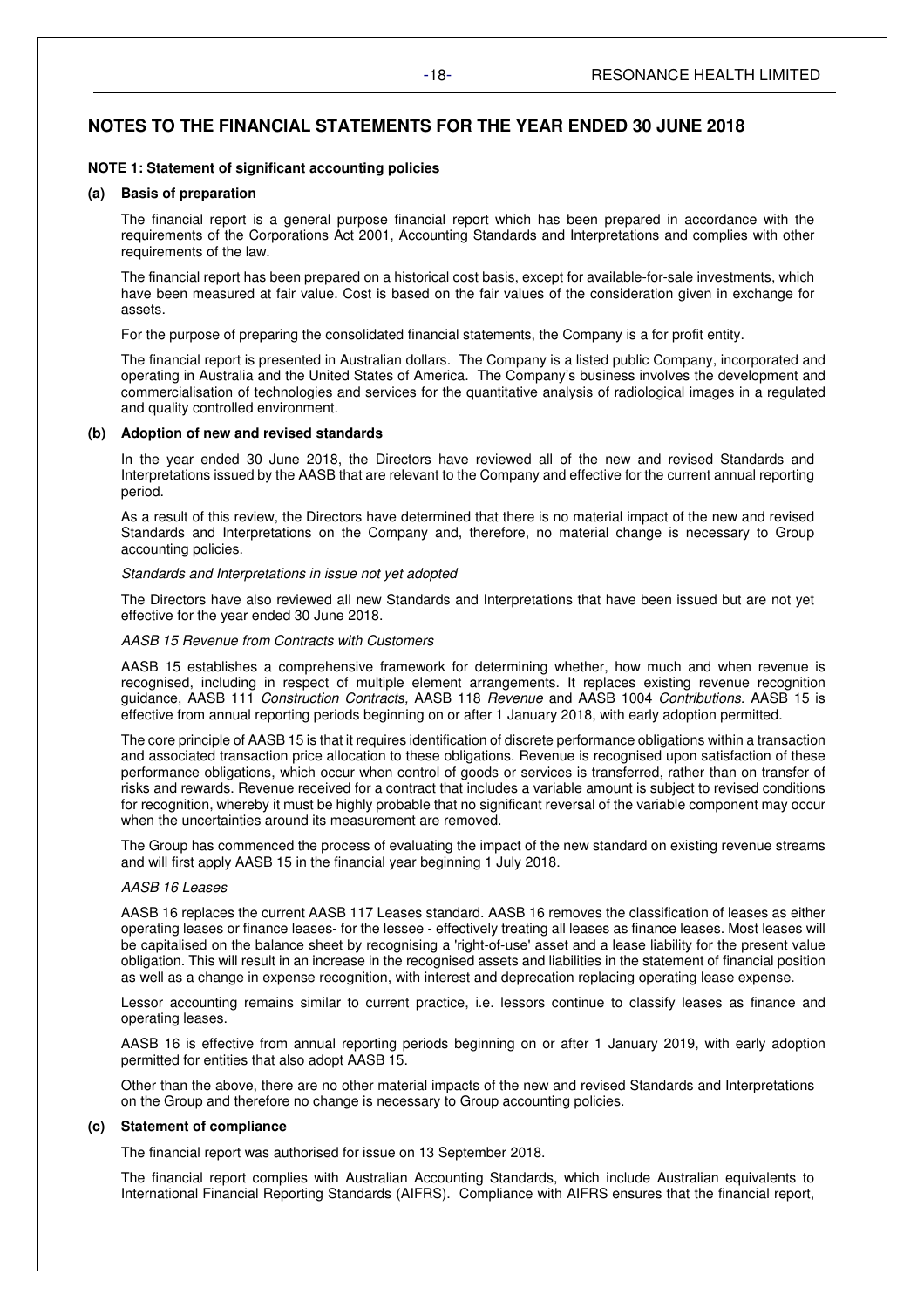#### **NOTE 1: Statement of significant accounting policies**

comprising the financial statements and notes thereto, complies with International Financial Reporting Standards (IFRS).

#### **(d) Basis of consolidation**

 The consolidated financial statements comprise the separate financial statements of Resonance Health Limited ("Company" or "parent entity") and its subsidiaries as at 30 June each year ("the Group"). Control is achieved where the Company has the power to govern the financial and operating policies of an entity so as to obtain benefits from its activities.

 The financial statements of the subsidiaries are prepared for the same reporting period as the Company, using consistent accounting policies.

 In preparing the consolidated financial statements, all intercompany balances and transactions, income and expenses and profit and losses resulting from intra-group transactions have been eliminated in full. Subsidiaries are fully consolidated from the date on which control is transferred to the Group and cease to be consolidated from the date on which control is transferred out of the Group. Control exists where the Company has the power to govern the financial and operating policies of an entity so as to obtain benefits from its activities.

Business combinations have been accounted for using the acquisition method of accounting (refer Note 1(ab)).

Non-controlling interests represent the portion of profit or loss and net assets in subsidiaries not held by the Group and are presented separately in the statement of comprehensive income and within equity in the consolidated statement of financial position. Losses are attributed to the non-controlling interest even if that results in a deficit balance.

#### **(e) Critical accounting judgements and key sources of estimation uncertainty**

 The application of accounting policies requires the use of judgements, estimates and assumptions about carrying values of assets and liabilities that are not readily apparent from other sources. The estimates and associated assumptions are based on historical experience and other factors that are considered to be relevant. Actual results may differ from these estimates.

The estimates and underlying assumptions are reviewed on an ongoing basis. Revisions are recognised in the period in which the estimate is revised if it affects only that period, or in the period of the revision and future periods if the revision affects both current and future periods.

#### Impairment of intangibles

The Group determines whether intangibles with indefinite useful lives are impaired at least on an annual basis. This requires an estimation of the recoverable amount of the cash generating units to which the intangibles with indefinite useful lives are allocated. The assumptions used in this estimation of recoverable amount and the carrying amount of intangibles with indefinite useful lives are discussed in Note 11.

Additionally, the Group assesses impairment at the end of each reporting period by evaluating conditions and events specific to the Group that may indicate impairment triggers. Recoverable amounts of relevant assets are reassessed using value-in-use calculations which incorporate various key assumptions.

With respect to cash flow projections growth rates have been factored into valuation models for the next five years on the basis of management's expectations regarding the Group's continued ability to increase market share based on contractual obligations already in place and historical sales growth rates.

Historic Group averages have been used to reflect projected cash flow growth rates in year 1 and year 2. In subsequent periods a consistent growth rate has been attached as a conservative estimate for use in the impairment calculation.

Pre-tax discount rate of 10% which includes a risk component, has been used throughout the value-in-use model.

Development expenditure is considered to be sensitive to these assumptions as they are not ready for use. Therefore sensitivity analysis of 5% and 10% reduction in revenue and the use of a pre-tax discount rate of 15% have been calculated and did not indicate an impairment.

# **(f) Segment reporting**

Operating segments are reported in a manner consistent with the internal reporting provided to the chief operating decision maker. The chief operating decision maker, who is responsible for allocating resources and assessing performance of the operating segments, has been identified as the Board of Directors of Resonance Health Limited.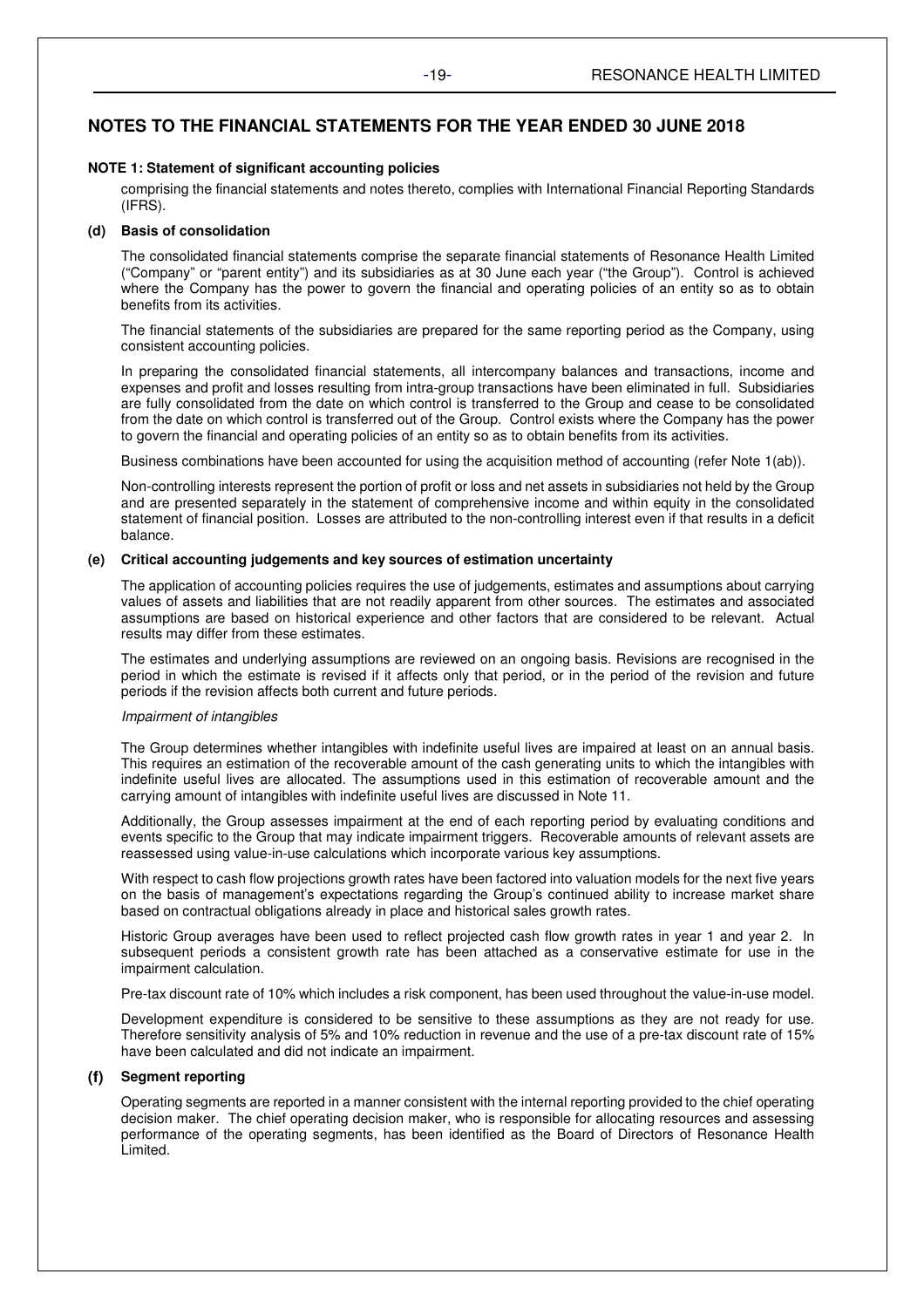#### **NOTE 1: Statement of significant accounting policies**

#### **(g) Foreign currency translation**

Both the functional and presentation currency of Resonance Health Limited and its Australian subsidiaries is Australian dollars. Each entity in the Group determines its own functional currency and items included in the financial statements of each entity are measured using that functional currency.

#### **(g) Foreign currency translation (Continued)**

Transactions in foreign currencies are initially recorded in the functional currency by applying the exchange rates ruling at the date of the transaction. Monetary assets and liabilities denominated in foreign currencies are retranslated at the rate of exchange ruling at the statement of financial position date.

All exchange differences in the consolidated financial report are taken to profit or loss.

Non-monetary items that are measured in terms of historical cost in a foreign currency are translated using the exchange rate as at the date of the initial transaction.

Non-monetary items measured at fair value in a foreign currency are translated using the exchange rates at the date the fair value was determined.

The functional currency of the foreign operation Resonance USA Inc. is United States dollars (US\$). As at the reporting date the assets and liabilities of this subsidiary are translated into the presentation currency of Resonance Health Limited at the rate of exchange ruling at the balance date and the statement of comprehensive income is translated at the average exchange rate for the year. The exchange differences arising on the translation are taken directly to a separate component recognised in the foreign currency translation reserve in equity. On disposal of a foreign entity, the deferred cumulative amount recognised in equity relating to that particular foreign operation is recognised in the Statement of Comprehensive Income.

#### **(h) Revenue recognition**

Revenue is recognised to the extent that it is probable that economic benefits will flow to the Group and the revenue can be reliably measured. The following specific recognition criteria must also be met before revenue is recognised:

#### (i) Sale of goods

Revenue is recognised when the significant risks and rewards of ownership of the goods have passed to the buyer and the costs incurred or to be incurred in respect of the transaction can be measured reliably. Risks and rewards of ownership are considered passed to the buyer at the time of delivery of the goods to the customer.

#### (ii) Rendering of services

Revenue from the rendering of a service is recognised upon the delivery of the service to the customers.

#### (iii) Interest income

Interest revenue is recognised on a time proportionate basis that takes into account the effective yield on the financial asset.

#### **(i) Borrowing costs**

Borrowing costs are recognised as an expense when incurred.

#### **(j) Lease**

 Leases are classified as finance leases whenever the terms of the lease transfer substantially all the risks and rewards if ownership to the lessee. All other leases are classified as operating leases.

Assets held under finance lease are initially recognised at their fair value or, if lower, the present value of the minimum lease payments, each determined at the inception of the lease. The corresponding liability to the lessor is included in the statement of financial position as a finance lease obligation.

Lease payments are apportioned between finance charges and the reduction of the lease obligation so as to achieve a constant rate of interest on the remaining balance of the liability. Finance charges are charged directly against income unless they are directly attributable to qualifying assets, in which case they are capitalised in accordance with the general policy on borrowing costs.

Finance lease assets are depreciated on a straight line basis over the estimated useful life of the asset.

Operating lease payments, where the lessor effectively retains substantially all of the risks and benefits of ownership of the leased items, are recognised as an expense on a straight line basis over the lease term, except where another systematic basis is more representative of the time pattern in which economic benefits from the lease asset are consumed.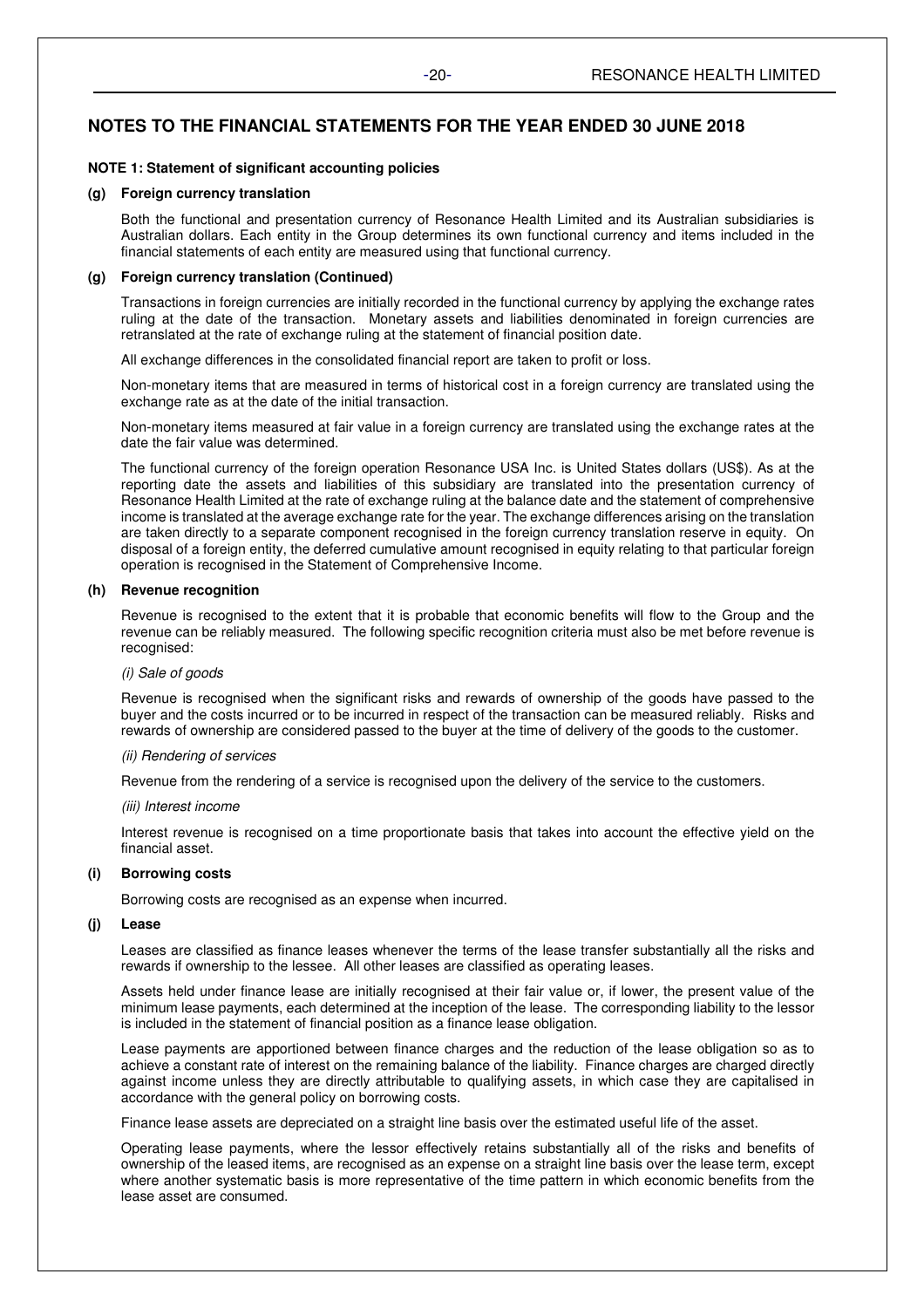#### **NOTE 1: Statement of significant accounting policies**

#### **(k) Income tax**

The income tax expense or benefit for the period is the tax payable on the current period's taxable income based on the applicable income tax rate for each jurisdiction adjusted by changes in deferred tax assets and liabilities attributable to temporary difference and to unused tax losses.

The current income tax charge is calculated on the basis of the tax laws enacted or substantively enacted at the end of the reporting period in the countries where the Company's subsidiaries and associates operate and generate taxable income. Management periodically evaluates positions taken in tax returns with respect to situations in which applicable tax regulation is subject to interpretation. It establishes provisions where appropriate on the basis of amounts expected to be paid to the tax authorities.

Current tax assets and liabilities for the current and prior periods are measured at the amount expected to be recovered from or paid to the taxation authorities. The tax rates and tax laws used to compute the amount are those that are enacted or substantially enacted by the balance date. Deferred income tax is provided on all temporary differences at the balance date between the tax bases of assets and liabilities and their carrying amounts for financial reporting purposes.

Deferred income tax liabilities are recognised for all taxable temporary differences except:

- when the deferred income tax liability arises from the initial recognition of goodwill or of an asset or liability in a transaction that is not a business combination and that, at the time of the transaction, affects neither the accounting profit nor taxable profit or loss; or
- when the taxable temporary difference is associated with investments in subsidiaries, associates or interests in joint ventures, and the timing of the reversal of the temporary difference can be controlled and it is probable that the temporary difference will not reverse in the foreseeable future.

Deferred income tax assets are recognised for all deductible temporary differences, carry-forward of unused tax assets and unused tax losses, to the extent that it is probable that taxable profit will be available against which the deductible temporary differences and the carry-forward of unused tax credits and unused tax losses can be utilised, except:

- when the deferred income tax asset relating to the deductible temporary difference arises from the initial recognition of an asset or liability in a transaction that is not a business combination and, at the time of the transaction, affects neither the accounting profit, nor taxable profit or loss; or
- when the deductible temporary difference is associated with investments in subsidiaries, associates or interests in joint ventures, in which case a deferred tax asset is only recognised to the extent that it is probable that the temporary difference will reverse in the foreseeable future and taxable profit will be available against with the temporary difference can be utilised.

The carrying amount of deferred income tax assets is reviewed at each balance date and reduced to the extent that it is no longer probable that sufficient taxable profit will be available to allow all or part of the deferred income tax asset to be utilised.

Unrecognised deferred income tax assets are reassessed at each balance date and are recognised to the extent that it is has become probable that future taxable profit will allow the deferred tax asset to be recovered.

Deferred income tax assets and liabilities are measured at the tax rates that are expected to apply to the year when the asset is realised or the liability is settled, based on tax rates (and tax laws) that have been enacted or substantively enacted at the balance date.

Income taxes relating to items recognised directly in equity are recognised in equity and not in profit or loss.

Deferred tax assets and deferred tax liabilities are offset only if a legally enforceable right exists to set off current tax assets against current tax liabilities and the deferred tax assets and liabilities relate to the same taxable entity and the same taxation authority.

#### Tax consolidation legislation

Resonance Health Limited and its 100% owned Australian resident subsidiaries have implemented the tax consolidated legislation. Current and deferred tax amounts are accounted for in each individual entity as if each entity continued to act as a taxpayer on its own.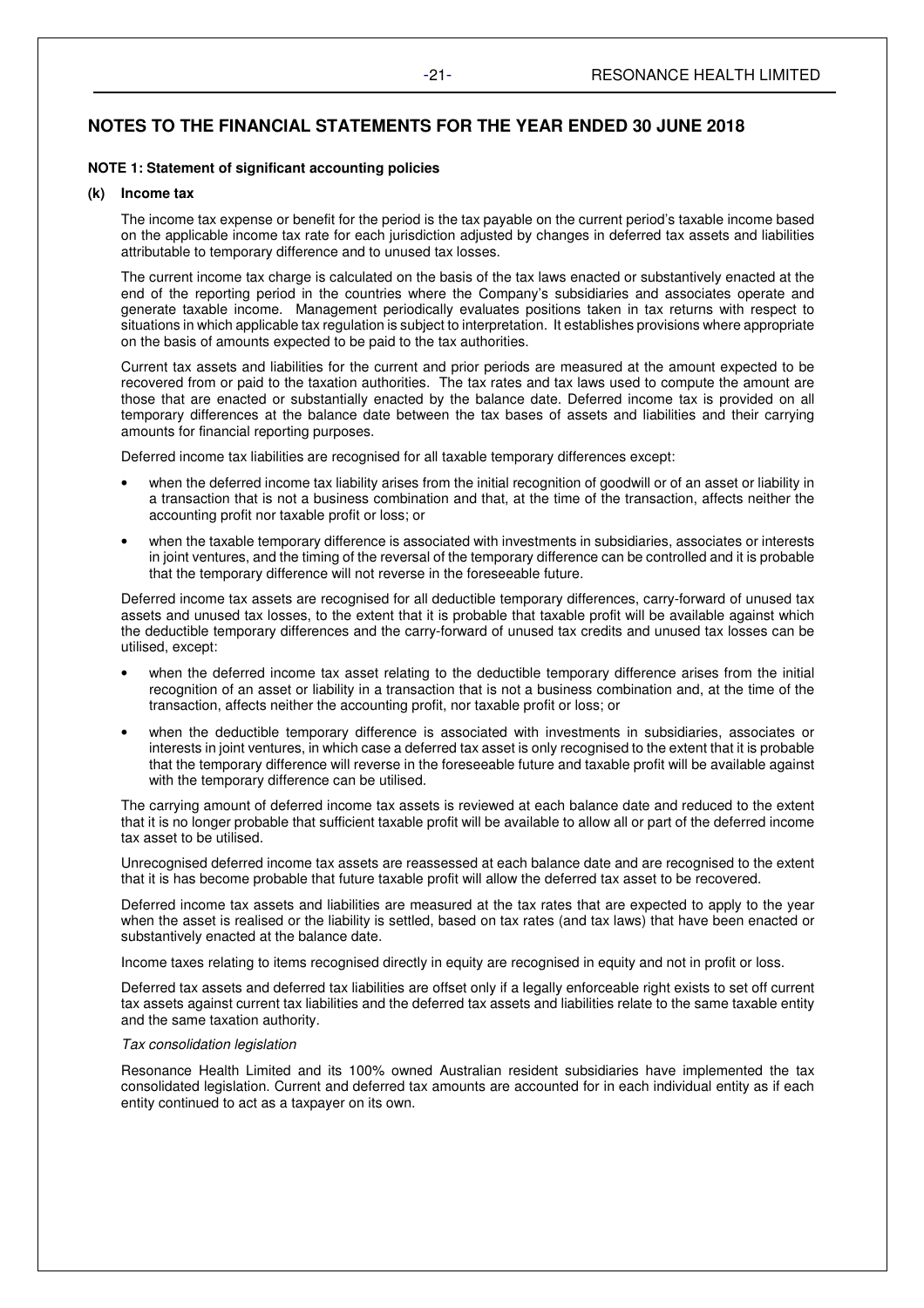#### **NOTE 1: Statement of significant accounting policies**

#### **(l) Other taxes**

Revenues, expenses and assets are recognised net of the amount of Goods and Services Tax (GST) except:

- when the GST incurred on a purchase of goods and services is not recoverable from the taxation authority, in which case the GST is recognised as part of the cost of acquisition of the asset or as part of the expense item as applicable; and
- receivables and payables, which are stated with the amount of GST included.

The net amount of GST recoverable from, or payable to, the taxation authority is included as part of receivables or payables in the statement of financial position.

Cash flows are included in the Statement of Cash Flows on a gross basis and the GST component of cash flows arising from investing and financing activities, which is recoverable from, or payable to, the taxation authority are classified as operating cash flows.

Commitments and contingencies are disclosed net of the amount of GST recoverable from, or payable to, the taxation authority.

#### **(m) Impairment of assets**

The Group assesses at each balance date whether there is an indication that an asset may be impaired. If any such indication exists, or when annual impairment testing for an asset is required, the Group makes an estimate of the asset's recoverable amount. An asset's recoverable amount is the higher of its fair value less costs to sell and its value in use and is determined for an individual asset, unless the asset does not generate cash inflows that are largely independent of those from other assets or groups of assets and the asset's value in use cannot be estimated to be close to its fair value. In such cases the asset is tested for impairment as part of the cashgenerating unit to which it belongs. When the carrying amount of an asset or cash-generating unit exceeds its recoverable amount, the asset or cash-generating unit is considered impaired and is written down to its recoverable amount.

In assessing value in use, the estimated future cash flows are discounted to their present value using a pre-tax discount rate that reflects current market assessments of the time value of money and adjusted risk specific to the asset. Impairment losses relating to continuing operations are recognised in those expense categories consistent with the function of the impaired asset unless the asset is carried at revalued amount (in which case the impairment loss is treated as a revaluation decrease).

An assessment is also made at each balance date as to whether there is any indication that previously recognised impairment losses may no longer exist or may have decreased. If such indication exists, the recoverable amount is estimated. A previously recognised impairment loss is reversed only if there has been a change in the estimates used to determine the asset's recoverable amount since the last impairment loss was recognised. If that is the case the carrying amount of the asset is increased to its recoverable amount. That increased amount cannot exceed the carrying amount that would have been determined, net of depreciation, had no impairment loss been recognised for the asset in prior years. Such reversal is recognised in statement of comprehensive income unless the asset is carried at revalued amount, in which case the reversal is treated as a revaluation increase. After such a reversal the depreciation charge is adjusted in future periods to allocate the asset's revised carrying amount, less any residual value, on a systematic basis over its remaining useful life.

#### **(n) Cash and cash equivalents**

 Cash comprises cash at bank and in hand. Cash equivalents are short term, highly liquid investments that are readily convertible to known amounts of cash and which are subject to an insignificant risk of changes in value. Bank overdrafts are shown within borrowings in current liabilities in the statement of financial position.

 For the purposes of the Statement of Cash Flows, cash and cash equivalents consist of cash and cash equivalents as defined above.

#### **(o) Trade and other receivables**

 Trade receivables are measured on initial recognition at fair value and are subsequently measured at amortised cost using the effective interest rate method, less any allowance for impairment. Trade receivables are generally due for settlement within periods ranging from 14 days to 90 days.

Impairment of trade receivables is continually reviewed and those that are considered to be uncollectible are written off by reducing the carrying amount directly. An allowance account is used when there is objective evidence that the Group will not be able to collect all amounts due according to the original contractual terms. Factors considered by the Group in making this determination include known significant financial difficulties of the debtor, review of financial information and significant delinquency in making contractual payments to the Group.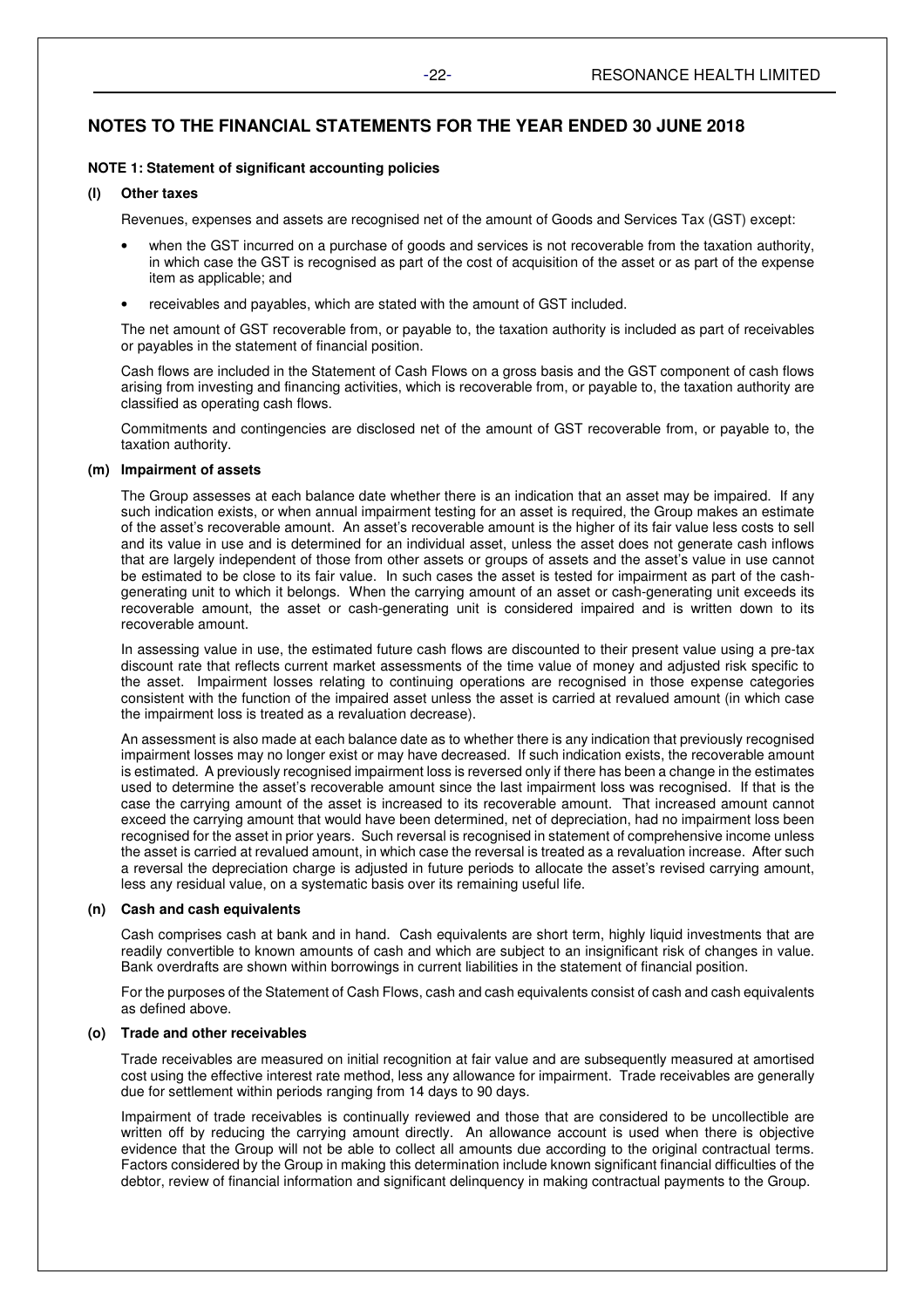#### **NOTE 1: Statement of significant accounting policies**

#### **(o) Trade and other receivables (Continued)**

The impairment allowance is set equal to the difference between the carrying amount of the receivable and the present value of estimated future cash flows, discounted at the original effective interest rate. Where receivables are short-term discounting is not applied in determining the allowance.

The amount of the impairment loss is recognised in the statement of comprehensive income within other expenses. When a trade receivable for which an impairment allowance had been recognised becomes uncollectible in a subsequent period, it is written off against the allowance account. Subsequent recoveries of amounts previously written off are credited against other expenses in the statement of comprehensive income.

#### **(p) Financial assets**

Financial assets in the scope of AASB 139 Financial Instruments: Recognition and Measurement are classified as either financial assets at fair value through profit or loss, loans and receivables, held-to-maturity investments, or available-for-sale investments, as appropriate. Where financial assets are recognised initially, they are measured at fair value, plus, in the case of investments not at fair value through profit or loss, directly attributable transaction costs. The Group determines the classification of its financial assets after initial recognition and, when allowed and appropriate, re-evaluates this designation at each financial year-end.

All regular way purchases and sales of financial assets are recognised on the trade date, i.e. the date that the Group commits to purchase the asset. Regular way purchases or sales of financial assets under contracts that require delivery of the assets within the period established generally by regulation or convention in the marketplace.

#### (i) Financial assets at fair value through profit or loss

Financial assets classified as held for trading are included in the category 'financial assets at fair value through

profit or loss'. Financial assets are classified as held for trading if they are acquired for the purpose of selling in the near term. Gains or losses on investments held for trading are recognised in profit or loss.

#### (ii) Held-to-maturity investments

Non-derivative financial assets with fixed or determinable payments and fixed maturity are classified as held-tomaturity when the Group has the positive intention and ability to hold to maturity. Investments intended to be held for an undefined period are not included in this classification.

#### (iii) Loans and receivables

Loans and receivables are non-derivative financial assets that are not quoted in an active market. Gains and losses are recognised in the profit or loss when the loans and receivables are derecognised or impaired.

#### (iv) Available-for-sale investments

Available-for-sale investments are those non-derivative financial assets that are designated as available-for-sale or are not classified as any of the three preceding categories. After initial recognition available-for-sale investments are measured at fair value with gains or losses being recognised as a separate component of equity until the investment is derecognised or until the investment is determined to be impaired, at which time the cumulative gain or loss previously reported in equity is recognised in profit or loss.

The fair value of investments that are actively traded in organised financial markets is determined by reference to quoted market bid prices at the close of business on the balance date. For investments with no active market, fair value is determined using valuation techniques. Such techniques include using recent arm's length market transactions; reference to the current market value of another instrument that is substantially the same; discounted cash flow analysis and option pricing models.

#### **(q) Derecognition of financial assets and liabilities**

#### (i) Financial assets

 A financial asset (or, where applicable, a part of a financial asset or part of a group of similar financial assets) is derecognised when:

- the rights to receive cash flows from the asset have expired;
- the Group retains the right to receive cash flows from the asset, but has assumed an obligation to pay them in full without material delay to a third party under a 'pass-through' arrangement; or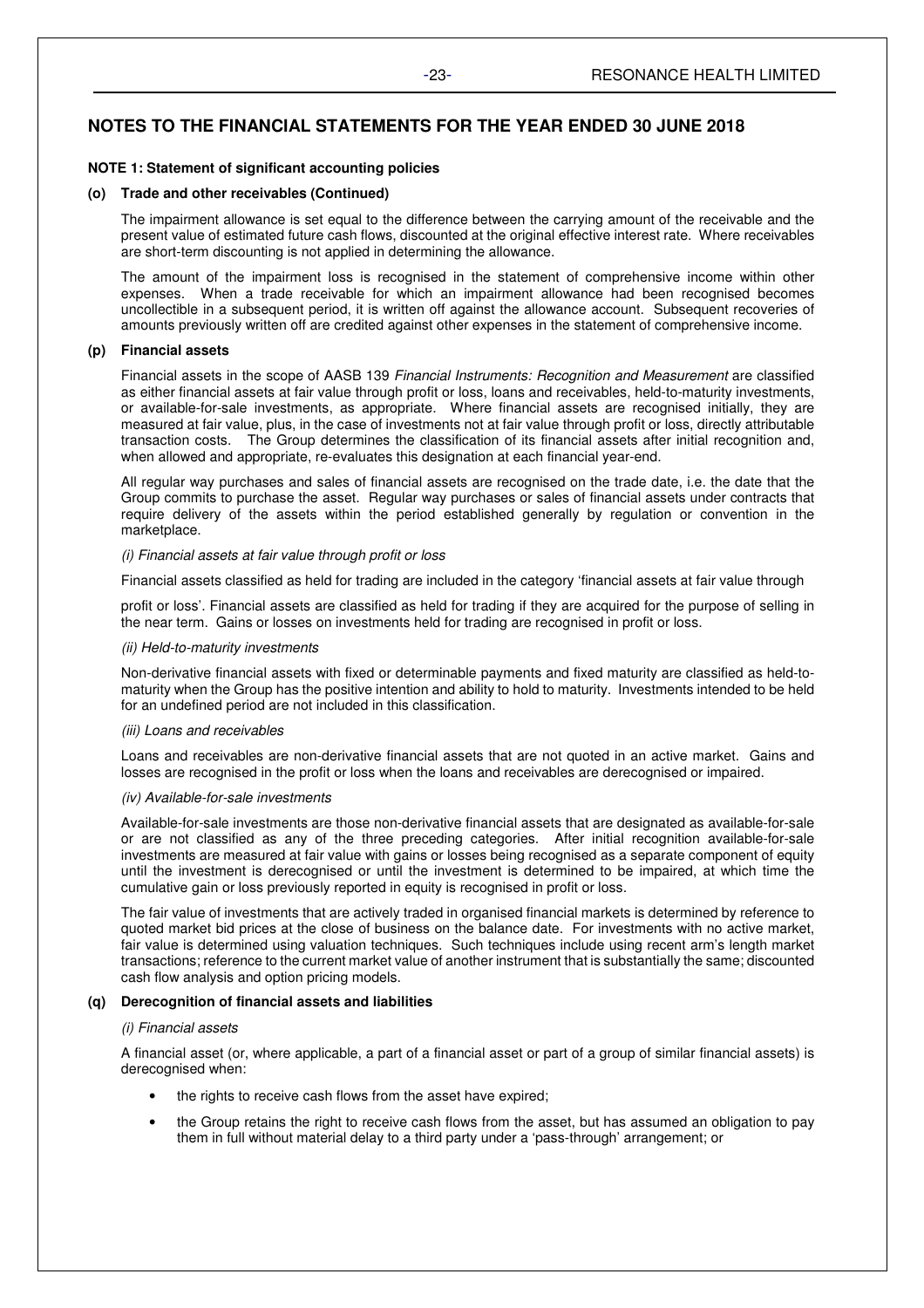#### **NOTE 1: Statement of significant accounting policies**

#### **(q) Derecognition of financial assets and liabilities (Continued)**

- the Group has transferred its rights to receive cash flows from the asset and either:
	- (a) has transferred substantially all the risks and rewards of the asset, or
	- (b) has neither transferred nor retained substantially all the risks and rewards of the asset, but has transferred control of the asset.

 When the Group has transferred its rights to receive cash flows from an asset and has neither transferred nor retained substantially all the risks and rewards of the asset nor transferred control of the asset, the asset is recognised to the extent of the Group's continuing involvement in the asset.

#### (ii) Financial liabilities

A financial liability is recognised when the obligation under the liability is discharged or cancelled or expired.

When an existing financial liability is replaced by another from the same lender on substantially different terms, or the terms of an existing liability are substantially modified, such an exchange or modification is treated as a derecognition of the original liability and the recognition of a new liability, and the difference in the respective carrying amounts is recognised in profit or loss.

#### **(r) Impairment of financial assets**

The Group assess at each balance date whether a financial asset or group of financial assets is impaired.

#### (i) Financial assets carried at amortised cost

 If there is objective evidence that an impairment loss on loans and receivables carried at amortised cost has been incurred, the amount of the loss is measured as the difference between the asset's carrying amount and the present value of estimated future cash flows (excluding future credit losses that have not been incurred) discounted at the financial asset's original effective interest rate (i.e. the effective interest rate computed at initial recognition). The carrying amount of the asset is reduced either directly or through use of an allowance account. The amount of the loss is recognised in profit or loss.

The Group first assesses whether objective evidence of impairment exists individually for financial assets that are individually significant, and individually or collectively for financial assets that are not individually significant. If it is determined that no objective evidence of impairment exists for an individually assessed financial asset, whether significant or not, the asset is included in a group of financial assets with similar credit risk characteristics and that group of financial asset is collectively assessed for impairment. Assets that are individually assessed for impairment and for which an impairment loss is or continues to be recognised are not included in a collective assessment of impairment.

If, in a subsequent period, the amount of the impairment loss decreases and the decrease can be related objectively to an event occurring after the impairment was recognised, the previously recognised impairment loss is reversed. Any subsequent reversal of an impairment loss is recognised in profit or loss, to the extent that the carrying value of the asset does not exceed its amortised cost at the reversal date.

#### (ii) Financial assets carried at cost

If there is objective evidence that an impairment loss has been incurred on an unquoted equity instrument that is not carried at fair value (because its fair value cannot be reliably measured), the amount of the loss is measured as the difference between the asset's carrying amount and the present value of estimated future cash flows, discounted at the current market rate of return for a similar financial asset. Such impairment loss should not be reversed in subsequent periods.

#### (iii) Available-for-sale investments

If there is objective evidence that an available-for-sale investment is impaired, an amount comprising the difference between its cost (net of any principal repayment and amortisation) and its current fair value, less any impairment loss previously recognised in profit or loss, is transferred from equity to the income statement. Reversals of impairment losses for equity instruments classified as available-for-sale are not recognised in profit. Reversals of impairment losses for debt instruments are reversed through profit or loss if the increase in an instrument's fair value can be objectively related to an event occurring after the impairment loss was recognised in profit or loss.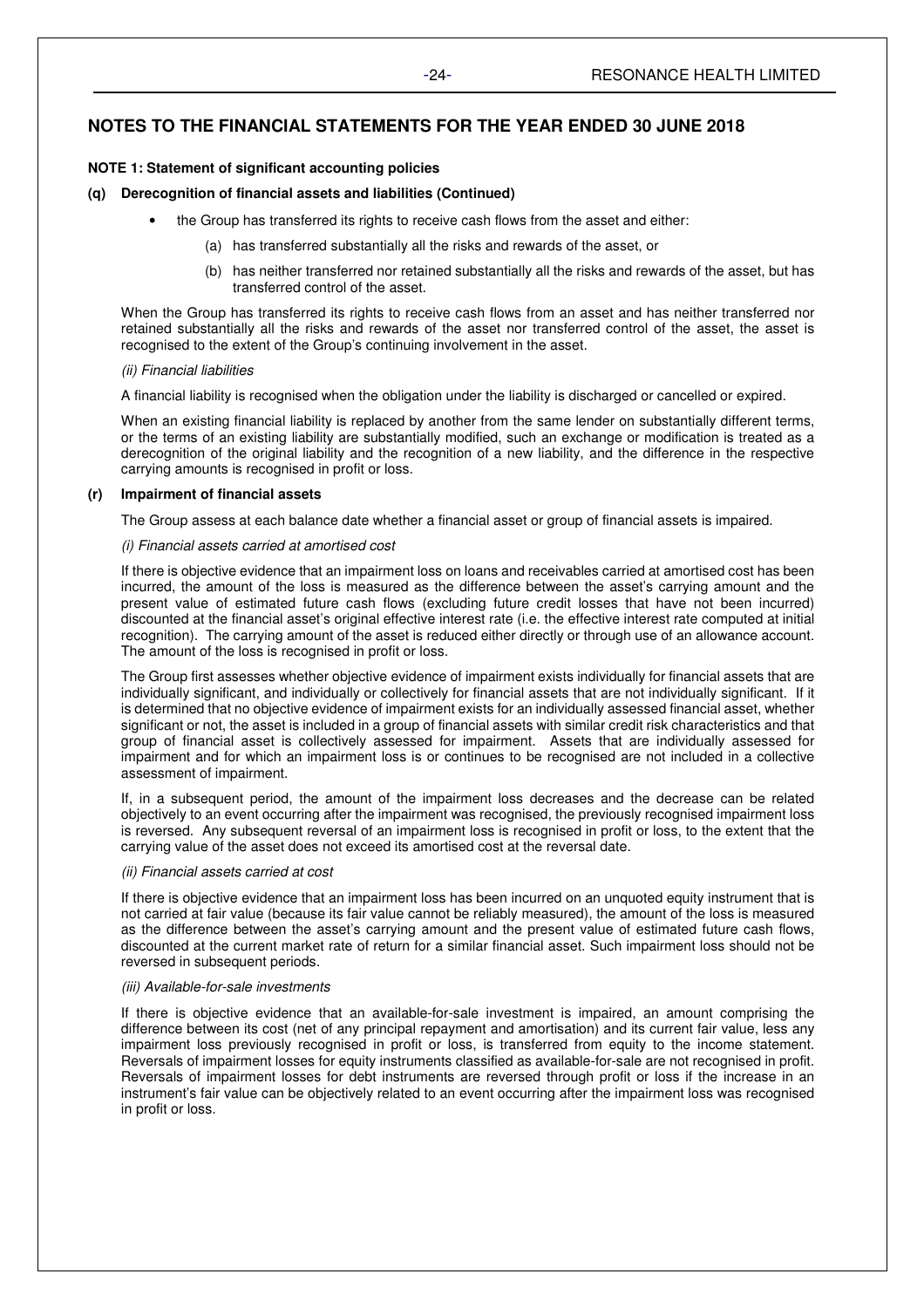#### **NOTE 1: Statement of significant accounting policies**

#### **(s) Plant and equipment**

Plant and equipment is stated at cost less accumulated depreciation and any accumulated impairment losses.

Depreciation is calculated on a straight-line basis over the estimated useful life of the assets as follows:

Plant and equipment  $3 - 5$  years

The assets' residual values, useful lives and amortisation methods are reviewed, and adjusted if appropriate, at each financial year end.

#### Impairment

The carrying values of plant and equipment are reviewed for impairment at each balance date, with recoverable amount being estimated when events or changes in circumstances indicate that the carrying value may be impaired.

 The recoverable amount of plant and equipment is the higher of fair value less costs to sell and value in use. In assessing value in use, the estimated future cash flows are discounted to their present value using a pre-tax discount rate that reflects current market assessments of the time value of money and the risks specific to the asset.

For an asset that does not generate largely independent cash inflows, recoverable amount is determined for the cash-generating unit to which the asset belongs, unless the asset's value in use can be estimated to be close to its fair value.

An impairment exists when the carrying value of an asset or cash-generating units exceeds its estimated recoverable amount. The asset or cash-generating unit is then written down to its recoverable amount.

Impairment losses for plant and equipment are recognised in the statement of comprehensive income.

#### Derecognition and disposal

An item of plant and equipment is derecognised upon disposal or when no further future economic benefits are expected from its use or disposal.

Any gain or loss arising on derecognition of the asset (calculated as the difference between the net disposal proceeds and the carrying amount of the asset) is included in the statement of comprehensive income in the year the asset is derecognised.

#### **(t) Intangible assets**

#### Intangible assets acquired separately

Intangible assets acquired separately are recorded at cost less accumulated amortisation and impairment. Amortisation is charged on a straight-line basis over their estimated useful lives. The estimated useful life and amortisation method is reviewed at the end of each annual reporting period, with any changes in these accounting estimates being accounted for on a prospective basis.

#### Internally generated intangible assets – research and development expenditure

Expenditure on research activities is recognised as an expense in the period in which it is incurred. Where no internally-generated intangible asset can be recognised, development expenditure is recognised as an expense in the period as incurred.

An intangible asset arising from development expenditure on an internal project is recognised if, and only if, all of the following have been demonstrated:

- The technical feasibility of completing the intangible asset so that it will be available for use or sale;
- The intention to complete the intangible asset and use or sell it;
- How the intangible asset will generate probable future economic benefits;
- The availability of adequate technical, financial and other resources to complete development and to use or sell the intangible asset; and
- The ability to measure reliably the expenditure attributable to the intangible asset during its development.

The amount initially recognised for internally generated intangible assets is the sum of the expenditure incurred from the date when the intangible asset first meets the recognition criteria listed above.

Subsequent to initial recognition, internally-generated intangible assets are reported at cost less accumulated amortisation and accumulated impairment losses, on the same basis as intangible assets acquired separately.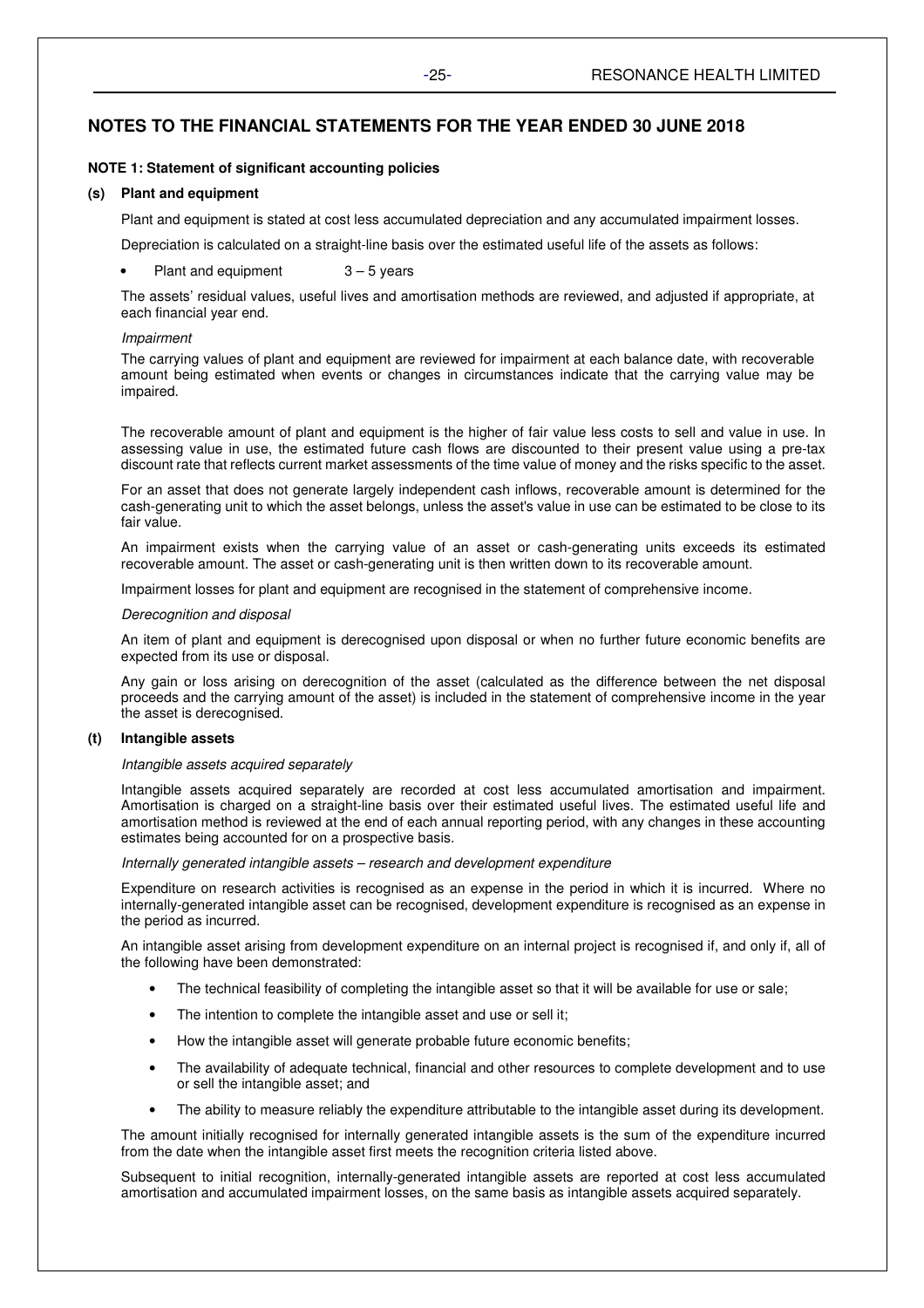#### **NOTE 1: Statement of significant accounting policies**

The useful life used in the calculation of amortisation is 10 years.

#### Impairment of tangible and intangible assets other than goodwill

The Group assesses at each balance date whether there is an indication that an asset may be impaired. If any such indication exists, or when annual impairment testing for an asset is required, the Group makes an estimate of the asset's recoverable amount. An asset's recoverable amount is the higher of its fair value less costs to sell and its value in use and is determined for an individual asset, unless the asset does not generate cash inflows that are largely independent of those from other assets or groups of assets and the asset's value in use cannot be estimated to be close to its fair value. In such cases the asset is tested for impairment as part of the cash-generating unit to which it belongs. When the carrying amount of an asset or cash-generating unit exceeds its recoverable amount, the asset or cash-generating unit is considered impaired and is written down to its recoverable amount.

#### **(u) Trade and other payables**

Trade payables and other payables are carried at amortised costs and represent liabilities for goods and services provided to the Group prior to the end of the financial year that are unpaid and arise when the Group becomes obliged to make future payments in respect of the purchase of these goods and services. The amounts are unsecured and are usually paid within 30 days of recognition. Trade and other payables are presented as current liabilities unless payment is not due within 12 months.

#### **(v) Interest-bearing loans and borrowings**

Borrowings are initially recognised at fair value, net of transaction costs incurred. Borrowings are subsequently measured at amortised cost. Any difference between the proceeds (net of transaction costs) and the redemption amount is recognised in profit or loss over the period of the borrowings using the effective interest method.

Borrowings are removed from the statement of financial position when the obligation specified in the contract is discharged, cancelled or expired. The difference between the carrying amount of a financial liability that has been extinguished or transferred to another party and the consideration paid, including any non-cash assets transferred or liabilities assumed, is recognised in profit or loss as other income or finance costs.

 Borrowings are classified as current liabilities unless the Group has an unconditional right to defer settlement of the liability for at least 12 months after the reporting period.

#### **(w) Provisions**

Provisions are recognised when the Group has a present obligation (legal or constructive) as a result of a past event, it is probable that an outflow of resources embodying economic benefits will be required to settle the obligation and a reliable estimate can be made of the amount of the obligation. Provisions are not recognised for future operating losses.

Provisions are measured at the present value or management's best estimate of the expenditure required to settle the present obligation at the end of the reporting period.

#### **(x) Employee benefits**

#### Wages, salaries, annual leave, sick leave and long service leave

Liabilities for wages and salaries, including non-monetary benefits, annual leave, long service leave and sick leave expected to be settled within 12 months of the balance date are recognised in sundry creditors in respect of employees' services up to the balance date. They are measured at the amounts expected to be paid when the liabilities are settled. Liabilities for non-accumulating sick leave are recognised when the leave is taken and are measured at the rates paid or payable.

#### **(y) Share-based payment transactions**

#### Equity-settled transactions

The Group uses agreements where payment for services rendered are settled by the issuance of fully paid shares or options in the Company.

The cost of these equity-settled transactions is measured by reference to the fair value of the equity instruments at the date they are granted and is recognised, together with a corresponding increase in equity, over the period in which the service is provided.

#### **(z) Issued capital**

Ordinary shares are classified as equity. Incremental costs directly attributable to the issue of new shares or options are shown in equity as a deduction, net of tax, from the proceeds.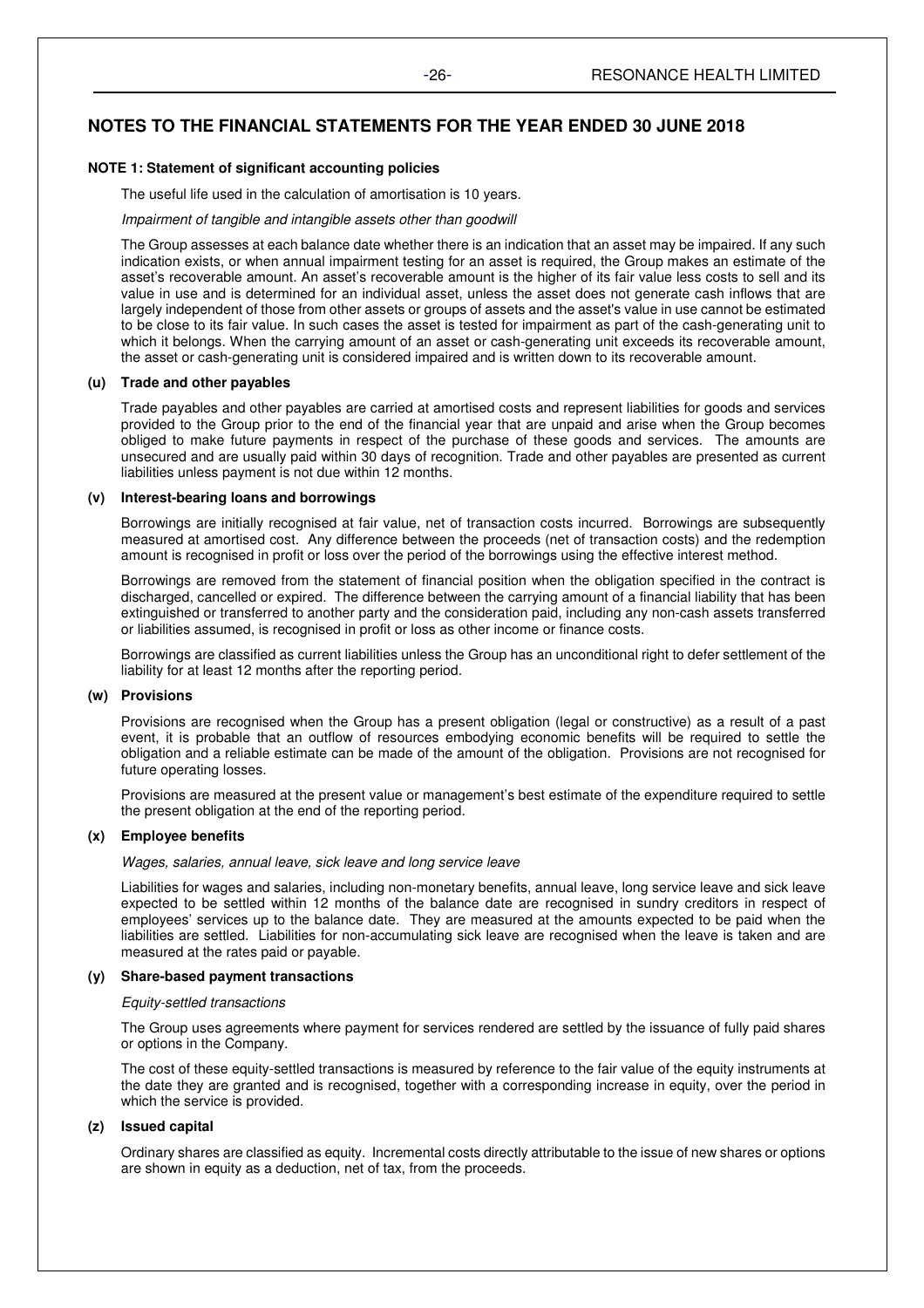#### **NOTE 1: Statement of significant accounting policies**

#### **(aa) Earnings per share ("EPS")**

 Basic EPS is calculated as net profit/loss attributable to members of the parent, adjusted to exclude any costs of servicing equity (other than dividends) and preference share dividends, divided by the weighted average number of ordinary shares, adjusted for any bonus element.

Diluted EPS is calculated as net profit/loss attributable to members of the parent, adjusted for:

- costs of servicing equity (other than dividends) and preference share dividends;
- the after tax effect of dividends and interest associated with dilutive potential ordinary shares that have been recognised as expenses; and
- other non-discretionary changes in revenues or expenses during the period that would result from the dilution of potential ordinary shares;

divided by the weighted average number of ordinary shares and dilutive potential ordinary shares, adjusted for any bonus element.

#### **(ab) Business combinations**

 The acquisition method of accounting is used to account for all business combinations, including business combinations involving entities or business under common control, regardless of whether equity instruments or other assets are acquired. The consideration transferred for the acquisition of a subsidiary comprises the fair value of the assets transferred, the liabilities incurred and the equity interests issued by the group. The consideration transferred also includes the fair value of any contingent consideration arrangements and the fair value of any pre-existing equity interest in the subsidiary. Acquisition-related costs are expenses as incurred. Identifiable assets acquired and liabilities and contingent liabilities assumed in a business combination are, with limited exceptions, measured initially at their fair values at the acquisition date. On an acquisition-by-acquisition basis, the group recognises any non-controlling interest in the acquiree either at fair value or at the non-controlling interest's proportionate share of the acquiree's net identifiable assets.

The excess of the consideration transferred, the amount of any non-controlling interest in the acquiree and the acquisition-date fair value of any previous equity interest in the acquiree over the fair value of the group's share of the net identifiable assets acquired is recorded as goodwill. If those amounts are less than the fair value of the net identifiable assets of the subsidiary acquired and the measurement of all amounts has been reviewed, the difference is recognised directly in profit or loss as a bargain purchase.

 Where settlement of any part of cash consideration is deferred, the amounts payable in the future are discounted to their present value as at the date of exchange. The discount rate used is the entity's incremental borrowing rate, being the rate at which a similar borrowing could be obtained from an independent financier under comparable terms and conditions.

 Contingent consideration is classified as either equity or a financial liability. Amounts classified as a financial liability are subsequently remeasured to fair value with changes in fair value recognised in profit or loss.

#### **(ac) Parent entity financial information**

The financial information for the parent entity, Resonance Health Limited, disclosed in Note 19 has been prepared on the same basis as the consolidated financial statements, except as set out below.

#### (i) Investments in subsidiaries, associates and joint venture entities

Investments in subsidiaries, associates and joint venture entities are accounted for at cost in the parent entity's financial statements.

|     |                                      | Consolidated |            |  |
|-----|--------------------------------------|--------------|------------|--|
|     | <b>NOTE 2: Revenues and expenses</b> | 2018<br>\$   | 2017<br>\$ |  |
| (a) | Sales revenue                        |              |            |  |
|     | Sales to external customers          | 2,896,395    | 2,485,332  |  |
| (b) | Other income                         |              |            |  |
|     | Grants received                      |              | 20,000     |  |
|     | Interest received                    | 15,220       | 27,861     |  |
|     |                                      | 15,220       | 47,861     |  |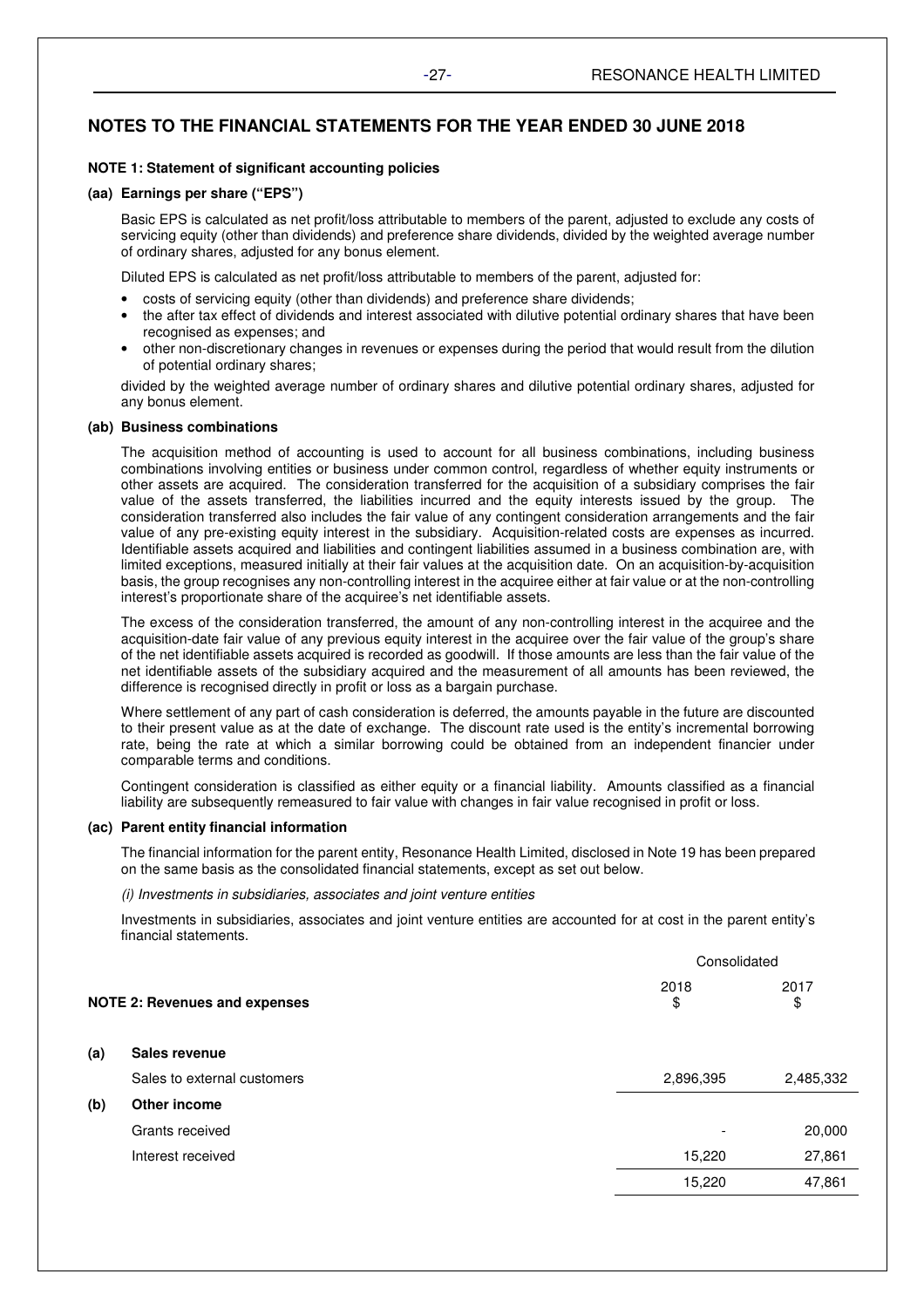# **NOTES TO THE FINANCIAL STATEMENTS FOR THE YEAR ENDED 30 JUNE 2018 NOTE 2: Revenues and expenses (Continued)**

| (c) | <b>Other expenses</b>                                                                                                                                         |              |            |
|-----|---------------------------------------------------------------------------------------------------------------------------------------------------------------|--------------|------------|
|     | Rental expense on operating leases                                                                                                                            | 64,223       | 112,032    |
|     | Share-based payments - employees                                                                                                                              | 174,914      |            |
|     |                                                                                                                                                               | Consolidated |            |
|     |                                                                                                                                                               | 2018<br>\$   | 2017<br>\$ |
|     | NOTE 3: Income tax benefit                                                                                                                                    |              |            |
|     | Income tax recognised in profit or loss                                                                                                                       |              |            |
|     | The major components of tax benefit are:                                                                                                                      |              |            |
|     | Research and Development tax offset                                                                                                                           | 451,904      | 314,505    |
|     |                                                                                                                                                               | 451.904      | 314,505    |
|     | The prima facie income tax benefit on pre-tax accounting loss from operations<br>reconciles to the income tax benefit in the financial statements as follows: |              |            |
|     | Accounting loss before income tax                                                                                                                             | (227, 285)   | (618, 722) |
|     | Income tax expense calculated at 27.5%                                                                                                                        | (62, 503)    | (170, 149) |
|     | Effect of expenses that are not deductible in determining taxable profit                                                                                      | 290,950      | 276,572    |
|     | Effect of unused tax losses not recognised as deferred tax assets                                                                                             | (28, 151)    | (100, 733) |
|     | Effect of temporary differences not recognised as deferred tax assets and liabilities                                                                         | (200, 296)   | (396, 505) |
|     | Impact for changes in company tax rate (2016: 30% to 2017: 27.5%)                                                                                             |              | 390,815    |
|     | Research and Development tax offset                                                                                                                           | 451,904      | 314,505    |
|     | Income tax benefit reported in the statement of comprehensive income                                                                                          | 451,904      | 314,505    |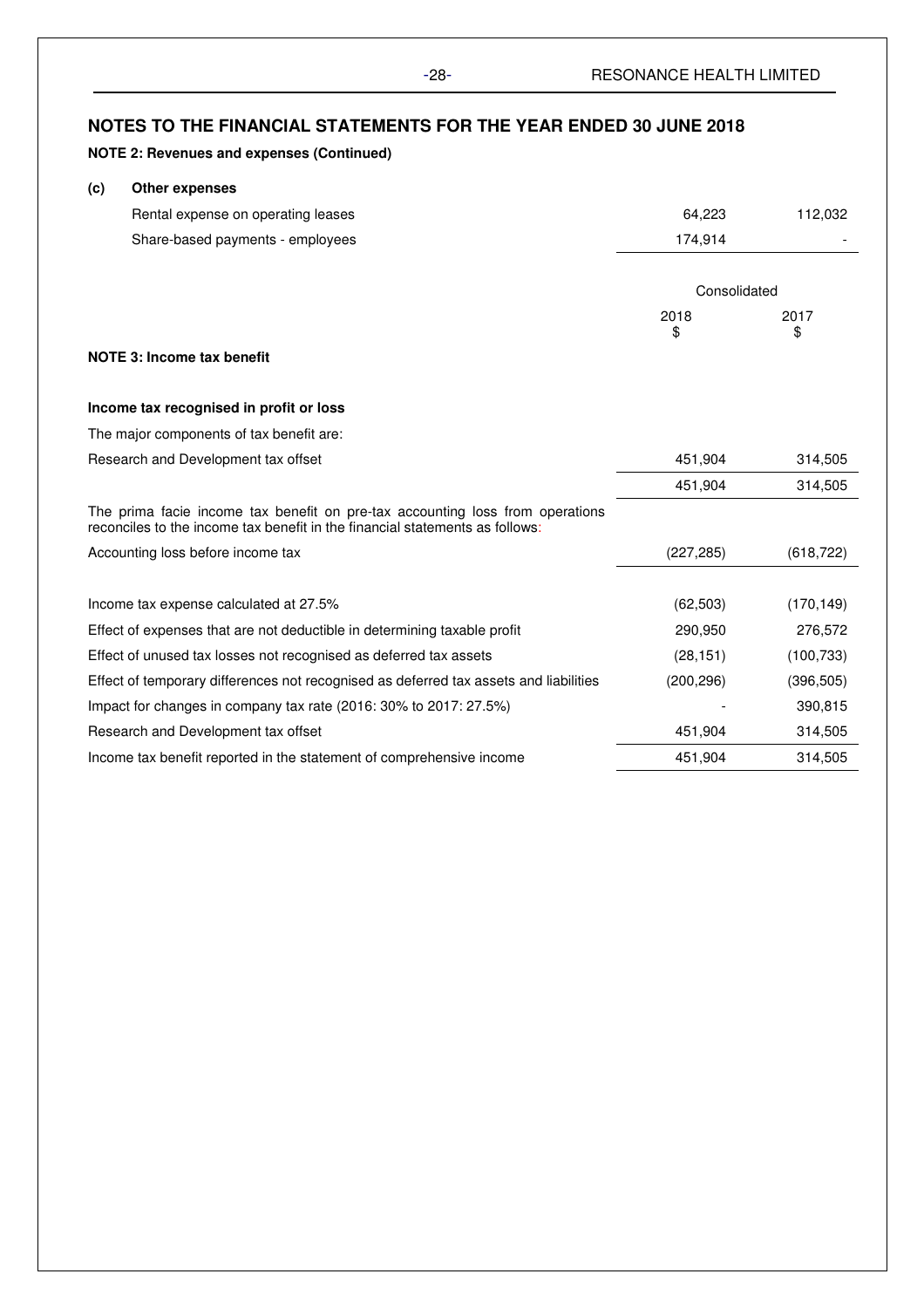|                                                                                     | Consolidated |            |
|-------------------------------------------------------------------------------------|--------------|------------|
| <b>NOTE 3: Income tax (Continued)</b>                                               | 2018<br>\$   | 2017<br>\$ |
| Unrecognised deferred tax balances                                                  |              |            |
| The following deferred tax assets and liabilities have not been brought to account: |              |            |
| Deferred tax assets:                                                                |              |            |
| Losses available for offset against future taxable income - revenue                 | 3,110,431    | 3,138,581  |
| Amortisation and depreciation timing differences                                    | 283,034      | 406,506    |
| <b>Business related costs</b>                                                       | 9,310        | 29,870     |
| Unrealised foreign exchange losses                                                  | (2,392)      | (6,963)    |
| Accrued expenses and liabilities                                                    | 75,276       | 76,704     |
|                                                                                     | 3,475,659    | 3,644,698  |
| Deferred tax liabilities:                                                           |              |            |
| Capitalised research and development costs                                          | 666,237      | 585,746    |
| Accrued income                                                                      | 341          | 295        |
| Prepayments                                                                         | 9,249        | 17,127     |
|                                                                                     | 675,827      | 603,168    |
| Income tax benefits not recognised directly in equity                               |              |            |
| Share issue costs                                                                   |              |            |

Deferred tax assets have not been recognised in respect of the above items because it is not considered probable that future taxable profit will be available against which the Group can utilise the benefits thereof.

Deferred tax liabilities have not been recognised in respect of these taxable temporary differences as the entity is able to control the timing of the reversal of the temporary differences and it is probable that the temporary differences will not reverse in the foreseeable future.

# **Tax Consolidation**

Resonance Health Limited and its 100% owned Australian resident subsidiaries implemented the tax consolidation legislation from 1<sup>st</sup> July 2012.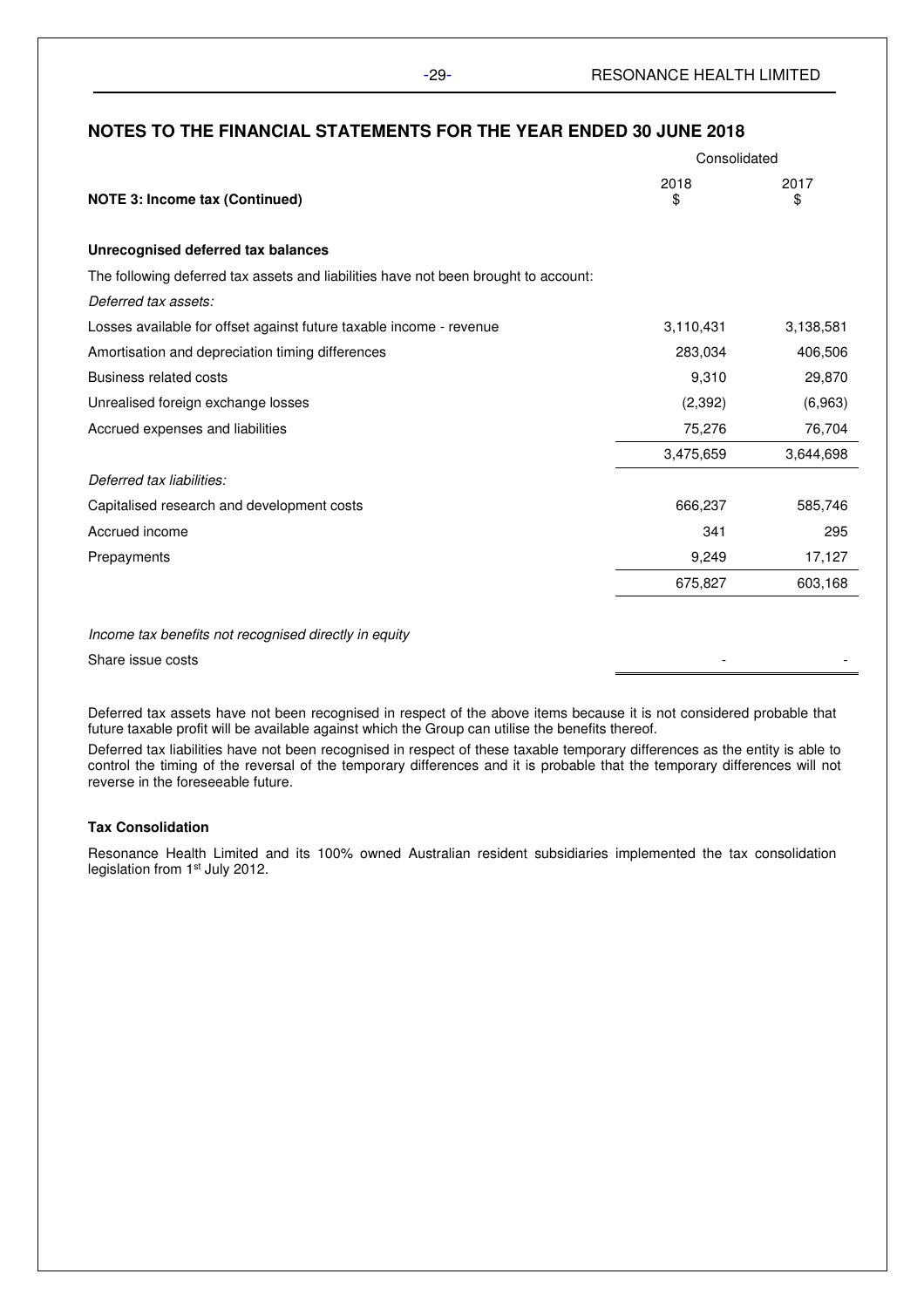#### **NOTE 4: Segment reporting**

#### **Segment Information**

The chief operating decision maker is considered to be the Company's Board of Directors. The Group's operating segments are determined by differences in the type of activities performed. The financial results of the Group's operating segments are reviewed by the Board of Directors on a quarterly basis.

#### **Geographical Segment**

The company earns revenue in three significant geographical regions, countries are grouped in the regions of Asia/Pacific, North America and Europe-Middle-East-Africa (EMEA).

All non-current assets are located in Australia being the Asia/Pacific region, applicable disclosure information is disclosed in Business Segment assets and no additional disclosure is made.

|                                   | 2018<br>\$ | 2017<br>\$ |
|-----------------------------------|------------|------------|
| Asia/Pacific                      | 146,311    | 131,541    |
| North America                     | 1,085,508  | 837,780    |
| <b>EMEA</b>                       | 1,664,576  | 1,516,011  |
| Total Sales to external customers | 2,896,395  | 2,485,332  |

#### **Business Segments**

The following table presents revenue and profit/(loss) information and certain asset and liability information regarding business segments for the year ended 30 June 2018.

|                                  | Services  | Research and<br>Development | Corporate                | Total      |  |
|----------------------------------|-----------|-----------------------------|--------------------------|------------|--|
|                                  | \$        | \$                          | \$                       | \$         |  |
| Segment revenue                  |           |                             |                          |            |  |
| Sales to external customers      | 2,896,395 |                             | $\overline{\phantom{a}}$ | 2,896,395  |  |
| Interest revenue                 |           | -                           | 15,220                   | 15,220     |  |
| Total segment revenue            | 2,896,395 | $\overline{\phantom{a}}$    | 15,220                   | 2,911,615  |  |
| Segment profit/(loss) before tax | 835,916   | (426, 895)                  | (636, 306)               | (227, 285) |  |
| Income tax benefit               |           | 451,904                     | ٠                        | 451,904    |  |
| Segment assets                   | 573,624   | 2,422,680                   | 1,689,605                | 4,685,909  |  |
| Segment liabilities              | 493,071   |                             | 58,600                   | 551,671    |  |

The Group derived 29% of its external customer sales revenue from one major customer.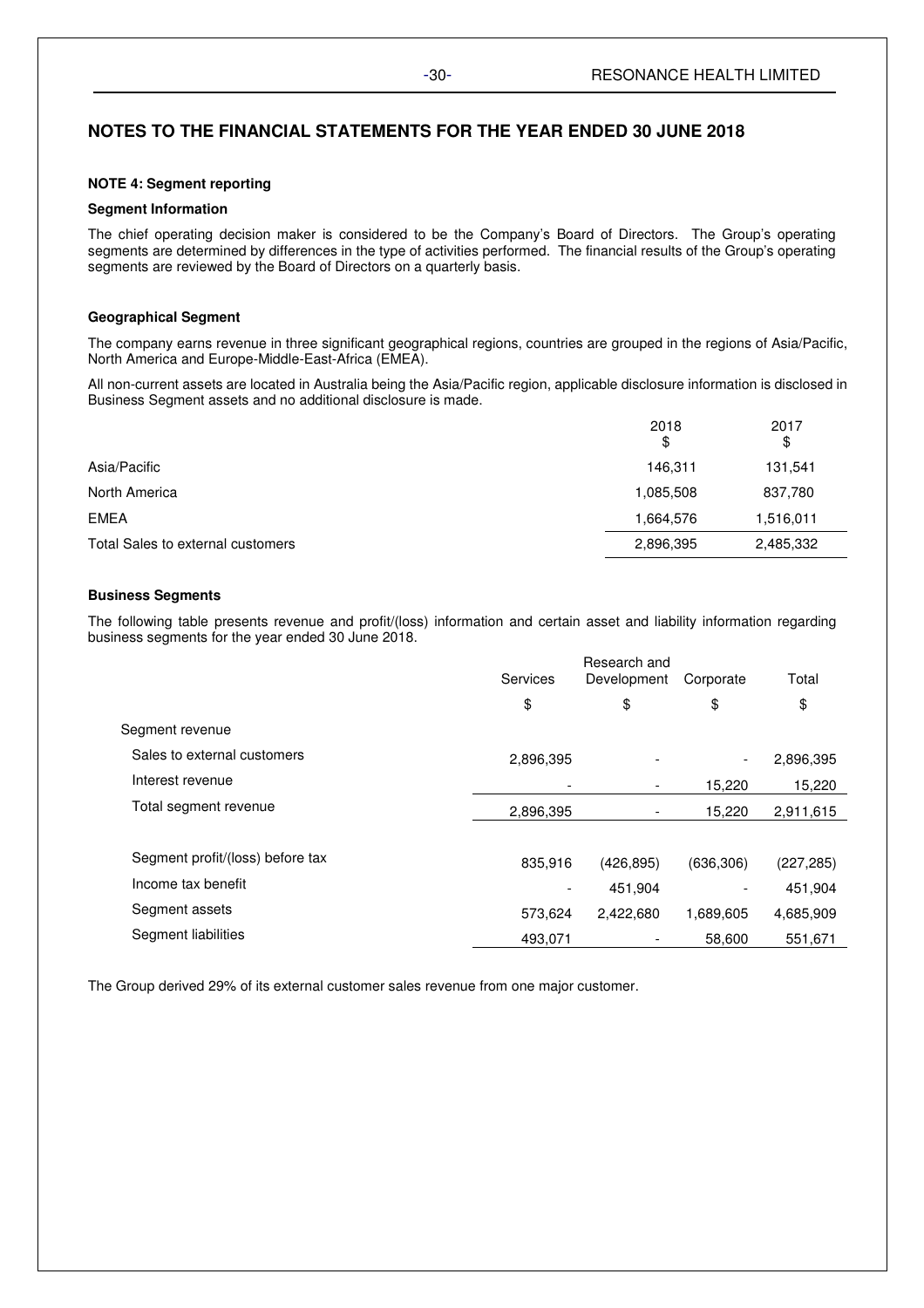# **NOTE 4: Segment reporting (Continued)**

The following table presents revenue and profit/(loss) information and certain asset and liability information regarding business segments for the year ended 30 June 2017.

|                                  | Services  | Research and<br>Development | Corporate                | Total      |
|----------------------------------|-----------|-----------------------------|--------------------------|------------|
|                                  | \$        | \$                          | \$                       | \$         |
| Segment revenue                  |           |                             |                          |            |
| Sales to external customers      | 2,485,332 |                             | $\overline{\phantom{a}}$ | 2,485,332  |
| Grant received                   |           | 20,000                      |                          | 20,000     |
| Interest revenue                 |           | -                           | 27,861                   | 27,861     |
| Total segment revenue            | 2,485,332 | 20,000                      | 27,861                   | 2,533,193  |
| Segment profit/(loss) before tax | 260,753   | (442, 305)                  | (437, 170)               | (618, 722) |
| Income tax benefit               |           | 314,505                     |                          | 314,505    |
| Segment assets                   | 577,393   | 2,129,985                   | 1,911,537                | 4,618,915  |
| Segment liabilities              | 814,881   |                             | 69.329                   | 884.210    |

|                                                                                                            | Consolidated   |                       |  |
|------------------------------------------------------------------------------------------------------------|----------------|-----------------------|--|
| NOTE 5: Earnings / (loss) per share                                                                        | 2018<br>\$     | 2017<br>\$            |  |
| Basic earnings / (loss) per share (cents per share)                                                        | 0.06           | (0.08)                |  |
| Earnings / (loss) used in the calculation of basic (loss)/earnings per<br>(a)<br>share                     | 224,619        | (304, 217)            |  |
|                                                                                                            | 2018<br>Number | 2017<br><b>Number</b> |  |
| (b)<br>Weighted average number of ordinary shares for the purposes of basic<br>earnings / (loss) per share | 402,497,568    | 402,468,880           |  |

The calculation does not include shares under option that could potentially dilute basic earnings / (loss) per share as the effect would be anti dilutive.

No shares under option will potentially dilute basic earnings / (loss) per share.

# **NOTE 6: Dividends**

No dividend was paid or declared for the current or previous financial year.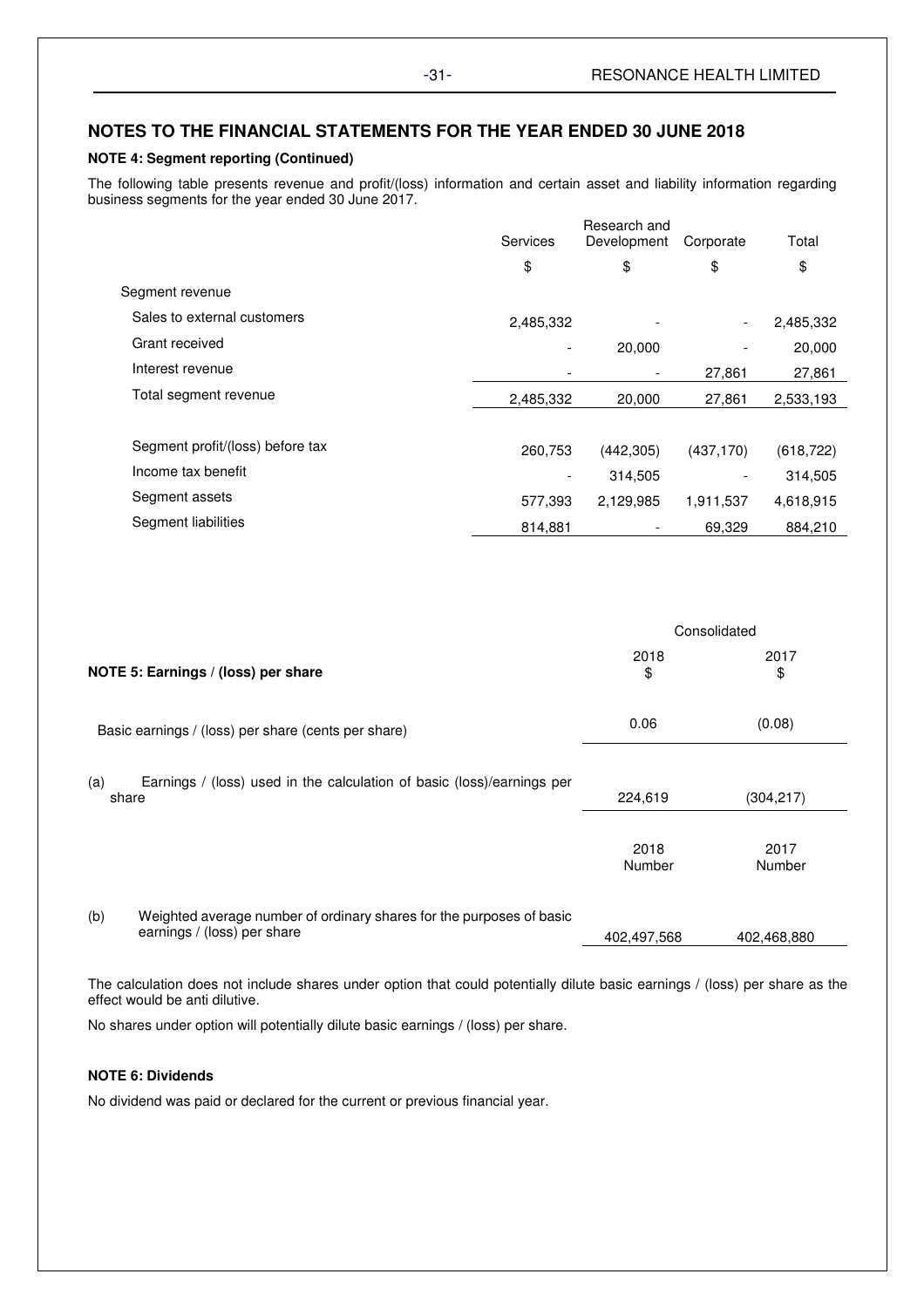|                                   | Consolidated |            |  |
|-----------------------------------|--------------|------------|--|
| NOTE 7: Cash and cash equivalents | 2018<br>\$   | 2017<br>\$ |  |
| Deposits at call                  | 941,405      | 1,089,093  |  |
| Term deposits                     | 607,683      | 596,282    |  |
|                                   | 1,549,088    | 1,685,375  |  |

Deposits at call earn interest at floating rates based on daily bank deposit rates.

**(i) Reconciliation of profit / (loss) for the year to net cash flows from operating** 

Term deposits are made for varying periods depending on the immediate cash requirements of the Group and earn interest at the respective term deposit rates.

| (i) Reconciliation of profit / (loss) for the year to net cash hows from operating<br>activities |            |            |
|--------------------------------------------------------------------------------------------------|------------|------------|
| Profit / (loss) for the year                                                                     | 224,619    | (304, 217) |
| Non-cash flows in loss:                                                                          |            |            |
| Depreciation                                                                                     | 26,835     | 26,066     |
| Amortisation of intangible assets                                                                | 153,119    | 167,163    |
| Share-based payment expense                                                                      | 174,914    |            |
| Employee share costs                                                                             |            | 5,000      |
| Changes in net assets and liabilities:                                                           |            |            |
| Trade and other receivables                                                                      | (28, 609)  | (52, 792)  |
| Other assets (current)                                                                           | 28,648     | (17, 823)  |
| Other financial assets                                                                           | 45,073     |            |
| Trade creditors and other payables and provisions                                                | (235, 897) | (122, 947) |
| Other liabilities                                                                                | (10, 729)  | 17,229     |
| Net cash (used in)/provided by operating activities                                              | 377,973    | (282, 321) |
|                                                                                                  |            |            |
| (ii) Financing facilities                                                                        |            |            |
| Secured credit card:                                                                             |            |            |
| Amount used                                                                                      | 16,079     | 16,198     |
| Amount unused                                                                                    | 3,921      | 3,802      |
|                                                                                                  | 20,000     | 20,000     |
| (iii) Cash balances not available for use                                                        |            |            |
| Security deposits:                                                                               |            |            |
| Credit card                                                                                      | 20,000     | 20,000     |
| Lease premises                                                                                   | 25,900     | 70,973     |
|                                                                                                  | 45,900     | 90,973     |
|                                                                                                  |            |            |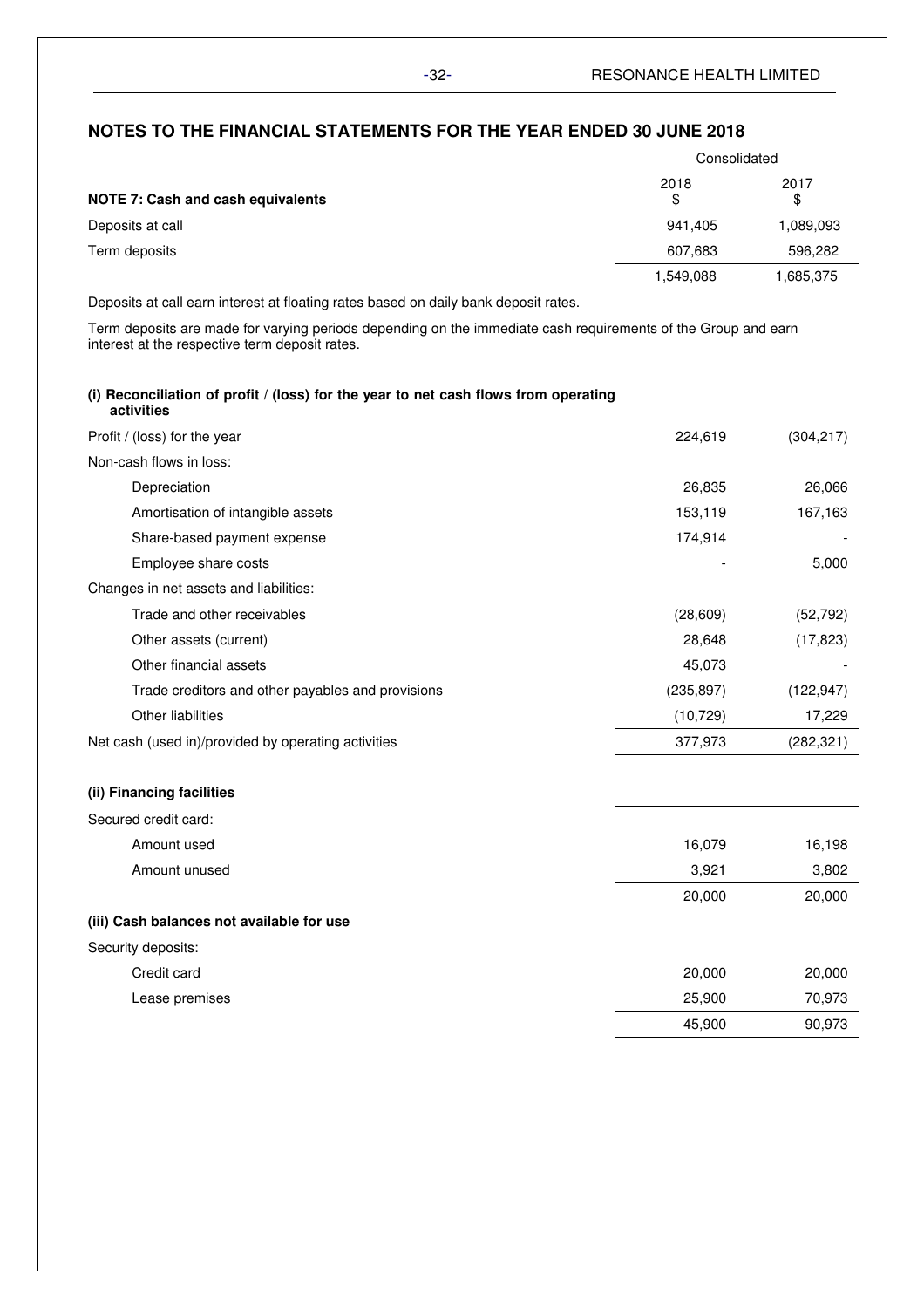|                                                                                         | Consolidated |            |  |
|-----------------------------------------------------------------------------------------|--------------|------------|--|
| NOTE 8: Trade and other receivables                                                     | 2018<br>\$   | 2017<br>\$ |  |
| Trade receivables                                                                       | 555,250      | 558,610    |  |
| Other receivables                                                                       | 18,373       | 18,783     |  |
|                                                                                         | 573,623      | 577,393    |  |
| The average credit period on sales of goods and rendering of services is 14 to 90 days. |              |            |  |
| Aging of past due but not impaired                                                      |              |            |  |
| 30-60 days                                                                              | 171,926      | 179,232    |  |

| 60-90 days  | 73.816  | 67,117  |
|-------------|---------|---------|
| 90-120 days | 95,735  | 124,645 |
|             | 341,477 | 370,994 |

In determining the recoverability of a trade receivable, the Group considers any changes in the credit quality of the trade receivable from the date credit was granted up to the reporting date. No allowance has been made for estimated irrecoverable trade receivable amounts arising from the past rendering of services in relation to a specific debtor amount. The concentration of credit risk is significant with 12% (2017: 19%) of trade receivables relating to one major customer. The remaining trade receivables relate to a large and unrelated customer base. The Directors believe no further increase is required in excess of the allowance for impairment.

#### **NOTE 9: Other assets**

| Current     |        |        |
|-------------|--------|--------|
| Prepayments | 33,632 | 62,280 |
| Non-Current |        |        |
| Prepayments | 45,900 | 90,973 |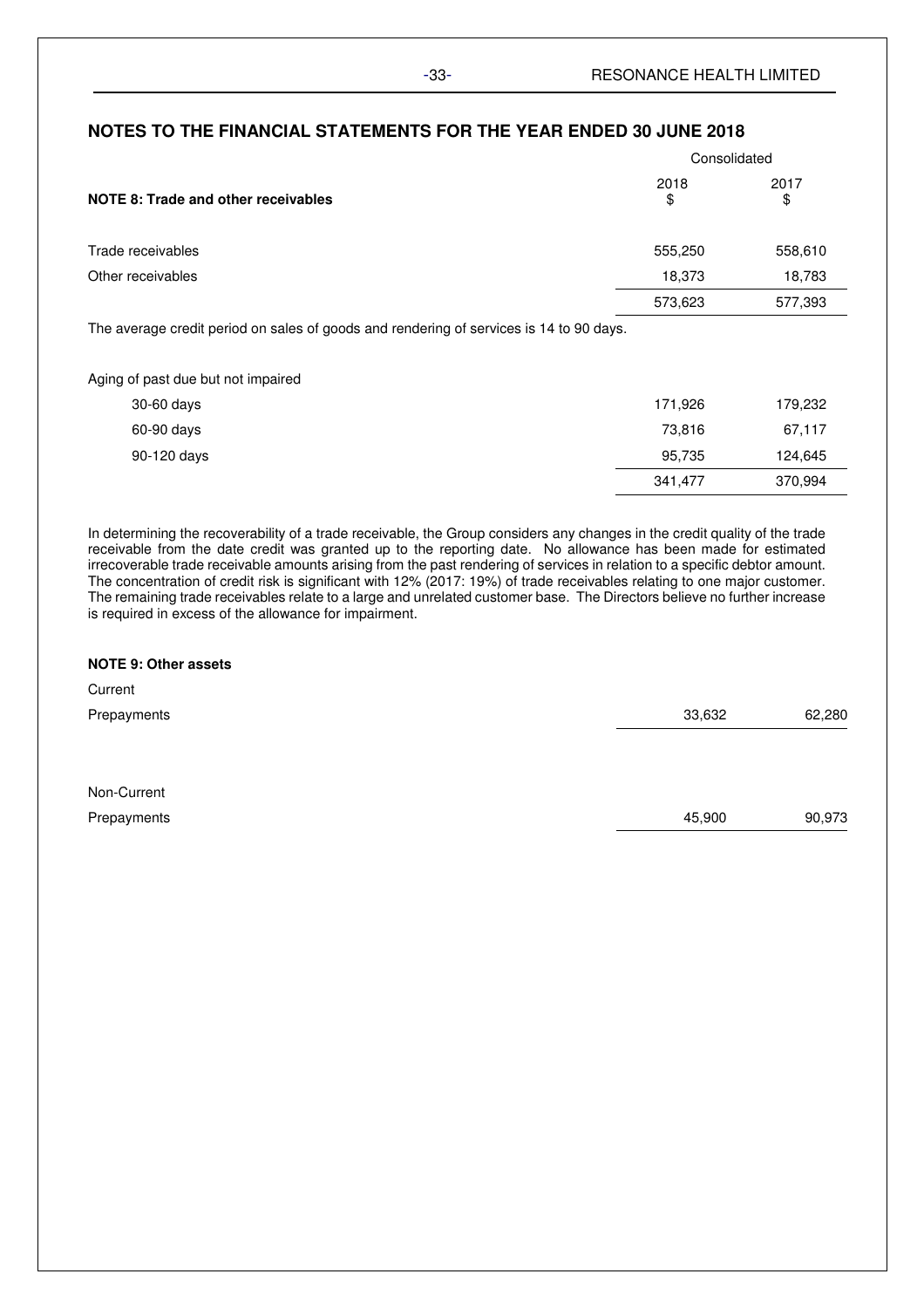|                                                                                              |            | Consolidated |
|----------------------------------------------------------------------------------------------|------------|--------------|
| <b>NOTE 10: Plant and equipment</b>                                                          | 2018<br>\$ | 2017<br>\$   |
| Fixtures and equipment                                                                       |            |              |
| At cost                                                                                      | 388,217    | 373,304      |
| Less: Accumulated depreciation                                                               | (327, 231) | (300, 395)   |
| Total plant and equipment                                                                    | 60,986     | 72,909       |
| <b>Reconciliation</b>                                                                        |            |              |
| Reconciliation of the carrying amount of each class of plant and equipment is set out below: |            |              |
| Fixtures and equipment                                                                       |            |              |
| Carrying amount at the beginning of the year                                                 | 72,909     | 74,691       |
| Additions                                                                                    | 14,912     | 24,284       |
| Depreciation expense                                                                         | (26, 835)  | (26,066)     |
| Carrying amount at the end of the year                                                       | 60,986     | 72,909       |
| <b>NOTE 11: Intangible assets</b>                                                            |            |              |
| <b>Development expenditure</b>                                                               |            |              |
| At cost                                                                                      | 3,120,944  | 2,675,130    |
| Less: Accumulated amortisation                                                               | (698, 264) | (545, 145)   |
| Total development expenditure                                                                | 2,422,680  | 2,129,985    |
| Reconciliation                                                                               |            |              |
| Reconciliation of the carrying amount of intangible assets is set out below:                 |            |              |
| Development expenditure                                                                      |            |              |
| Carrying amount at the beginning of the year                                                 | 2,129,985  | 1,745,589    |
| Additions                                                                                    | 445,814    | 551,559      |
| Amortisation expense                                                                         | (153, 119) | (167, 163)   |
| Carrying amount at the end of the year                                                       | 2,422,680  | 2,129,985    |

Development expenditure relates to costs incurred in developing MRI image analysis tools for the diagnosis and clinical management of human disease.

During the current financial year this development has related to a new liver fat assessment tool, further refinement of FerriScan and the next stage of development of a MRI based liver fibrosis tool.

The recoupment of development expenditure is dependent on the successful development and commercialisation or sale of the technology developed. The Directors are required to assess at each reporting date whether there is an indication that an asset may be impaired. If any such indication exists an estimate is made of the asset's recoverable amount. Where the asset's carrying value exceeds the estimated recoverable amount a provision for impairment is recognised.

In making this assessment the Directors had regard to the size of the liver fibrosis and liver fat markets, competing products, experience gained with the FerriScan technology, the likely period over which these revenues are expected to be generated and the likelihood of any technological obsolescence.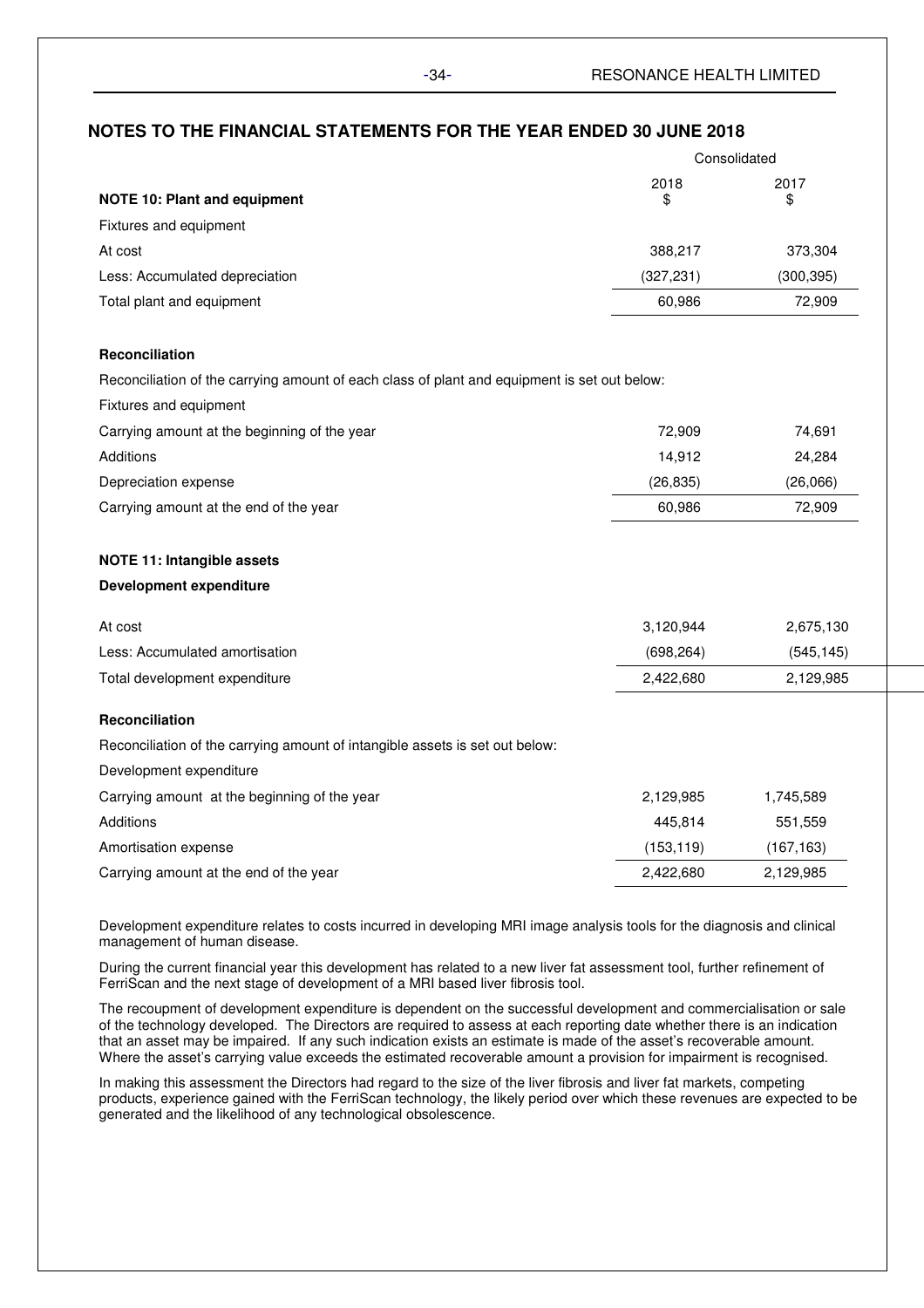# **NOTE 11: Intangible assets (Continued)**

The recoverable amount of development expenditure detailed above is determined based on value-in-use calculations. Value-in-use is calculated based on the present value of cash flow projections over a five year period. The cash flows are discounted using a rate of 10% which includes a risk component at the beginning of the budget period. The following assumptions were used in the value-in-use calculations:

• Growth rate was based on contractual obligations already in place and historical sales growth rates.

- Costs are calculated taking into account historical margins and trends as well as estimated weighted average inflation rates over the period, which are consistent with inflation rates appropriate to historic company rates.
- Discount rate was based on the pre-tax discount rate of 10% which includes a risk component.

|                                   | Consolidated |            |
|-----------------------------------|--------------|------------|
|                                   | 2018<br>\$   | 2017<br>\$ |
| NOTE 12: Trade and other payables |              |            |
| Current                           |              |            |
| Trade payables (i)                | 52,263       | 203,580    |
| Sundry creditors and accruals     | 349,368      | 283,460    |
|                                   | 401,631      | 487,040    |
|                                   |              |            |

(i) Trade payables are non-interest bearing and are normally settled on 30 day terms. Information regarding the effective interest rate and credit risk of current payables is set out in Note 16.

#### **NOTE 13: Other liabilities**

| Current                              |          |           |
|--------------------------------------|----------|-----------|
| Unearned income                      | 91,440   | 327,841   |
|                                      |          |           |
| <b>NOTE 14: Provisions</b>           |          |           |
| Long service leave                   | 58,600   | 69,329    |
| <b>Reconciliation</b>                |          |           |
| Balance at the beginning of the year | 69,329   | 52,100    |
| Arising during the year              | 2,481    | 30,673    |
| Utilised during the year             | (13,210) | (13, 444) |
| Balance at the end of the year       | 58,600   | 69,329    |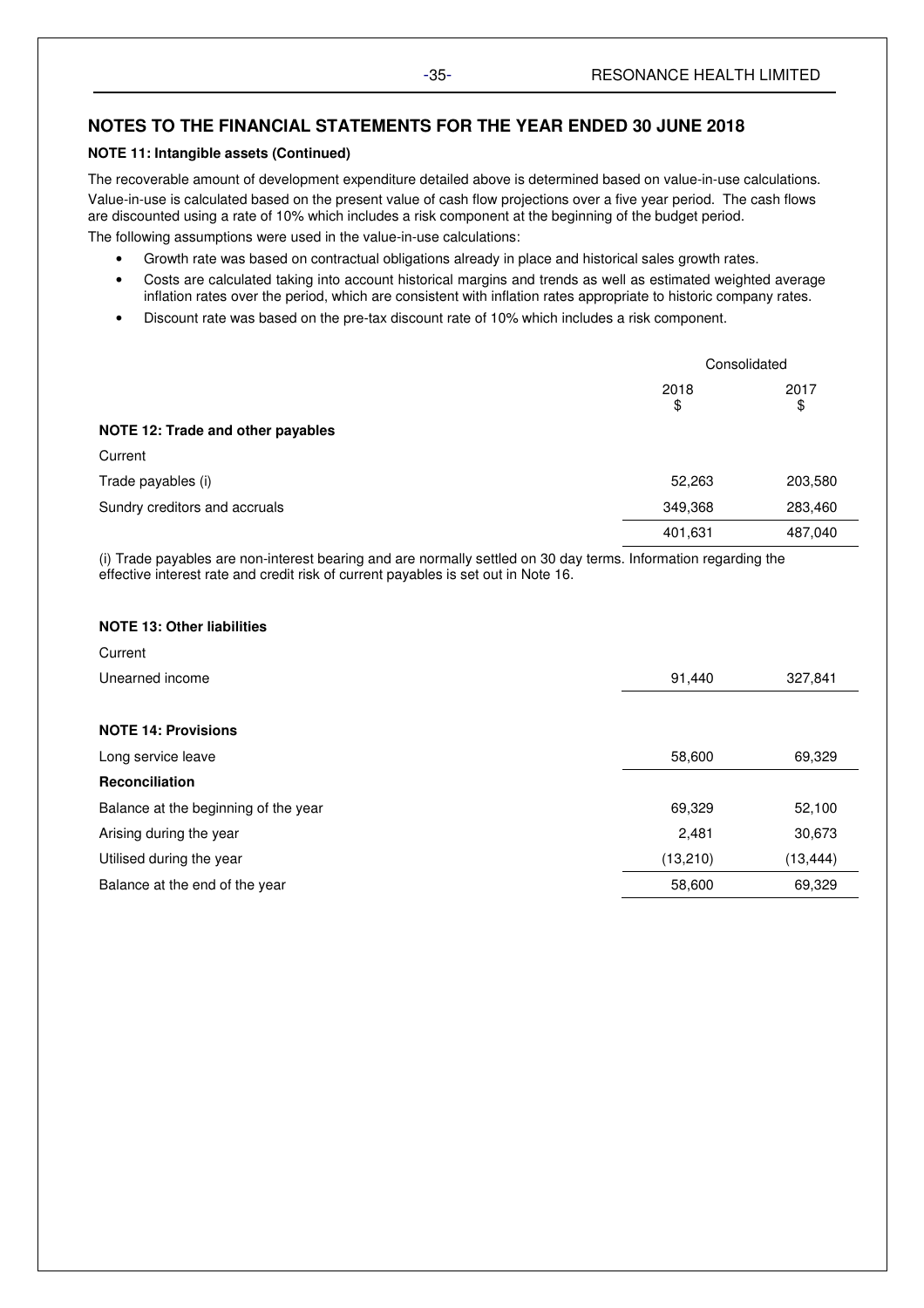|                                                | 2018             |            | 2017          |            |
|------------------------------------------------|------------------|------------|---------------|------------|
|                                                | Number           | \$         | Number        | \$         |
| (a)<br>Issued and paid up capital              | 402,497,568      | 69,424,199 | 402,497,568   | 69,424,199 |
|                                                |                  |            |               |            |
| Movements - Ordinary shares                    | 2018             | 2018       | 2017          | 2017       |
|                                                | Number of shares | \$         | No. of shares | \$         |
| Balance at the beginning of the year           | 402.497.568      | 69,419,199 | 402,330,902   | 69,419,199 |
| Employee Shares 31 August 2016 at \$0.033 each |                  |            | 166,666       | 5,000      |
| Balance at the end of the year                 | 402,497,568      | 69,424,199 | 402,497,568   | 69,424,199 |

Ordinary shares entitle the holder to participate in dividends and the proceeds on winding up of the company in proportion to the number of and amounts paid on the shares held.

On a show of hands every holder of ordinary shares present at a meeting in person or by proxy, is entitled to one vote, and upon a poll each share is entitled to one vote.

Ordinary shares have no par value and the company does not have a limited amount of authorised capital.

#### **(b) Reserves**

Nature and purpose of reserves:

**NOTE 15: Issued capital and reserves** 

Foreign currency translation reserve – the foreign currency translation reserve is used to record exchange differences arising from the translation of the financial statements of foreign subsidiaries.

Option reserve – the option reserve is used to record the fair value of options issued as share-based payments.

#### **NOTE 16: Financial instruments**

#### **(a) Capital risk management**

The Group controls the capital of the Company in order to maintain an appropriate debt to equity ratio and to ensure that the Company can fund its operations and continue as a going concern. The Group's overall strategy remains unchanged from the previous financial year. The capital structure of the Group consists of cash and cash equivalents and equity attributable to equity holders of the parent, comprising issued capital, reserves and retained earnings. None of the Group's entities are subject to externally imposed capital requirements. Operating cash flows are used to maintain and expand operations, as well as to make routine expenditures.

#### **(b) Categories of financial instruments**

|            | Consolidated |
|------------|--------------|
| 2018<br>\$ | 2017<br>\$   |
| 1,549,088  | 1,685,375    |
| 573,623    | 577,393      |
| 33,632     | 62,280       |
| 45.900     | 90,973       |
| (401,631)  | (487,040)    |
|            |              |

The net fair values of all financial assets and liabilities approximate their carrying value.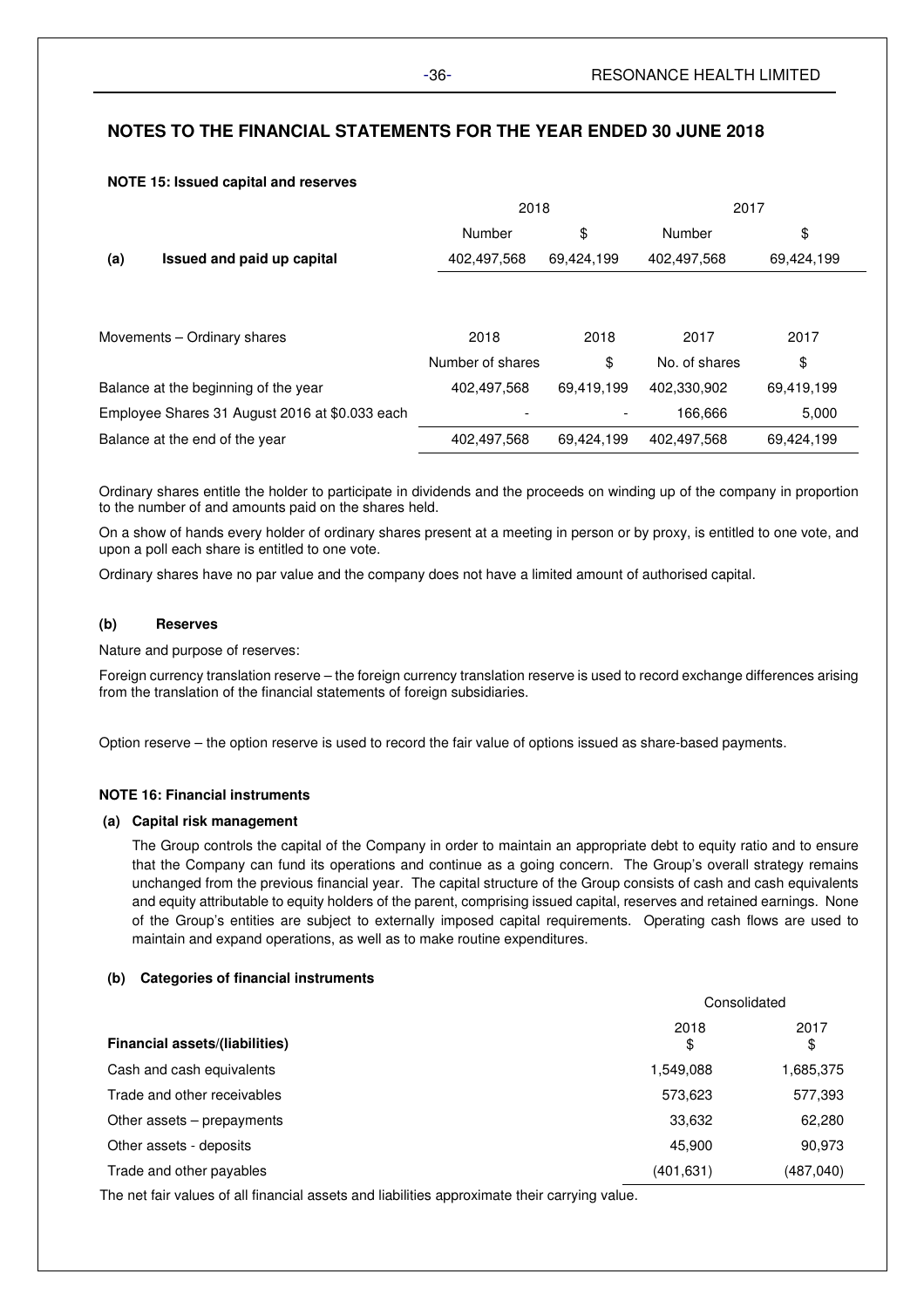#### **NOTE 16: Financial instruments (Continued)**

#### **(c) Financial risk management objectives**

The Group is exposed to market risk (including currency risk, fair value interest rate risk and price risk), credit risk, liquidity risk and cash flow interest rate risk. The Group seeks to minimise the effects of these risks. The Group does not enter into or trade financial instruments, including derivative financial instruments, for speculative purposes.

#### **(d) Market risk**

The Group's activities expose it primarily to the financial risk of changes in foreign currency exchange rates. There has been no change in the Group's exposure to market risks or the manner in which it manages and measures the risk from the previous period.

#### **(e) Foreign currency risk management**

The Group undertakes certain transactions denominated in foreign currencies, hence exposures to exchange rate fluctuations arise. Exchange rate exposures are managed within approved policy parameters. The Group does not engage in forward exchange contracts.

The carrying amount of the Group's foreign currency denominated monetary assets and monetary liabilities at the reporting date is as follows:

|                              | Liabilities |            | Assets     |            |  |  |
|------------------------------|-------------|------------|------------|------------|--|--|
|                              | 2018<br>\$  | 2017<br>\$ | 2018<br>\$ | 2017<br>\$ |  |  |
| <b>United States Dollars</b> | 1.986       | 122,385    | 487.846    | 1,067,718  |  |  |
| <b>Great British Pounds</b>  | 4,362       | 15,583     | 500,880    | 247,738    |  |  |
| European Euros               | -           | 334        | 47,580     | 41,202     |  |  |

#### Foreign currency sensitivity analysis

The Group is exposed to United States Dollar (USD), Great British Pound (GBP) and European Euro (EUR) currency fluctuations.

The following table illustrates the Group's sensitivity to a 10% increase and decrease in the Australian dollar against the relevant foreign currency. The sensitivity analysis includes only outstanding foreign currency denominated monetary items and adjusts their translation at the period end for a 10% change in foreign currency rates. A negative number indicates a decrease in profit and other equity where the Australian dollar strengthens against the respective currency. For a weakening of the Australian dollar against the respective currency there would be an equal and opposite impact on the profit and other equity and the balances below would be positive.

| Profit or loss impact: | 2018<br>\$ | 2017<br>\$ |
|------------------------|------------|------------|
| - USD                  | (44, 169)  | (85,939)   |
| - GBP                  | (45, 138)  | (21, 105)  |
| - EUR                  | (4,325)    | (3,715)    |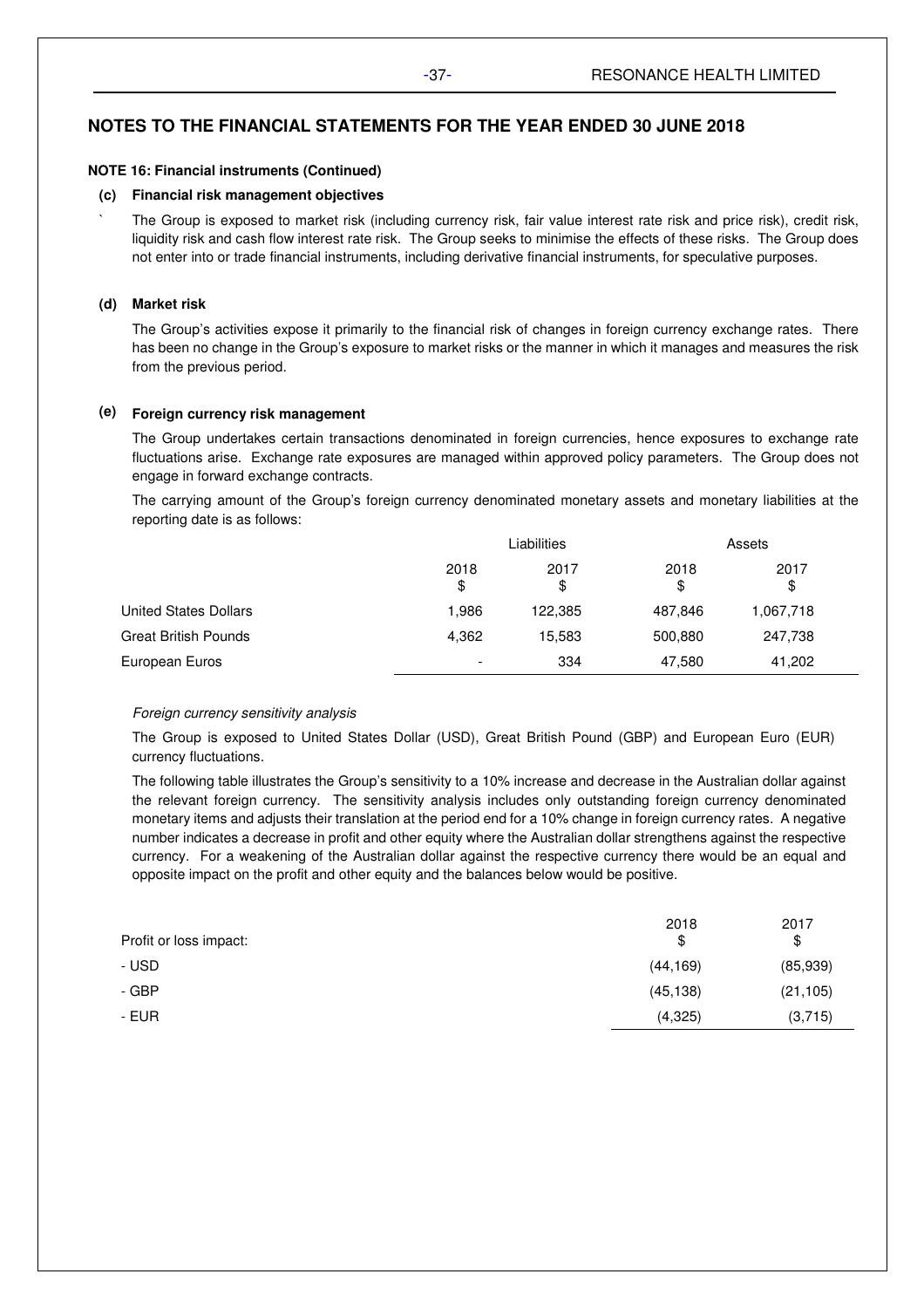#### **NOTE 16: Financial instruments (Continued)**

#### **(f) Interest rate risk management**

All financial assets and financial liabilities are non-interest bearing except for cash and cash equivalent balances. The following table details the Group's expected maturities for cash and cash equivalent financial assets.

| Cash and cash equivalent financial assets | Less than<br>one<br>month | One to three<br>months | Total       |
|-------------------------------------------|---------------------------|------------------------|-------------|
| 2018                                      | \$1,549,088               | \$45,900               | \$1,594,988 |
| Weighted average effective interest rate  | 1.29%                     | 2.44%                  |             |
| 2017                                      | \$1,685,375               | \$90,973               | \$1,776,348 |
| Weighted average effective interest rate  | 1.54%                     | 2.20%                  |             |

The Group is exposed to fluctuations in interest rates as it has deposited monies at floating and fixed interest rates. The impact of a 10% change in interest rates will not have a material impact on the result for the year.

#### **(g) Credit risk management**

Credit risk is the risk that a counter party will not meet its obligations under a financial instrument or customer contract, leading to a financial loss. The Group is exposed to credit risk from its operating activities (primarily from customer receivables) and from its financing activities, including deposits with banks, foreign exchange transactions and other financial instruments.

Outstanding customer receivables are regularly monitored and any credit concerns highlighted to senior management. At 30 June 2018, the Group had one customer that accounted for 12% of all trade receivables (2017: 19%).

The maximum exposure to credit risk, excluding the value of any collateral or other security at balance date in relation to each class of recognised financial assets is the carrying amount, net of any allowance for impairment recorded in the financial statements. The Group does not hold any collateral as security for any trade receivable.

#### **(h) Liquidity risk management**

Ultimate responsibility for liquidity risk management rests with the Board of Directors, who have built an appropriate liquidity risk management framework for the management of the Group's short, medium and long-term funding and liquidity management requirements. The Group manages liquidity risk by maintaining adequate reserves by continually monitoring forecast and actual cash flows and matching the maturity profiles of financial assets and liabilities. Included in Note 7 is a listing of additional undrawn facilities that the Group has at its disposal to further reduce liquidity risk.

The following table details the Group's expected maturity for its financial liabilities.

|                      | Less than<br>one month | One month to<br>three months | Three months<br>to one year | Total   |
|----------------------|------------------------|------------------------------|-----------------------------|---------|
|                      | \$                     | \$                           | \$                          | \$      |
| 2018                 |                        |                              |                             |         |
| Non-interest bearing | 358,631                | 43,000                       | -                           | 401,631 |
| 2017                 |                        |                              |                             |         |
| Non-interest bearing | 439,040                | 48,000                       | $\overline{\phantom{a}}$    | 487,040 |

#### **(i) Fair value of financial instruments**

The net fair value of all financial assets and liabilities approximate their carrying values. No financial assets or financial liabilities, except for listed shares are readily traded on organized markets in standardised form.

The aggregate net fair values and carrying amounts of all financial assets and liabilities are disclosed in the financial statements.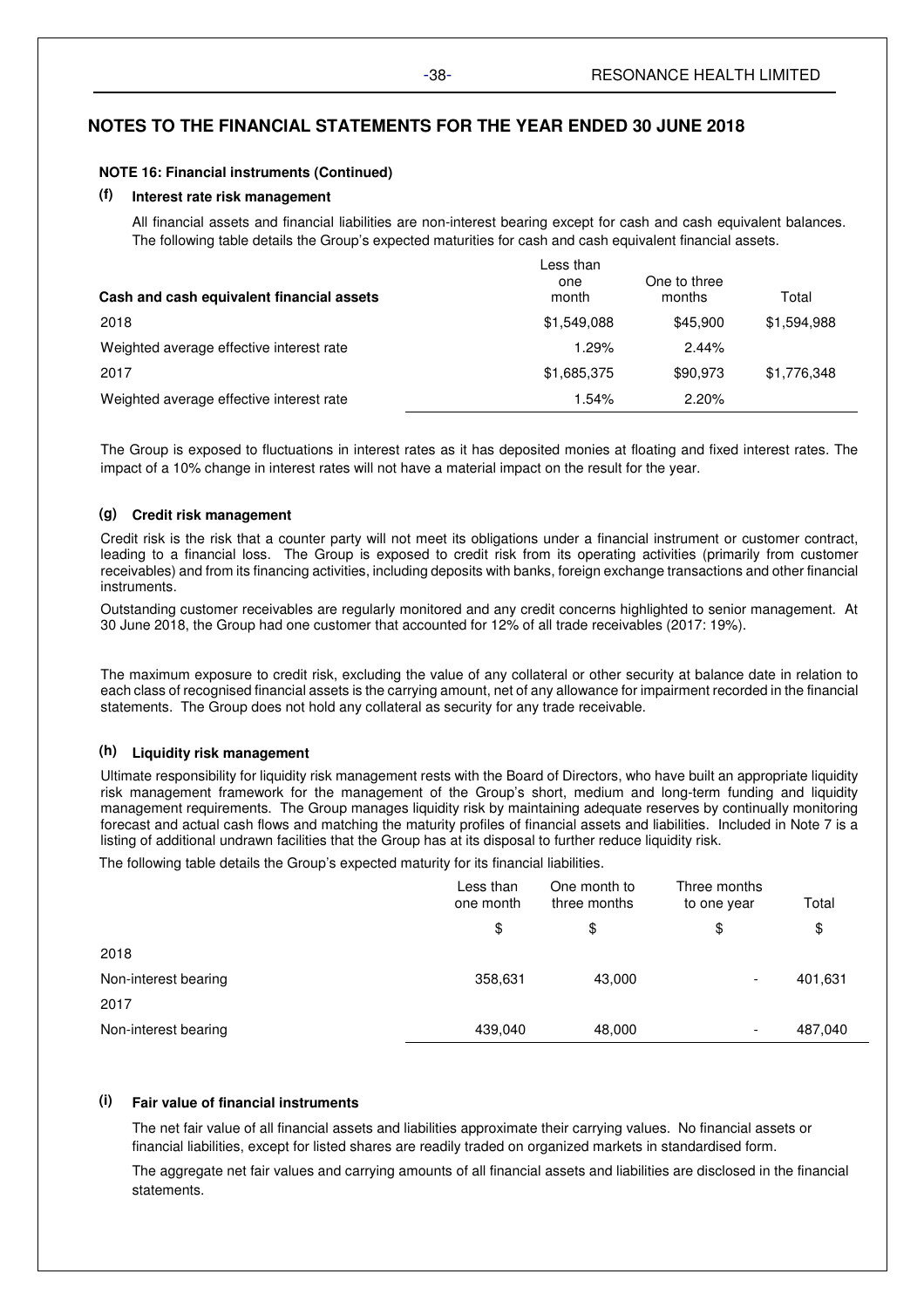|                                                                                                                                       | Consolidated |            |  |
|---------------------------------------------------------------------------------------------------------------------------------------|--------------|------------|--|
| NOTE 17: Commitments for expenditure                                                                                                  | 2018<br>\$   | 2017<br>\$ |  |
| Operating lease commitments                                                                                                           |              |            |  |
| Commitments for minimum lease payments in relation to non-cancellable<br>operating leases for office premises are payable as follows: |              |            |  |
| Within one year                                                                                                                       | 56,652       | 65.440     |  |
| Later than 1 year but no later than 5 years                                                                                           | 180,359      | 237,002    |  |
| Total commitments not recognised in the financial statements                                                                          | 237,011      | 302,442    |  |

A lease over premises was entered into effective 1 July 2017 for a period of 5 years to June 2022.

|                                                                                                            | Consolidated |            |  |
|------------------------------------------------------------------------------------------------------------|--------------|------------|--|
|                                                                                                            | 2018<br>\$   | 2017<br>\$ |  |
| Clinical study commitments                                                                                 |              |            |  |
| Commitments for minimum payments in relation to non-cancellable clinical trials<br>are payable as follows: |              |            |  |
| Within one year                                                                                            |              | 85,915     |  |
| Later than 1 year but no later than 5 years                                                                | -            |            |  |
| Total commitments not recognised in the financial statements                                               |              | 85.915     |  |

Contingent liabilities and assets

There were no contingent liabilities or assets as at 30 June 2018 (2017: \$nil).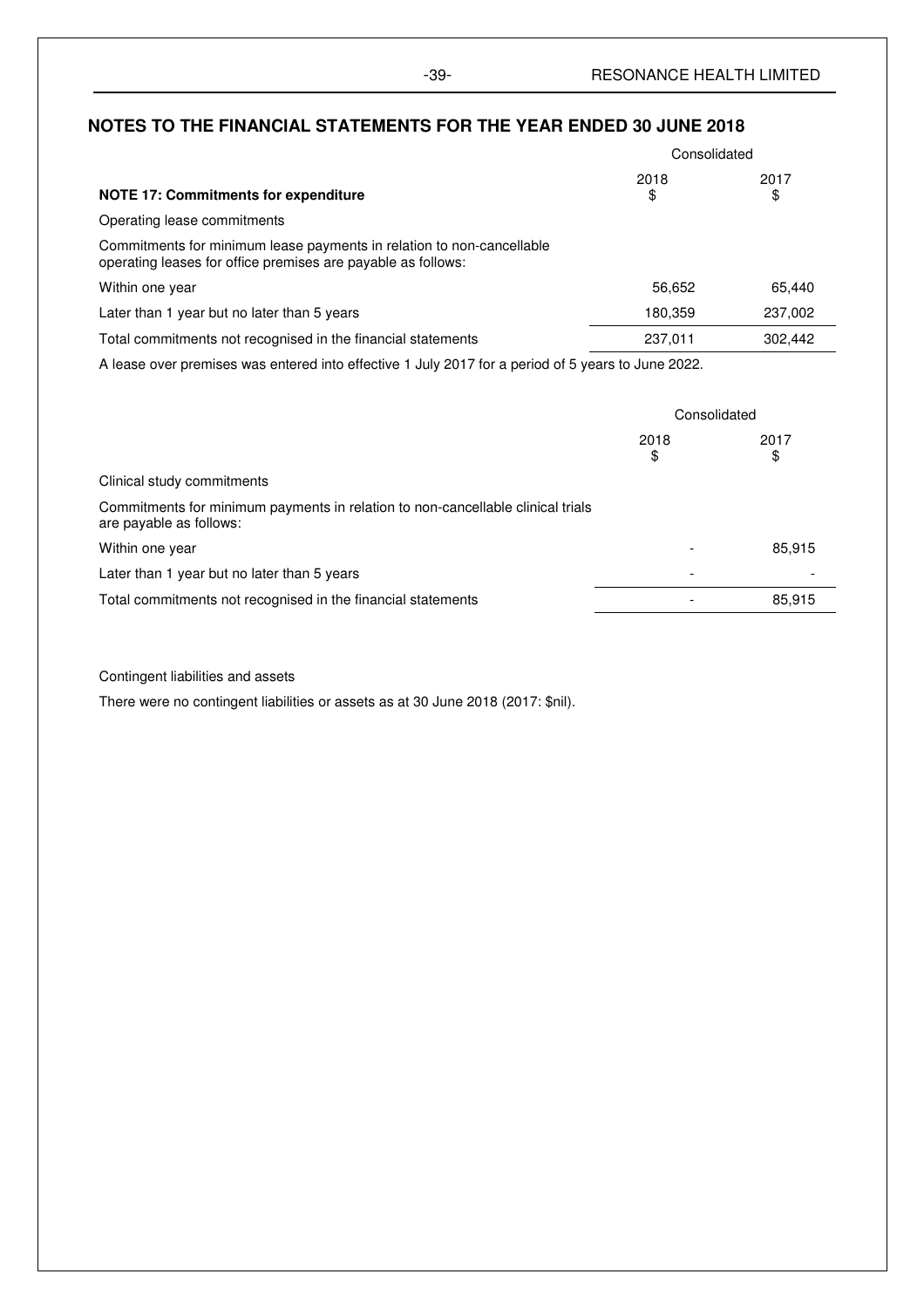#### **NOTE 18: Related party disclosure**

The consolidated financial statements include the financial statements of Resonance Health Limited and the subsidiaries listed in the following table.

| Name of entity                             | Country of    |                 | 2018                     | <u>2017</u>              |
|--------------------------------------------|---------------|-----------------|--------------------------|--------------------------|
|                                            | incorporation | Class of shares | <b>Equity</b><br>holding | <b>Equity</b><br>holding |
| Resonance Health Analysis Services Pty Ltd | Australia     | Ordinary        | 100%                     | 100%                     |
| WA Private Health Care Services Pty Ltd    | Australia     | Ordinary        | 100%                     | 100%                     |
| <b>IVB Holdings Pty Ltd</b>                | Australia     | Ordinary        | 100%                     | 100%                     |
| Resonance USA Inc.                         | <b>USA</b>    | Ordinary        | 100%                     | 100%                     |

Resonance Health Limited is the ultimate Australian entity and ultimate parent of the Group.

#### **Transactions with related parties**

Transactions with related parties are on normal commercial terms and conditions no more favourable than those available to other parties unless otherwise stated.

# **Transactions with key management personnel**

Refer to Note 22 for details of transactions with key management personnel.

#### **Transactions between group companies**

During the year the following transactions occurred between group companies:

Resonance Health Analysis Services Pty Ltd (RHAS) and Resonance Health Limited (RHT).

During the year expenses were paid by RHAS totalling \$90,053 (2017: \$32,036) on behalf of RHT.

During the Year expenses were paid by RHT totalling \$63,463 on behalf of RHAS.

At the 30 June 2018 RHT owed a loan balance of \$221,402 to RHAS.

In prior periods RHT impaired a loan to WA Private Health Care Services Pty Ltd of \$136,423. The loan remains impaired.

In prior periods WA Private Health Care Services Pty Ltd has provided a loan of \$8,837 to RHT.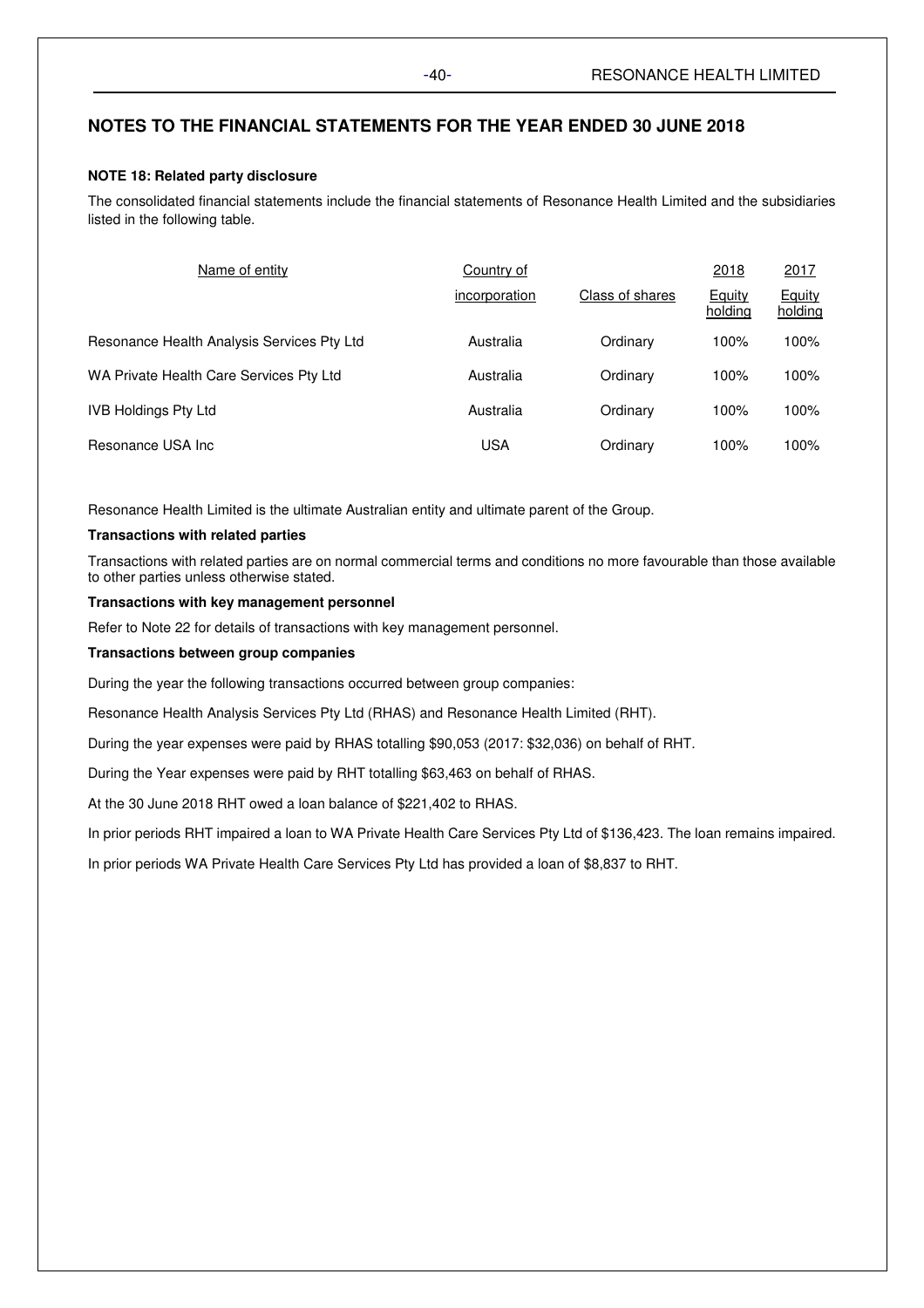|                                                                            | 2018                             | 2017                             |
|----------------------------------------------------------------------------|----------------------------------|----------------------------------|
| <b>NOTE 19: Parent entity disclosures</b>                                  | \$                               | \$                               |
| <b>Financial Position</b>                                                  |                                  |                                  |
| <b>Assets</b>                                                              |                                  |                                  |
| <b>Current assets</b>                                                      | 1,033,099                        | 649,146                          |
| Non-current assets                                                         | 856.681                          | 1,354,208                        |
| <b>Total assets</b>                                                        | 1,889,780                        | 2,003,354                        |
| <b>Liabilities</b>                                                         |                                  |                                  |
| <b>Current liabilities</b>                                                 | 70,139                           | 88,449                           |
| Non-current liabilities                                                    | 366,661                          |                                  |
| <b>Total liabilities</b>                                                   | 436,800                          | 88,449                           |
| <b>Equity</b>                                                              |                                  |                                  |
| Issued capital                                                             | 69,424,199                       | 69,424,199                       |
| Option reserve                                                             | 241,198                          | 66,284                           |
| <b>Accumulated losses</b>                                                  | (68, 212, 417)                   | (67, 575, 578)                   |
| <b>Total equity</b>                                                        | 1,452,980                        | 1,914,905                        |
| <b>Financial Performance</b>                                               | Year ended<br>30 June 2018<br>\$ | Year ended<br>30 June 2017<br>\$ |
| Loss for the year                                                          | (636, 839)                       | (440, 586)                       |
| Other comprehensive income                                                 |                                  |                                  |
| Total comprehensive loss                                                   | (636, 839)                       | (440, 586)                       |
|                                                                            |                                  |                                  |
| NOTE 20: Significant events after balance date                             |                                  |                                  |
| No significant events after balance date have occurred.                    |                                  |                                  |
|                                                                            | Consolidated                     |                                  |
| <b>NOTE 21: Auditor's remuneration</b>                                     | 2018<br>\$                       | 2017<br>\$                       |
| During the year the following fees were paid<br>or payable to the auditor: |                                  |                                  |
| Remuneration<br>of the<br>auditor of the<br>Company for:                   |                                  |                                  |
| Auditing/reviewing financial report                                        | 53,000                           | 52,000                           |
| Taxation compliance services                                               | 11,150                           | 8,200                            |
|                                                                            | 64,150                           | 60,200                           |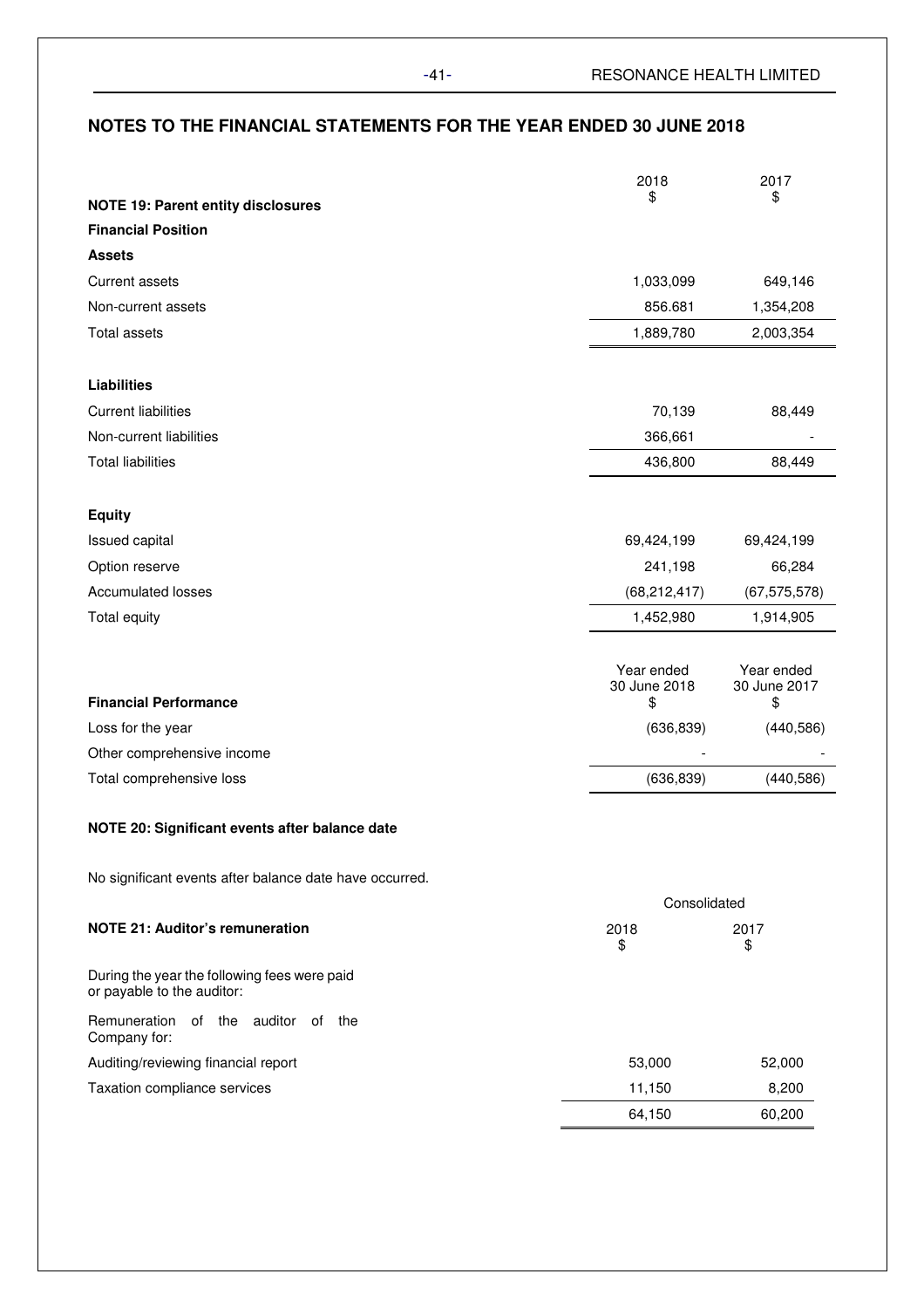#### **NOTE 22: Key management personnel disclosures**

#### **(a) Key Management Personnel Compensation**

|                              | 2018<br>\$ | 2017<br>\$ |
|------------------------------|------------|------------|
| Short term employee benefits | 849,585    | 579,657    |
| Post employment benefits     | 53,254     | 31,764     |
| Share-based payments         | 87.740     | 4,000      |
|                              | 990,579    | 615,421    |

#### **(b) Other transactions with key management personnel disclosure are the payment outstanding to:**

Dr T St Pierre \$95,611 (2017: \$26,161)

Mr Mitchell Wells \$5,000 (2017: nil)

#### **NOTE 23: Share-based payments**

The Company has an Employee Incentive Option Plan to key staff members and management of the Company. The expense recognised in the Statement of Comprehensive Income in relation to share-based payments is \$174,914. The following share-based payment arrangements were in place during the current period:

|                     | Number    | Grant date | Expiry date | Exercise price \$ | Fair value at grant<br>date \$ |
|---------------------|-----------|------------|-------------|-------------------|--------------------------------|
| Series <sub>1</sub> | 7,000,000 | 09/03/2018 | 09/03/2021  | 0.03              | \$77,894                       |
| Series 2            | 4,750,000 | 09/03/2018 | 09/03/2021  | 0.05              | \$40,875                       |
| Series 3            | 4,500,000 | 09/03/2018 | 09/03/2021  | 0.075             | \$30,168                       |
| Series 4            | 4,750,000 | 09/03/2018 | 09/03/2021  | 0.10              | \$25,977                       |

There has been no alteration of the terms and conditions of the above share-based payment arrangement since grant date**.**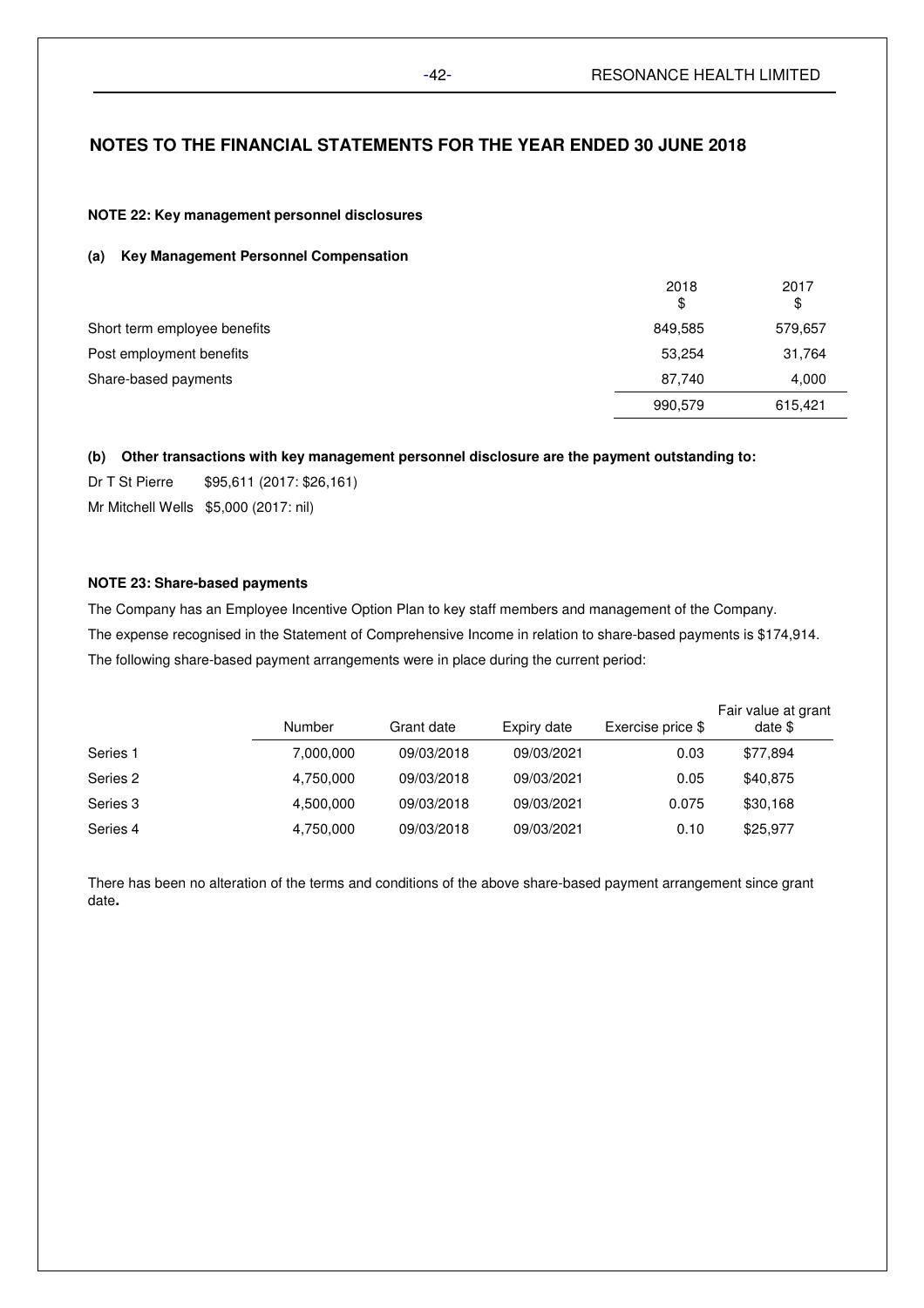#### **NOTE 23: Share-based payments (Continued)**

The following table illustrates the number and weighted average exercise prices of and movements in share options issued during the year.

|                                         | 2018       |                                              | 2017   |                                       |  |
|-----------------------------------------|------------|----------------------------------------------|--------|---------------------------------------|--|
|                                         | Number     | <b>Weighted Average</b><br>exercise price \$ | Number | Weighted average<br>exercise price \$ |  |
| Outstanding at the beginning<br>of year |            |                                              |        |                                       |  |
| Granted during the year                 | 21,000,000 | \$0.06                                       |        |                                       |  |
| Forfeited during the year               |            |                                              |        |                                       |  |
| Expired during the year                 |            |                                              |        |                                       |  |
| Outstanding at the end of year          | 21,000,000 | \$0.06                                       |        |                                       |  |
| Exercisable at the end of year          | 21,000,000 | \$0.06                                       |        |                                       |  |

No share options were exercised during 2018.

The fair value of the equity-settled share options granted under both the option and the loan plans is estimated as at the date of grant using the Black-Scholes model taking into account the terms and conditions upon which the options were granted.

|                     | Dividend (%) | Volatility (%) | Risk-free interest<br>rate $(\%)$ | Expected life of<br>option (years) | Exercise price<br>(cents) | Grant date share<br>price |
|---------------------|--------------|----------------|-----------------------------------|------------------------------------|---------------------------|---------------------------|
| Series <sub>1</sub> |              | 89             | 2.14                              | 3.00                               | 0.0300                    | 0.0220                    |
| Series 2            | 0            | 89             | 2.14                              | 3.00                               | 0.0500                    | 0.0220                    |
| Series 3            | 0            | 89             | 2.14                              | 3.00                               | 0.0750                    | 0.0220                    |
| Series 4            | 0            | 89             | 2.14                              | 3.00                               | 0.1000                    | 0.0220                    |

The expected life of the options is based on historical data and is not necessarily indicative of exercise patterns that may occur. The expected volatility reflects the assumption that the historical volatility is indicative of future trends, which may also not necessarily be the actual outcome. No other features of options granted were incorporated into the measurement of fair value.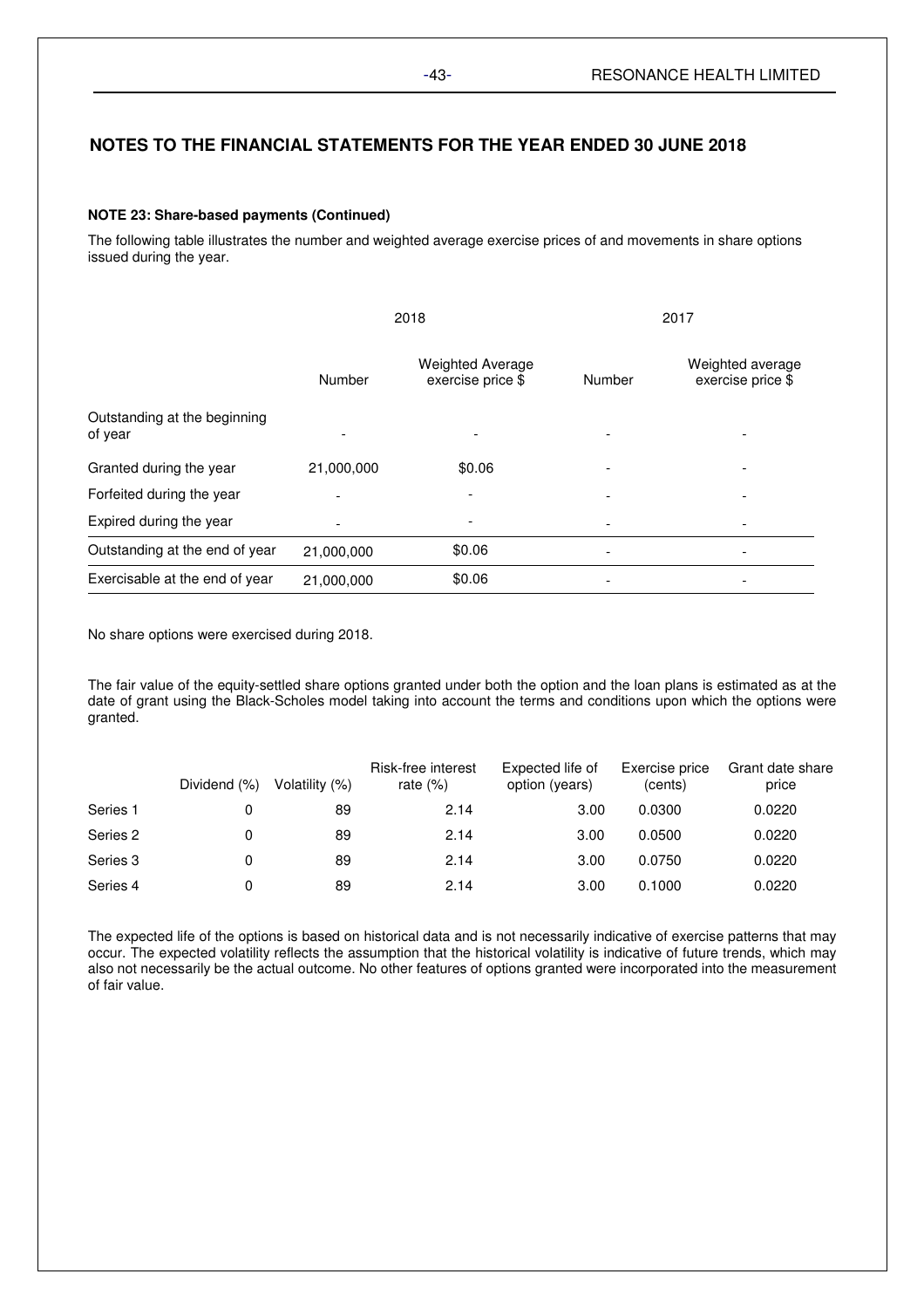# **Directors' declaration**

- 1. In the opinion of the Directors:
	- a. the accompanying financial statements, notes and the additional disclosures are in accordance with the Corporations Act 2001 including:
		- i. giving a true and fair view of the Group's financial position as at 30 June 2018 and of its performance for the year then ended; and
		- ii. complying with Australian Accounting Standards, the Corporations Regulations 2001, professional requirements and other mandatory requirements;
	- b. there are reasonable grounds to believe that the Company will be able to pay its debts as and when they become due and payable; and
	- c. the financial statements and notes thereto are in accordance with International Financial Reporting Standards issued by the International Accounting Standards Board.
- 2. This declaration has been made after receiving the declarations required to be made to the Directors in accordance with Section 295A of the Corporations Act 2001 for the financial year ended 30 June 2018.

This declaration is signed in accordance with a resolution of the Board of Directors.

M. P. Blake

Dr Martin Blake Chairman

Place: Perth, Western Australia Dated: 13 September 2018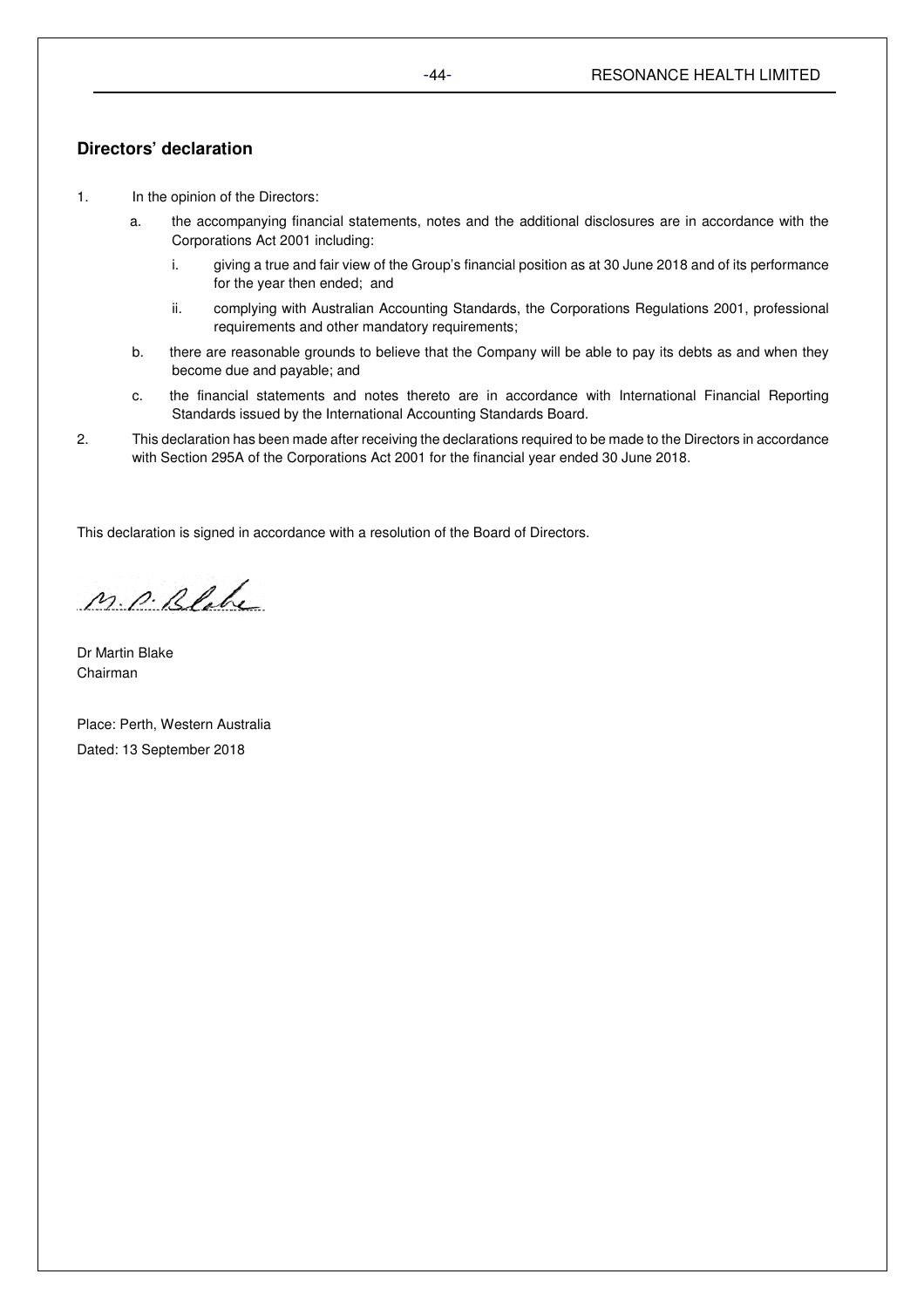

Accountants | Business and Financial Advisers

# **Independent Auditor's Report To the Members of Resonance Health Limited**

# **REPORT ON THE AUDIT OF THE FINANCIAL REPORT**

#### **Opinion**

We have audited the financial report of Resonance Health Limited ("the Company") and its controlled entities ("the Group"), which comprises the statement of financial position as at 30 June 2018, the statement of comprehensive income, the statement of changes in equity and the statement of cash flows for the year then ended, and notes to the financial statements, including a summary of significant accounting policies, and the directors' declaration.

In our opinion, the accompanying financial report of the Group is in accordance with the *Corporations Act 2001*, including:

- a) giving a true and fair view of the Group's financial position as at 30 June 2018 and of its financial performance for the year then ended; and
- b) complying with Australian Accounting Standards and the *Corporations Regulations 2001*.

#### **Basis for Opinion**

We conducted our audit in accordance with Australian Auditing Standards. Our responsibilities under those standards are further described in the *Auditor's Responsibilities for the Audit of the Financial Report* section of our report. We are independent of the Group in accordance with the auditor independence requirements of the *Corporations Act 2001* and the ethical requirements of the Accounting Professional and Ethical Standards Board's APES 110 *Code of Ethics for Professional Accountants* ("the Code") that are relevant to our audit of the financial report in Australia. We have also fulfilled our other ethical responsibilities in accordance with the Code.

We believe that the audit evidence we have obtained is sufficient and appropriate to provide a basis for our opinion.

#### **Key Audit Matters**

Key audit matters are those matters that, in our professional judgement, were of most significance in our audit of the financial report of the current period. These matters were addressed in the context of our audit of the financial report as a whole, and in forming our opinion thereon, and we do not provide a separate opinion on these matters. We have determined the matters described below to be the key audit matters to be communicated in our report**.** 

Level 4 130 Stirling Street Perth WA 6000 | PO Box 8124 Perth BC WA 6849 | Telephone +61 (08) 9227 7500 | Fax +61 (08) 9227 7533 Email: mailbox@hlbwa.com.au | Website: www.hlb.com.au

Liability limited by a scheme approved under Professional Standards Legislation

HLB Mann Judd (WA Partnership) is a member of **HLB** International, a world-wide organisation of accounting firms and business advisers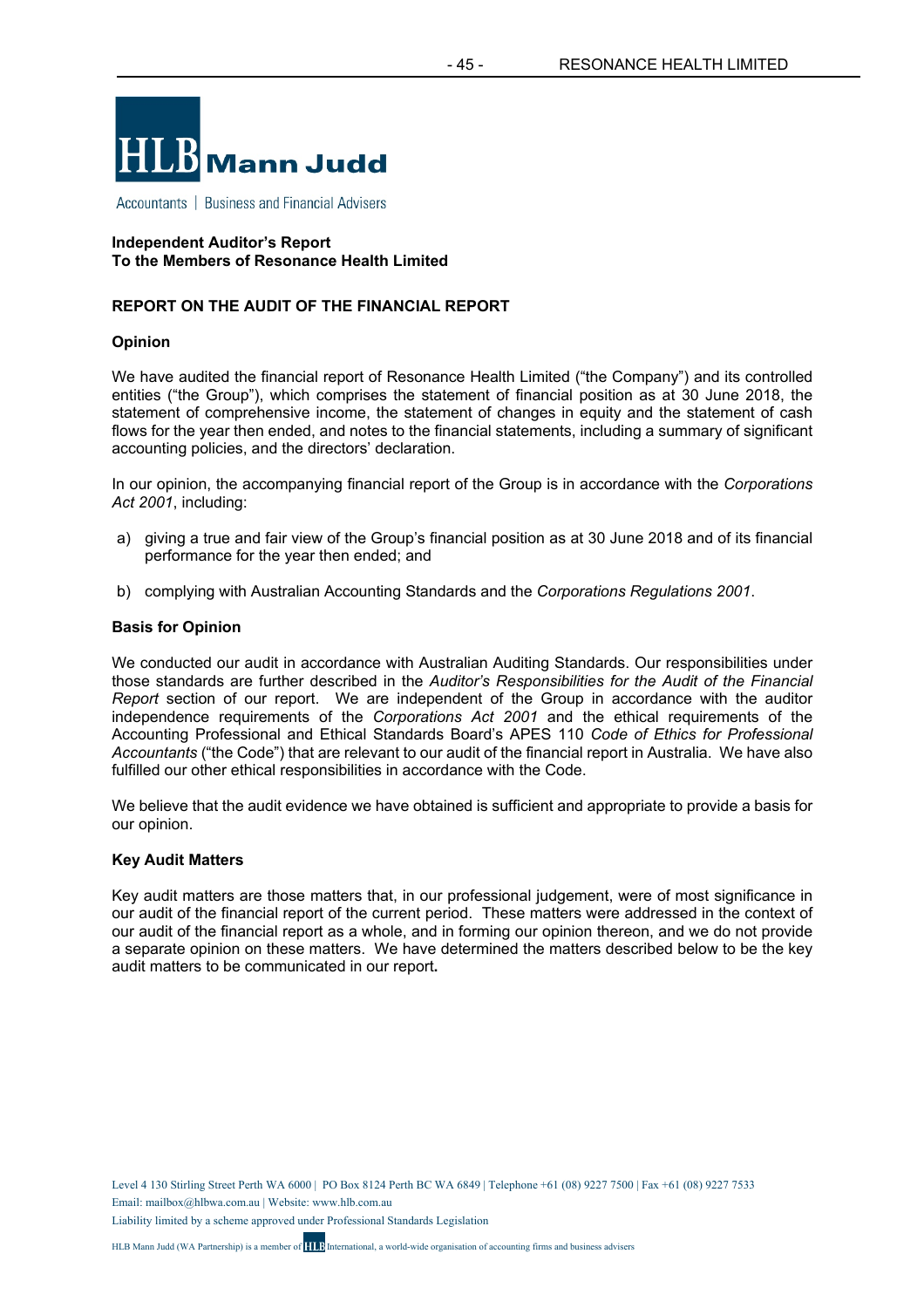# $J\overline{\mathrm{B}}$ Mann Judd

# Key Audit Matter **How our audit addressed the key audit matter**

#### **Carrying value of intangible assets**  Note 11 of the financial report

At balance date, management assessed that an indicator of impairment was present in relation to intangible assets and as a result was required to test the asset for impairment in accordance with AASB 138 Intangible Assets. A net present value calculation was performed and no impairment was required.

We considered this to be a key audit matter due to its importance to the users' understanding of the financial statements, the degree of estimation involved in future cash flows, discount rates and other inputs to the net present value calculation and the degree of audit effort directed towards this area.

Our audit procedures included but were not limited to the following:

- Obtained an understanding of the key controls associated with the preparation of the net present value calculation used to assess the recoverable amount of the intangible assets;
- Critically evaluated management's methodology used in the net present value calculation and the basis for key assumptions;
- Assessed the net present calculation for consistency with the requirements of Australian Accounting Standards;
- Compared key assumptions in forecast cash flows to historical results and, where these were materially different, we critically reviewed the basis for differing future expectations;
- Compared forecast cash flows to the latest Board approved forecasts;
- Considered the appropriateness of the discount rate used;
- Considered whether the assets comprising the cash-generating unit had been correctly allocated;
- Compared the net present value to the carrying amount of assets comprising the cash-generating unit;
- Performed sensitivity analyses around the key inputs used in the cash flow forecasts and the headroom impact on the net present value calculation;
- Reviewed the mathematical accuracy of the net present value calculation; and
- Assessed the appropriateness of the disclosures included in the relevant notes to the financial report.

# **Information Other than the Financial Report and Auditor's Report Thereon**

The directors are responsible for the other information. The other information comprises the information included in the Group's annual report for the year ended 30 June 2018, but does not include the financial report and our auditor's report thereon.

Our opinion on the financial report does not cover the other information and accordingly we do not express any form of assurance conclusion thereon.

In connection with our audit of the financial report, our responsibility is to read the other information and, in doing so, consider whether the other information is materially inconsistent with the financial report or our knowledge obtained in the audit or otherwise appears to be materially misstated.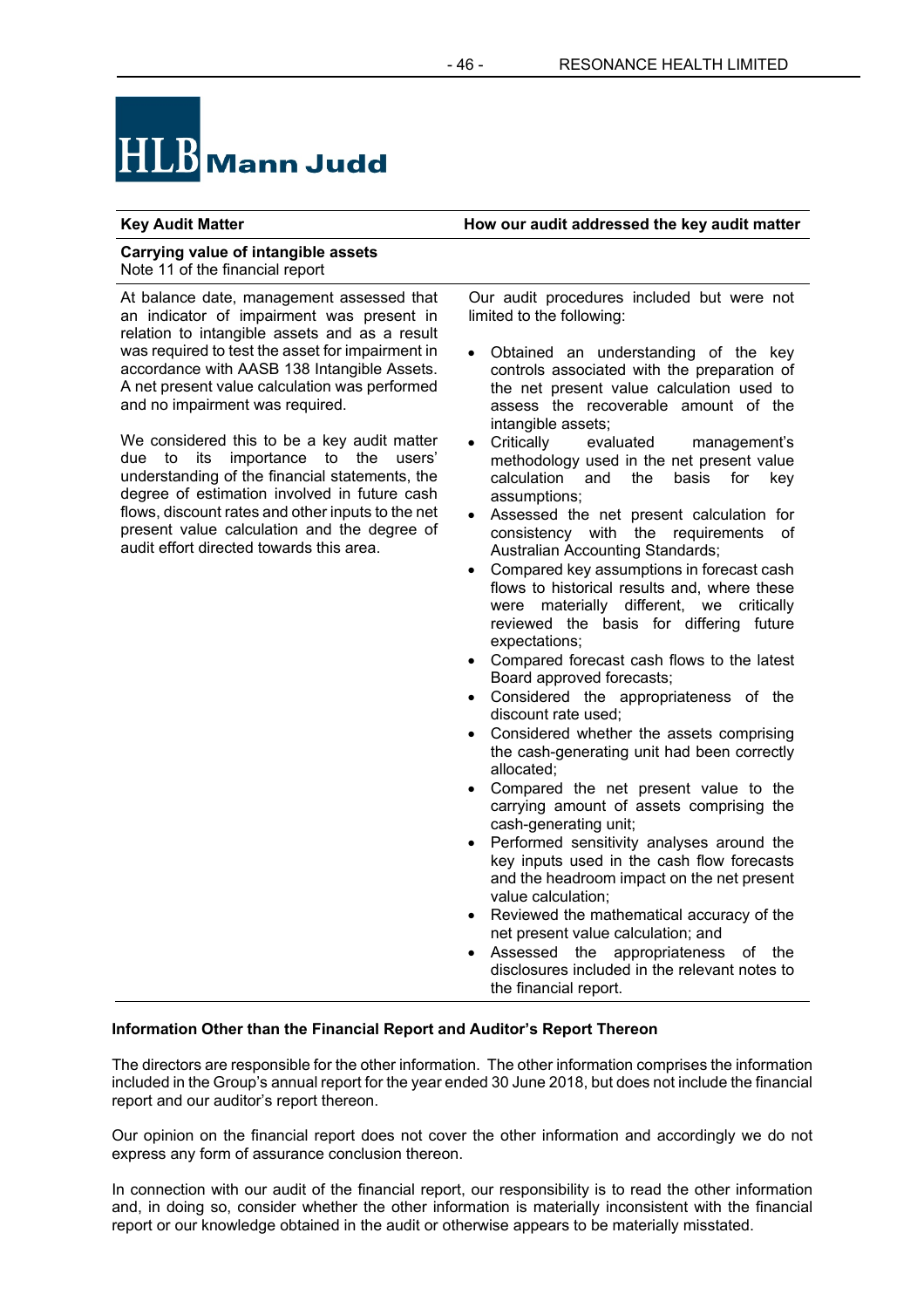# $\overline{\mathbf{B}}$ Mann Judd

If, based on the work we have performed, we conclude that there is a material misstatement of this other information, we are required to report that fact. We have nothing to report in this regard.

# **Responsibilities of the Directors for the Financial Report**

The directors of the Company are responsible for the preparation of the financial report that gives a true and fair view in accordance with Australian Accounting Standards and the *Corporations Act 2001* and for such internal control as the directors determine is necessary to enable the preparation of the financial report that gives a true and fair view and is free from material misstatement, whether due to fraud or error.

In preparing the financial report, the directors are responsible for assessing the ability of the Group to continue as a going concern, disclosing, as applicable, matters related to going concern and using the going concern basis of accounting unless the directors either intend to liquidate the Group or to cease operations, or have no realistic alternative but to do so.

#### **Auditor's Responsibilities for the Audit of the Financial Report**

Our objectives are to obtain reasonable assurance about whether the financial report as a whole is free from material misstatement, whether due to fraud or error, and to issue an auditor's report that includes our opinion. Reasonable assurance is a high level of assurance, but is not a guarantee that an audit conducted in accordance with Australian Auditing Standards will always detect a material misstatement when it exists. Misstatements can arise from fraud or error and are considered material if, individually or in the aggregate, they could reasonably be expected to influence the economic decisions of users taken on the basis of this financial report.

As part of an audit in accordance with the Australian Auditing Standards, we exercise professional judgement and maintain professional scepticism throughout the audit. We also:

- Identify and assess the risks of material misstatement of the financial report, whether due to fraud or error, design and perform audit procedures responsive to those risks, and obtain audit evidence that is sufficient and appropriate to provide a basis for our opinion. The risk of not detecting a material misstatement resulting from fraud is higher than for one resulting from error, as fraud may involve collusion, forgery, intentional omissions, misrepresentations, or the override of internal control.
- Obtain an understanding of internal control relevant to the audit in order to design audit procedures that are appropriate in the circumstances, but not for the purpose of expressing an opinion on the effectiveness of the Group's internal control.
- Evaluate the appropriateness of accounting policies used and the reasonableness of accounting estimates and related disclosures made by the directors.
- Conclude on the appropriateness of the directors' use of the going concern basis of accounting and, based on the audit evidence obtained, whether a material uncertainty exists related to events or conditions that may cast significant doubt on the Group's ability to continue as a going concern. If we conclude that a material uncertainty exists, we are required to draw attention in our auditor's report to the related disclosures in the financial report or, if such disclosures are inadequate, to modify our opinion. Our conclusions are based on the audit evidence obtained up to the date of our auditor's report. However, future events or conditions may cause the Group to cease to continue as a going concern.
- Evaluate the overall presentation, structure and content of the financial report, including the disclosures, and whether the financial report represents the underlying transactions and events in a manner that achieves fair presentation.

We communicate with the directors regarding, among other matters, the planned scope and timing of the audit and significant audit findings, including any significant deficiencies in internal control that we identify during our audit.